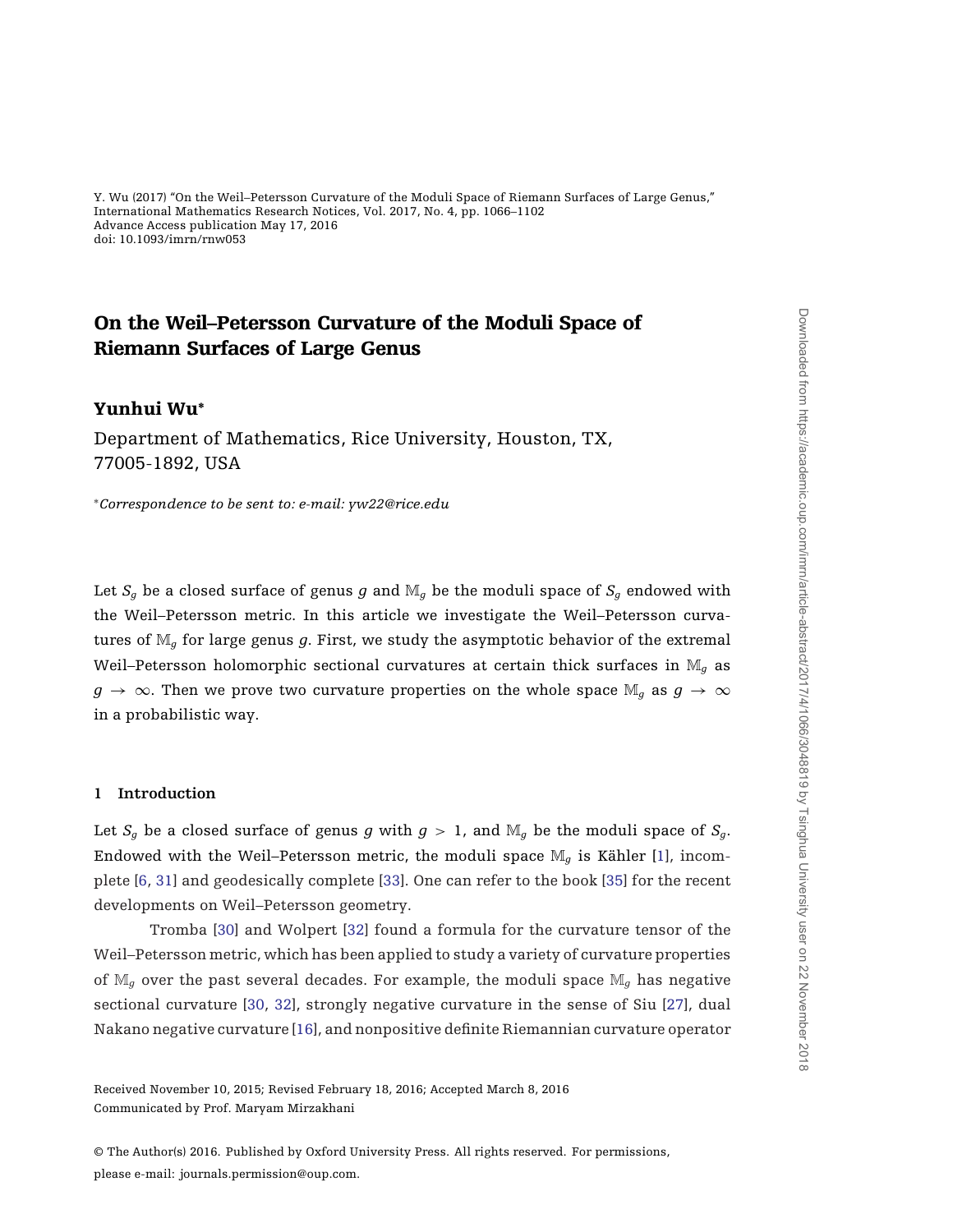<span id="page-1-0"></span>[\[39\]](#page-36-0). One can also refer to [\[4,](#page-34-0) [10–12,](#page-34-0) [14](#page-34-0), [15,](#page-34-0) [17](#page-34-0), [29,](#page-35-0) [34–36](#page-35-0), [38,](#page-36-0) [40](#page-36-0)] for other aspects of the curvatures of M*g*.

The subject of the asymptotic geometry of  $\mathbb{M}_q$  as  $g$  tends to infinity has recently become quite active: see, for example, Mirzakhani [\[20–23\]](#page-35-0) for the volume of  $\mathbb{M}_q$ , Cavendish–Parlier [\[7\]](#page-34-0) for the diameter of M*g*, and Bromberg–Brock [\[3](#page-34-0)] for the least Weil– Petersson translation length of pseudo-Anosov mapping classes. In terms of curvature bounds, by combining the results in Wolpert [\[32\]](#page-35-0) and Teo [\[29](#page-35-0)], we may see that, restricted on the thick part of the moduli space, the scalar curvature is comparable to −*g* as *g* goes to infinity. The negative scalar curvature can be viewed as the  $\ell^1$ -norm of the Riemannian Weil–Petersson curvature operator. The  $\ell^p (1 \leqslant p \leqslant \infty)$ -norm of the Weil–Petersson curvature operator was studied in [\[40\]](#page-36-0) as *g* tends to infinity. For other related topics, one can also refer to [\[8,](#page-34-0) [9,](#page-34-0) [18](#page-34-0), [24,](#page-35-0) [26,](#page-35-0) [28](#page-35-0), [42\]](#page-36-0) for more details.

We focus in this article on the asymptotic behavior for the Weil–Petersson sectional curvatures as the genus *g* tends to infinity. Tromba [\[30\]](#page-35-0) and Wolpert [\[32\]](#page-35-0) deduced from their formula that the Weil–Petersson holomorphic sectional curvature of M*<sup>g</sup>* is bounded above by the constant  $\frac{-1}{2\pi (g-1)}$ , which confirmed a conjecture of Royden in [\[25\]](#page-35-0). If one carefully checks their proofs, this upper bound  $\frac{-1}{2\pi (g-1)}$  can never be obtained: otherwise, there exists a harmonic Beltrami differential on a closed hyperbolic surface whose magnitude along the surface is a positive constant, which is impossible. As far as we know, the explicit optimal upper bound for the Weil–Petersson holomorphic sectional curvature is not known yet. The aim of this article is to study the Weil–Petersson curvatures for large genus. Our first result tells that the rate −<sup>1</sup> *<sup>g</sup>* , lying in Tromba–Wolpert's upper bound for Weil–Petersson holomorphic sectional curvature, is optimal as *g* tends to infinity. Before stating the theorem we make the following notation throughout this article.

**Notation.** We say

$$
f_1(g) \asymp f_2(g)
$$

if there exists a universal constant  $C > 0$ , independent of  $g$ , such that

$$
\frac{f_2(g)}{C}\leqslant f_1(g)\leqslant C\!f_2(g).
$$

**Theorem 1.1.** Given a constant

$$
\epsilon_0 > 2\ln(3 + 2\sqrt{2}).
$$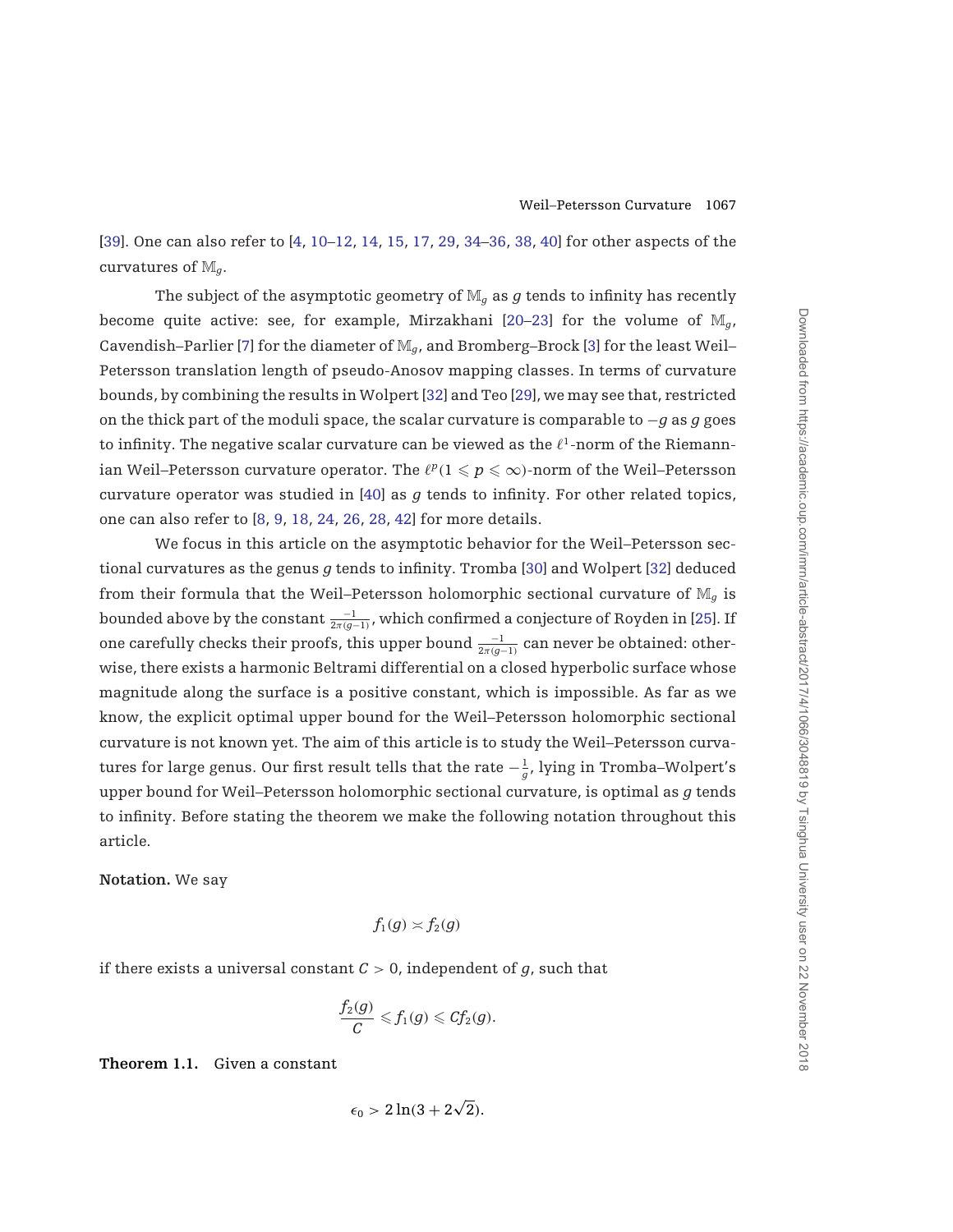<span id="page-2-0"></span>Let  $X_q \in \mathbb{M}_q$  be a hyperbolic surface satisfying that the injectivity radius

$$
\mathrm{inj}(X_g)\geqslant \epsilon_0.
$$

Then, the Weil–Petersson holomorphic sectional curvature HolK at  $X_q$  satisfies that

$$
\max_{v \in \text{HBD}(X_g)} \text{HolK}(v) \asymp -\frac{1}{g},
$$

where HBD( $X_q$ ) is the set of harmonic Beltrami differentials on  $X_q$ .

Buser and Sarnak proved in [\[5\]](#page-34-0) that there exists a universal constant *C* > 0 such that for all genus  $g \ge 2$  there exists a hyperbolic surface  $Y_g \in M_g$  such that the injectivity radius inj $(Y_g)$  of  $Y_g$  satisfies that

$$
\mathrm{inj}(Y_g)\geqslant C\ln g.
$$

The following corollary is an immediate consequence of Theorem [1.1,](#page-1-0) Buser– Sarnak's above result, and Tromba–Wolpert's upper bound for Weil–Petersson holomorphic sectional curvature.

**Corollary 1.2.** The supremum of the Weil–Petersson holomorphic sectional curvature of the moduli space  $\mathbb{M}_q$  satisfies that

$$
\sup_{X_g \in \mathbb{M}_g} \max_{v \in \text{HBD}(X_g)} \text{HolK}(v) \asymp -\frac{1}{g}.
$$

Theorem 1.8 in [\[40\]](#page-36-0) says that the minimal Weil–Petersson holomorphic sectional curvature of a sufficiently thick hyperbolic surface (sufficiently thick means large injectivity radius) is comparable to  $-1$ , which answered a question of Mirzakhani. Combine Theorem [1.1](#page-1-0) with a refinement of the argument for the proof of Theorem 1.8 in [\[40](#page-36-0)], we get

**Theorem 1.3.** Given a constant

$$
\epsilon_0 > 2\ln(3 + 2\sqrt{2}).
$$

Let  $X_g \in \mathbb{M}_g$  be a hyperbolic surface satisfying that the injectivity radius

$$
\text{inj}(X_g) \geq \epsilon_0.
$$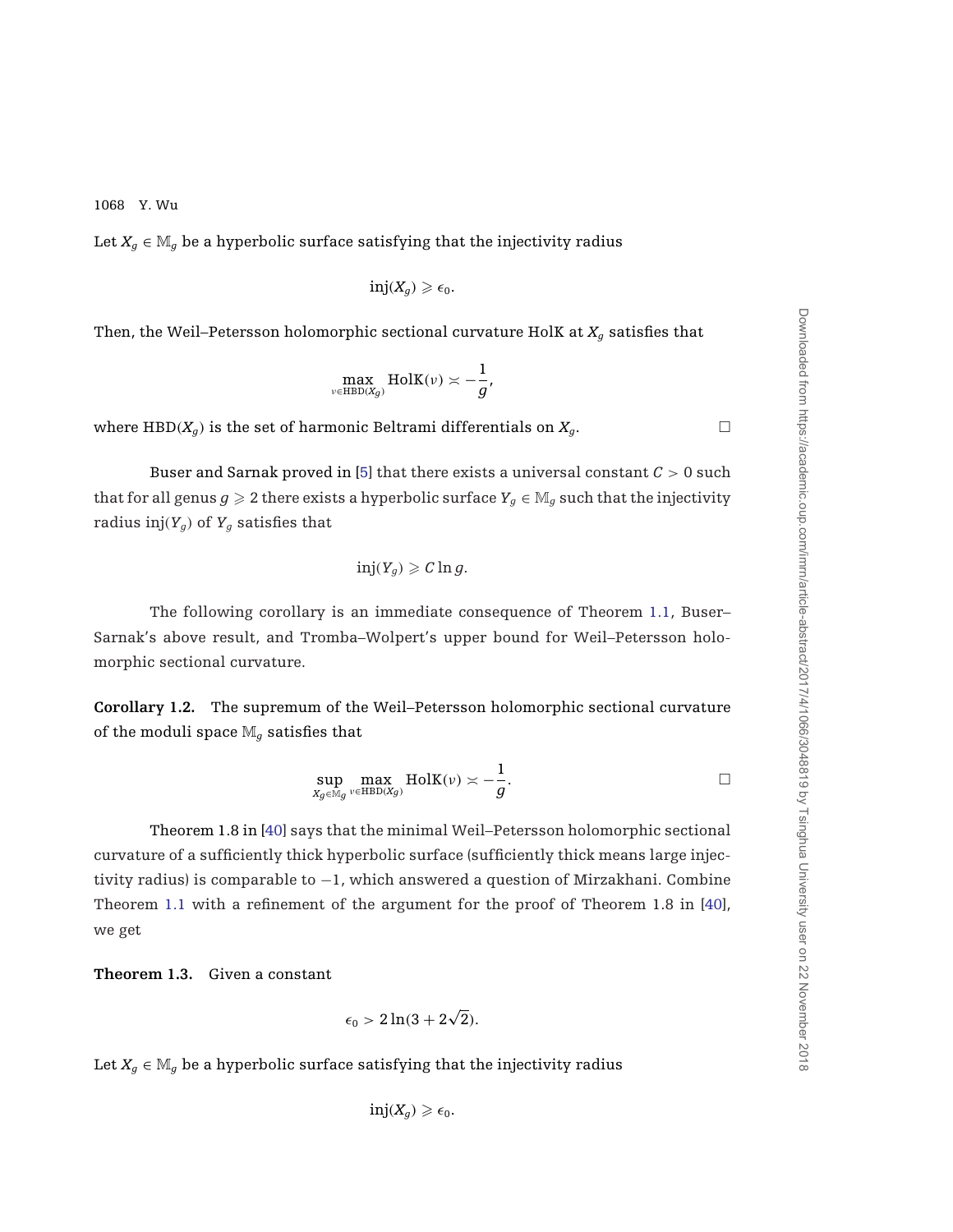<span id="page-3-0"></span>Then, the ratio of the minimal Weil–Petersson holomorphic sectional curvature over the maximal Weil–Petersson holomorphic sectional curvature at *Xg* satisfies that

$$
\frac{\min_{\nu \in \text{HBD}(X_g)} \text{HolK}(\nu)}{\max_{\nu \in \text{HBD}(X_g)} \text{HolK}(\nu)} \approx g.
$$

There are recent suggestions that as the genus *g* grows large, some regions in the moduli space  $\mathbb{M}_q$  should become increasingly flat. It was shown in [\[40\]](#page-36-0) that this is not true from the view point of Riemannian curvature operator. Actually we showed in [\[40\]](#page-36-0) that the  $\ell^\infty$ -norm of the Riemannian Weil–Petersson curvature operator at every point in M*<sup>g</sup>* is uniformly bounded below away from zero. It is not known whether this phenomenon still holds for the  $\ell^\infty$ -norm of the Riemannian Weil–Petersson sectional curvature.

Let  $X_g \in \mathbb{M}_g$  and  $T_{X_g}\mathbb{M}_g$  be the tangent space of  $\mathbb{M}_g$  at  $X_g$ . For sure  $T_{X_g}\mathbb{M}_g$  is identified with  $HBD(X_q)$  which is the set of harmonic Beltrami differentials on  $X_q$ . Since the rest part of the introduction is on real Riemannian sectional curvatures, with abuse of notation we use  $T_{X_q}M_q$  instead of HBD( $X_q$ ). For any two-dimensional plane  $P \subset T_{X_q}M_q$ (maybe not holomorphic), we denote by *K*(*P*) the Riemannian Weil–Petersson sectional curvature of the plane *P*. The following result (The author is grateful to Hugo Parlier for bringing to my attention the Weil–Petersson curvatures on random surfaces.) tells that, from the view point of Riemannian sectional curvature we also have that no region in the moduli space M*<sup>g</sup>* becomes increasingly flat as *g* tends to infinity. More precisely,

**Theorem 1.4.** There exists a universal constant  $C_0 > 0$  such that the probability satisfies that

$$
\lim_{g\to\infty}\mathop{\rm Prob}\{X_g\in\mathbb{M}_g; \min_{P\subset T_{Xg}\mathbb{M}_g}K(P)\leqslant -C_0<0\}=1. \qquad \qquad \Box
$$

The proof of the theorem above requires a result due to Mirzakhani in [\[23](#page-35-0)], which says that a random Riemann surface will contain an arbitrarily large embedded hyperbolic geodesic ball as *g* tends to infinity.

Since  $\mathbb{M}_q$  has negative sectional curvature [\[30](#page-35-0), [32\]](#page-35-0), the following function *h* is well defined.

$$
h(X_g) := \frac{\min_{P \subset T_{X_g} \mathbb{M}_g} K(P)}{\max_{P \subset T_{X_g} \mathbb{M}_g} K(P)}, \quad \forall X_g \in \mathbb{M}_g.
$$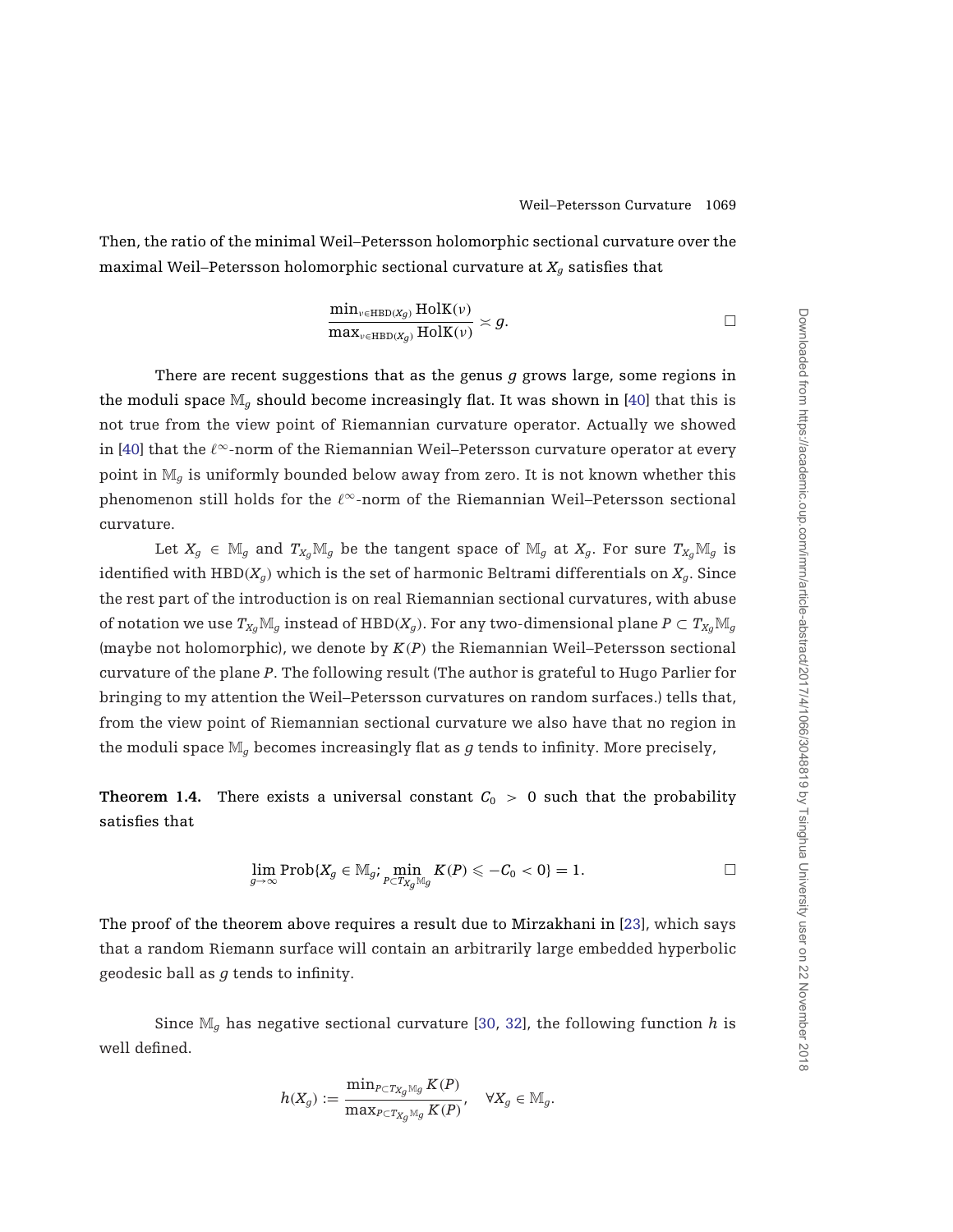<span id="page-4-0"></span>The function *h* above is also well defined in any Riemannian manifold of negative (or positive) Riemannian sectional curvature. Recall that Zheng–Yau in [\[41\]](#page-36-0) proved that a compact Kähler manifold with weakly four-pinched Riemannian sectional curvature (the range of *h* is in [1, 4)) has nonpositive definite Riemannian curvature operator if the sectional curvature is negative. It is known that the Weil–Petersson metric of  $\mathbb{M}_{q}$ has negative sectional curvature [\[30](#page-35-0), [32](#page-35-0)] and nonpositive definite Riemannian curvature operator [\[39](#page-36-0)]. So it is interesting to study this function  $h$  on  $\mathbb{M}_q$ .

It is clear that  $h(X_g) \geq 1$  for all  $X_g \in \mathbb{M}_g$ . The results in [\[10,](#page-34-0) [34](#page-35-0)] tell that  $\sup_{X_q \in M_q} h(X_q) = \infty$ . Indeed, one may choose a separating curve  $\alpha \subset S_q$  and consider the direction along which the length  $\ell_\alpha$  pinches to zero. Then the Weil–Petersson holomorphic sectional curvature along the pinching direction will blow up as  $\ell_\alpha$   $\;\rightarrow$  0 (see [\[11](#page-34-0), [34](#page-35-0)]). On the other hand, since  $\alpha$  is separating, there exists arbitrary flat planes (see [\[10,](#page-34-0) [19](#page-34-0)]) near the stratum whose nodes have vanishing  $\alpha$ -lengths. Thus, *h* is unbounded near certain part of the boundary of  $\mathbb{M}_q$ . However, it is not clear about the range of *h* in the thick part of the moduli space. Our next result is that in a probabilistic way h is unbounded globally on  $\mathbb{M}_q$  as g tends to infinity. More precisely,

**Theorem 1.5.** For any  $L > 0$ , then the probability satisfies that

$$
\lim_{g\to\infty}\operatorname{Prob}\{X_g\in\mathbb{M}_g;\,h(X_g)\geqslant L\}=1.\qquad \qquad \Box
$$

Contrast with Zheng–Yau's result in [\[41](#page-36-0)], for large enough *g*, almost no point in the moduli space M*<sup>g</sup>* has weakly four-pinched Riemannian sectional curvature although the Riemannian curvature operator of  $\mathbb{M}_q$  is nonpositive definite [\[39](#page-36-0)].

Let *X* be a Riemann surface and  $\mu$  be a harmonic Beltrami differential on  $(X, \sigma(z)|dz|^2)$ . Recall that the  $\ell^{\infty}$ -norm  $|\mu|_{\ell^{\infty}(X)}$  of  $\mu$  over X is given by  $|\mu|_{\ell^{\infty}(X)} := \sup_{p \in X} |\mu(p)|$  and the Weil–Petersson norm  $||\mu||_{WP}$  is given by  $||\mu||_{WP} :=$  $\sqrt{\int_X |\mu(z)|^2 \sigma(z) |\mathrm{d}z|^2}$ . For the proofs of Theorems [1.1,](#page-1-0) [1.3,](#page-2-0) [1.4,](#page-3-0) and 1.5, the main idea is to construct harmonic Beltrami differentials on a Riemann surface such that the domain, on which the magnitudes of the harmonic Beltrami differentials are roughly their  $\ell^{\infty}$ -norms, either has small area or has area which is comparable to the genus  $g$ . The following result is crucial in the proofs of all the results above. It is also interesting on itself.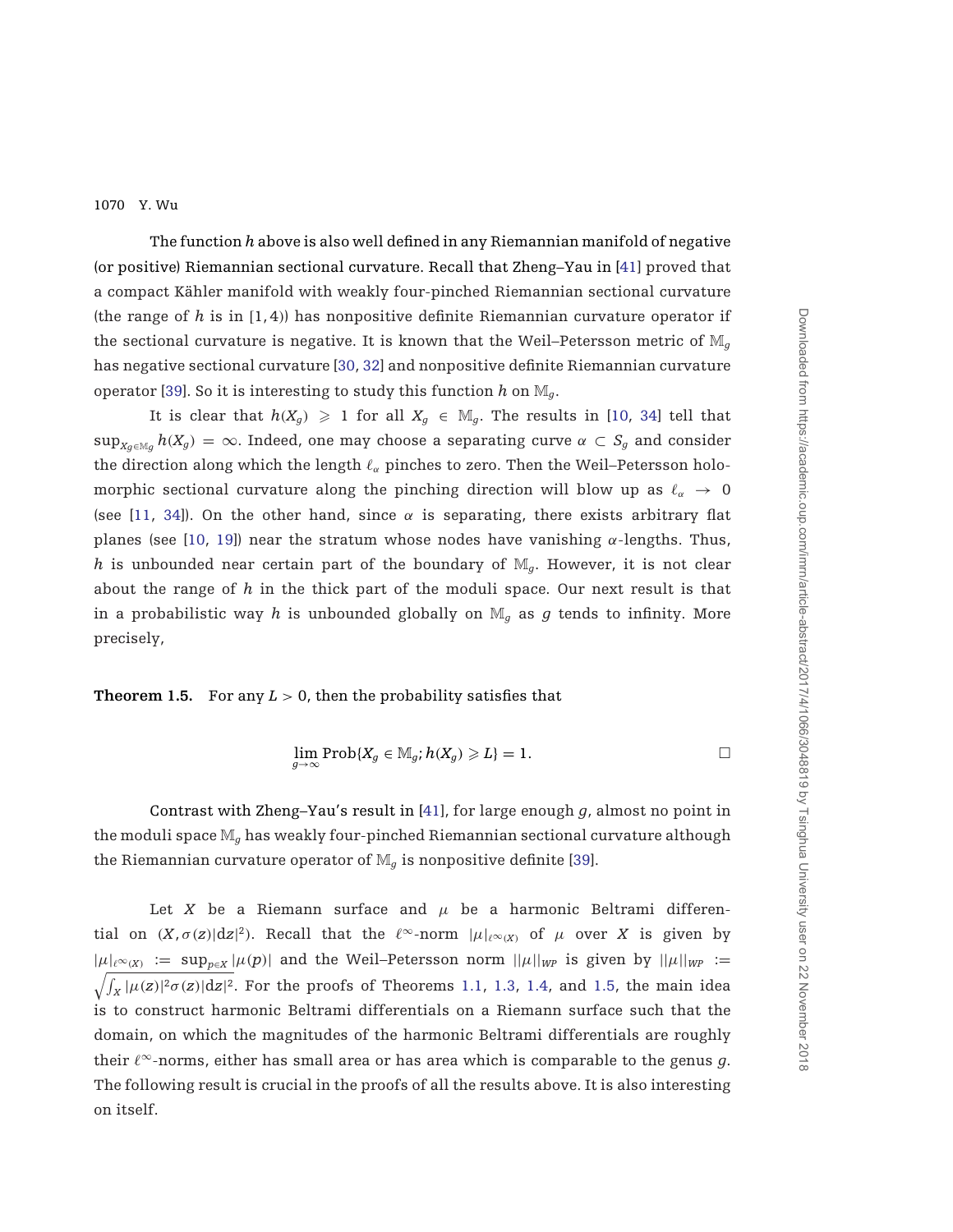<span id="page-5-0"></span>**Theorem 1.6.** Given a positive integer  $n \in \mathbb{Z}^+$  and a constant

$$
\epsilon_0 > 2\ln(3 + 2\sqrt{2}).
$$

Let  $X_q \in \mathbb{M}_q$  be a hyperbolic surface. Assume that there exists a set of finite points  $\{p_i\}_{i=1}^n \subset X_g$  satisfying that

- (1)  $\text{inj}(p_i) \geqslant \frac{\epsilon_0}{2}, \forall 1 \leqslant i \leqslant n.$
- (2) dist $(p_i, p_j) \geqslant \epsilon_0$ ,  $\forall 1 \leqslant i \neq j \leqslant n$ , where dist $(\cdot, \cdot)$  is the distance function on *Xg*.

Then, there exists a harmonic Beltrami differential  $\mu \in \text{HBD}(X_q)$  such that

(a) 
$$
|\mu(p_i)| \asymp |\mu|_{\ell^{\infty}(X_g)} \asymp 1
$$
,  $\forall 1 \leq i \leq n$ .  
(b)  $||\mu||_{WP}^2 \asymp n$ .

**Remark 1.7.** When  $n = 1$  and  $X_q$  has large injectivity radius, Theorem 1.6 was obtained in [\[40](#page-36-0)]. I am kindly told by S. Wolpert that the method in Section 2 of Chapter 8 in his book [\[35\]](#page-35-0) can also lead to the existence of such a harmonic Beltrami differential for this special case that  $n = 1$  and  $X_q$  has large injectivity radius.

**Plan of the paper.** Section 2 provides some necessary background and the basic properties of the Weil–Petersson metric that we will need. In Section [3](#page-9-0) we construct the harmonic Beltrami differentials which hold for Theorem 1.6. We establish Theorem 1.6 in Sections [4](#page-15-0) and [5.](#page-20-0) Then we apply Theorem 1.6 to prove Theorems [1.1](#page-1-0) and [1.3](#page-2-0) in Section [6.](#page-28-0) In Section [7](#page-31-0) we will prove Theorems [1.4](#page-3-0) and [1.5.](#page-4-0)

## **2 Notations and Preliminaries**

In this section we will set our notations and provide some necessary background material on surface theory and Weil–Petersson metric.

#### **2.1 Hyperbolic disk**

Let  $\mathbb D$  be the unit disk in the plane endowed with the hyperbolic metric  $\rho(z)|dz|^2$ , where

$$
\rho(z) = \frac{4}{(1-|z|^2)^2}.
$$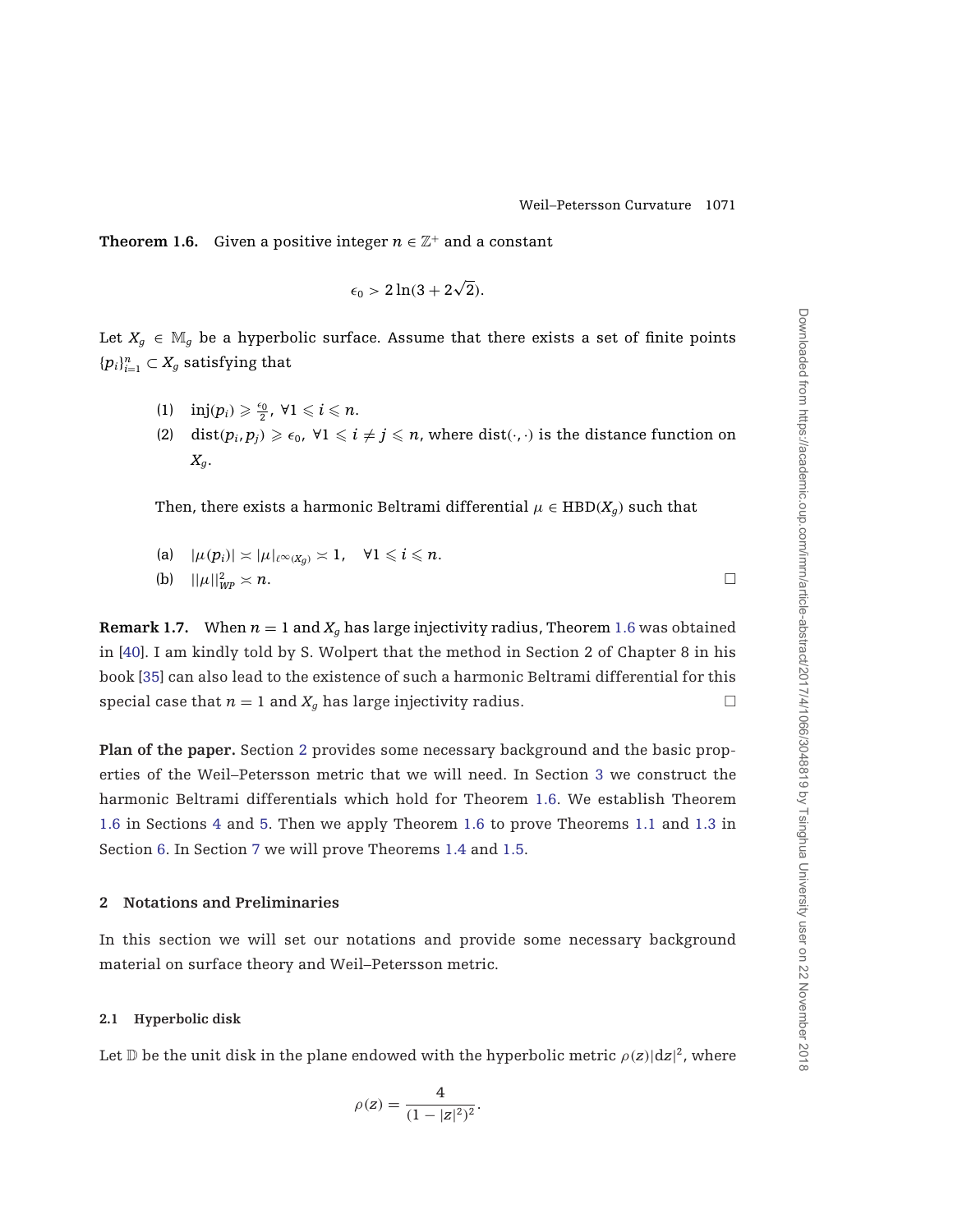<span id="page-6-0"></span>The distance to the origin is

$$
\mathrm{dist}_{\mathbb{D}}(0,z)=\ln\frac{1+|z|}{1-|z|}.
$$

For all  $r \ge 0$ , let  $B(0; r) = \{z \in \mathbb{D}; \text{dist}_{\mathbb{D}}(0, z) < r\}$  and  $B_{eu}(0; r) = \{z \in \mathbb{D}; |z| < r\}.$ Then, the relation between the hyperbolic geodesic ball and Euclidean geodesic ball is given by the following equation.

$$
B(0; r) = B_{eu} \left( 0; \frac{\mathrm{e}^r - 1}{\mathrm{e}^r + 1} \right).
$$

Let Aut( $\mathbb{D}$ ) be the automorphism group of  $\mathbb{D}$ . For any  $\gamma \in Aut(\mathbb{D})$  there exist two constants  $a \in \mathbb{D}$  and  $\theta \in [0, 2\pi)$  such that

$$
\gamma(z) = \exp(i\theta) \frac{z - a}{1 - \overline{a}z}.
$$

The transitivity of the action of Aut(D) on D tells that for all  $z \in D$  and  $\gamma \in Aut(D)$ ,

$$
\rho(\gamma(z))|\gamma'(z)|^2 = \rho(z).
$$

#### **2.2 Bergman projection**

In this subsection we briefly review the formula for the Bergman projection, which is a classical tool to construct harmonic Beltrami differentials on Riemann surfaces. One may refer to [\[1\]](#page-34-0) for more details.

Let  $X_g$  be a hyperbolic surface and  $\Gamma_g$  be its associated Fuchsian group. A complex-valued function  $u$  on  $D$  is called a measurable automorphic form of weight  $-4$  with respect to  $\Gamma_a$  on  $\mathbb D$  if it is a measurable function on  $\mathbb D$  and satisfies that

$$
u(\gamma\circ z)\gamma'(z)^2=u(z),\quad \forall z\in\mathbb{D},\; \gamma\in\Gamma_g.
$$

If we allow a measurable automorphic form *u* of weight −4 to be holomorphic on  $\n D$ , then we call *u* is a holomorphic automorphic form of weight  $-4$ . We denote by  $A_2(\mathbb{D}, \Gamma_q)$  the complex vector space of all holomorphic automorphic functions of weight  $-4$  with respect to  $\Gamma_a$ , which is a  $(6g - 6)$ -dimensional linear space.

Let  $BL_2^\infty(\mathbb{D},\Gamma_g)$  be the set of all measurable Beltrami automorphic forms of weight  $-4$  with respect to  $\Gamma_g$  on  $\mathbb D$  with

$$
||f||_{\infty} = esssup_{z \in \mathbb{D}} |f(z)| < \infty,
$$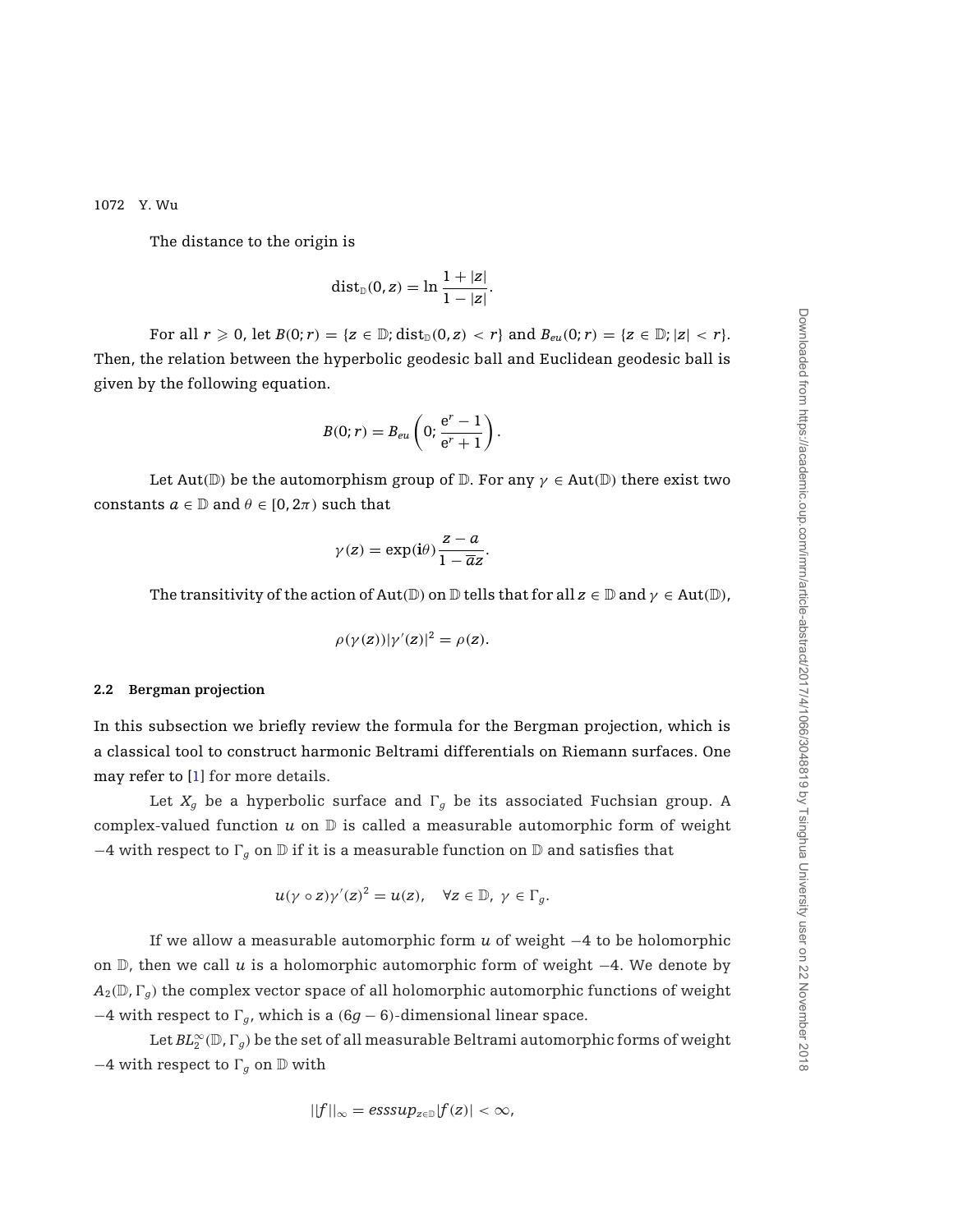<span id="page-7-0"></span>where  $f(z) = \frac{\overline{u}(z)}{\rho(z)}$  for some measurable automorphic form  $u(z)$  of weight  $-4$  with respect to  $\Gamma_g$  on  $\mathbb D$ . One may refer to Chapter 7 of [\[13\]](#page-34-0) for more details on  $BL_2^\infty(\mathbb D,\Gamma_g)$ .

Recall the Bergman Kernel function  $K(z, \xi)$  of the unit disk  $D$  is given by

$$
K(z,\xi) = \frac{12}{\pi(1-z\overline{\xi})^4} = \sum_{n=0}^{\infty} \frac{2}{\pi}(n+1)(n+2)(n+3)(z\overline{\xi})^n,
$$
 (2.1)

where *z* and  $\xi$  are arbitrary in  $\mathbb{D}$ .

A direct computation gives that

$$
K(\gamma \circ z, \gamma \circ \xi)\gamma'(z)^2\overline{\gamma'(\xi)}^2 = K(z, \xi)
$$
\n(2.2)

for all  $\gamma \in Aut(\mathbb{D})$ .

The Bergman projection  $\beta_2$  of  $BL_2^\infty(\mathbb{D},\Gamma_g)$  on to  $A_2(\mathbb{D},\Gamma_g)$  is given by the following theorem.

**Theorem 2.1** ([\[1\]](#page-34-0), Formula (1.18)). For any  $f \in BL_2^{\infty}(\mathbb{D}, \Gamma_g)$ . Let  $\xi = x + yi \in \mathbb{D}$  and set

$$
(\beta_2 f)(z)=\iint_{\mathbb{D}} \overline{f(\xi)}K(z,\xi) \mathrm{d}x \mathrm{d}y, \quad \forall z\in \mathbb{D}.
$$

Then we have

$$
\beta_2 f \in A_2(\mathbb{D}, \Gamma_g). \square
$$

**Proof.** One can also see Theorem 7.3 in [\[13\]](#page-34-0).

## **2.3 Surfaces and Weil–Petersson metric**

Let  $S_g$  be a closed surface of genus  $g \ge 2$  and  $T_g$  be the Teichmüller space of  $S_g$ . The tangent space at a point  $X_g = (S_g, \sigma(z)|dz|^2)$  is identified with the space of harmonic Beltrami differentials on  $X_g$  which are forms of  $\mu=\frac{\psi}{\sigma}$ , where  $\psi$  is a holomorphic quadratic differential on  $X_g$ . Let  $dA(z) = \sigma(z) dxdy$  be the volume form of  $X_g = (S_g, \sigma(z)|dz|^2)$ , where  $z = x + yi$ . The *Weil–Petersson metric* is the Hermitian metric on  $T<sub>g</sub>$  arising from the *Petersson scalar product*

$$
<\varphi,\psi>_{\it WP}=\int_S\frac{\varphi(z)}{\sigma(z)}\frac{\overline{\psi(z)}}{\sigma(z)}{\rm d}A(z)
$$

via duality. We will concern ourselves primarily with its Riemannian part  $g_{WP}$ . Let Teich( $S_g$ ) denote the Teichmüller space endowed with the Weil–Petersson metric. The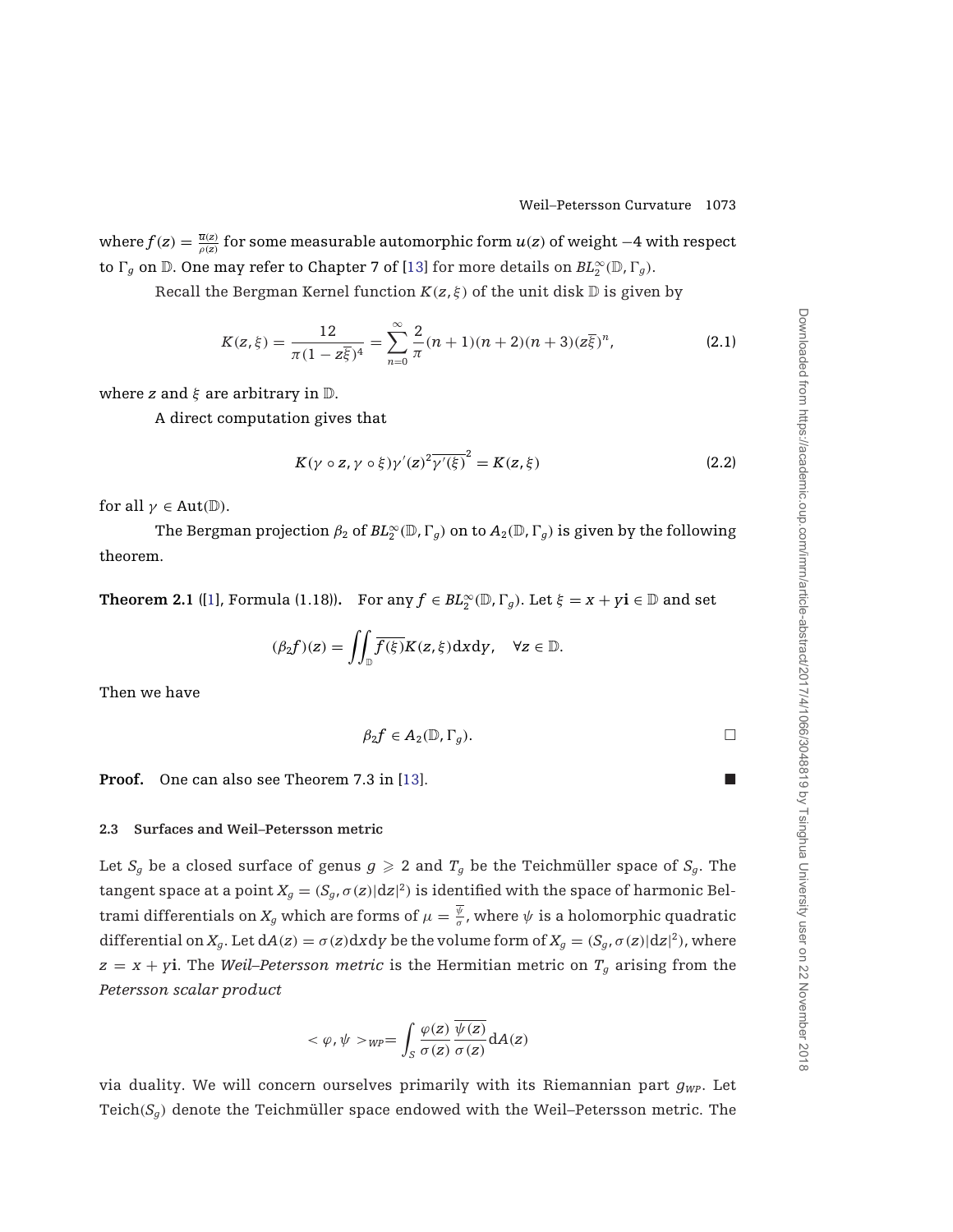<span id="page-8-0"></span>mapping class group  $Mod(S_q)$  acts properly discontinuously on Teich( $S_q$ ) by isometries. The moduli space M*<sup>g</sup>* of Riemann surfaces, endowed with the Weil–Petersson metric, is defined as

$$
\mathbb{M}_g := \mathrm{Teich}(S_g)/\mathrm{Mod}(S_g).
$$

The following proposition has been proved in a lot of literature. For example, one can refer to [\[12,](#page-34-0) [29](#page-35-0), [38\]](#page-36-0). We use the following form which is proven by Teo through using the Taylor series expansion for a holomorphic function.

**Proposition 2.2** ([\[29](#page-35-0)], Proposition 3.1). Let  $X_q \in \mathbb{M}_q$  and  $\mu \in T_{X_q}\mathbb{M}_q$  be a harmonic Beltrami differential of  $X_g$ . Then, for any  $p \in X_g$  and  $0 < r \leqslant \operatorname{inj}(p)$ ,

$$
|\mu(p)|^2\leqslant C_1(r)\int_{B(p;r)}|\mu(z)|^2{\rm d}A(z),
$$

where the constant  $C_1(r) = (\frac{4\pi}{3}(1 - (\frac{4e^r}{(1+e^r)^2})^3)))^{-1}$  and  $B(p;r) \subset X_g$  is the geodesic ball of radius *r* centered at *p*.

**Proof.** One can also see Proposition 2.10 in [\[40](#page-36-0)].

One may refer to [\[13](#page-34-0), [35\]](#page-35-0) for more details on the Weil–Petersson metric.

#### **2.4 Riemannian tensor of the Weil–Petersson metric**

The Weil–Petersson curvature tensor is given by the following. Let  $\mu_{\alpha}, \mu_{\beta}$  be two elements in the tangent space at *Xg*, and

$$
g_{\alpha\overline\beta}=\int_{X_g}\mu_{\alpha}\cdot\overline{\mu_{\beta}}\mathrm{d} A.
$$

For the inverse of  $(g_{i\bar{i}})$ , we use the convention

$$
g^{i\bar{j}}g_{k\bar{j}}=\delta_{ik}.
$$

The curvature tensor is given by

$$
R_{i\bar{j}k\bar{l}}=\frac{\partial^2}{\partial t^k\partial \overline{t}^l}g_{i\bar{j}}-g^{s\bar{t}}\frac{\partial}{\partial t^k}g_{i\bar{t}}\frac{\partial}{\partial \overline{t}^l}g_{s\bar{j}}.
$$

Let *D* = −2( $\Delta$  − 2)<sup>-1</sup>, where  $\Delta$  is the Beltrami–Laplace operator on  $X_q$  =  $(S_g, \sigma(z)|dz|^2)$ . The following curvature formula was established by Tromba and Wolpert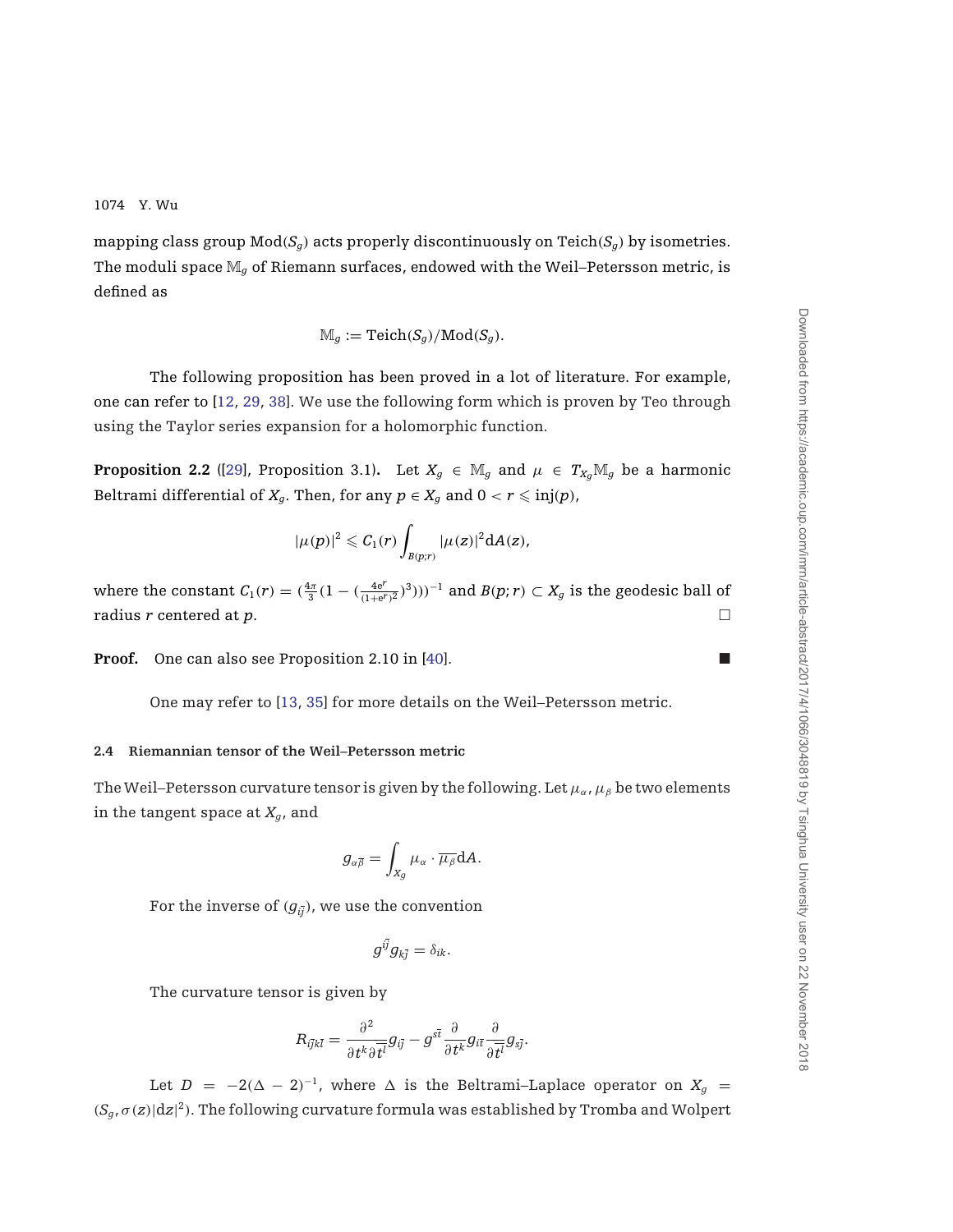<span id="page-9-0"></span>independently in [\[30,](#page-35-0) [32\]](#page-35-0), which has been applied to study various curvature properties of the Weil–Petersson metric in the past 30 years.

**Theorem 2.3** (Tromba–Wolpert)**.** The curvature tensor satisfies

$$
R_{i\bar{j}k\bar{l}} = \int_{X_g} D(\mu_i \mu_{\bar{j}}) \cdot (\mu_k \mu_{\bar{l}}) dA + \int_{X_g} D(\mu_i \mu_{\bar{l}}) \cdot (\mu_k \mu_{\bar{j}}) dA.
$$

Recall that a holomorphic sectional curvature is a Riemannian sectional curvature along a holomorphic plane. Thus, Theorem 2.3 gives that for every  $\mu \in T_{X_q} \mathbb{M}_q$ , the Weil–Petersson holomorphic sectional curvature  $HolK(\mu)$  along the holomorphic plane spanned by  $\mu$  is

HolK(
$$
\mu
$$
) = 
$$
\frac{-2 \int_{X_g} D(|\mu|^2) \cdot |\mu|^2 dA}{||\mu||_{WP}^4}.
$$

We end this section by the following proposition, whose proof relies on Proposition [2.2,](#page-8-0) Lemma 5.1 in [\[37](#page-36-0)] and the Cauchy–Schwartz inequality. This proposition will be applied several times in this article. The statement is slightly different from Proposition 2.11 in [\[40\]](#page-36-0).

**Proposition 2.4.** Let  $X_g \in \mathbb{M}_g$  and  $\mu \in T_{X_g} \mathbb{M}_g$  be a harmonic Beltrami differential of  $X_a$ . Then, the Weil–Petersson holomorphic sectional curvature  $HolK(\mu)$  satisfies that for any  $p \in X_q$ ,

$$
-\frac{2\sup_{z\in X}|\mu(z)|^2}{||\mu||^2_{W^p}}\leqslant \mathrm{HolK}(\mu)\leqslant -\frac{C_2(\mathrm{inj}(p))|\mu(p)|^4}{||\mu||^4_{W^p}},
$$

where the constant  $C_2(\text{inj}(p)) > 0$  only depends on the injectivity radius  $\text{inj}(p)$  at  $p$ .

**Proof.** It follows from the same argument as the proof of Proposition 2.11 in [\[40\]](#page-36-0). We leave it as an exercise.

## **3 Construction of the Objective Harmonic Beltrami differentials**

In this section we will construct the harmonic Beltrami differentials which hold for Theorem [1.6.](#page-5-0)

First we deal with the case  $n = 1$  in Theorem [1.6.](#page-5-0) Let  $X_q \in M_q$  be a hyperbolic surface,  $p \in X_g$  and inj(p) be the injectivity radius of  $X_g$  at p. For any constant  $r \in$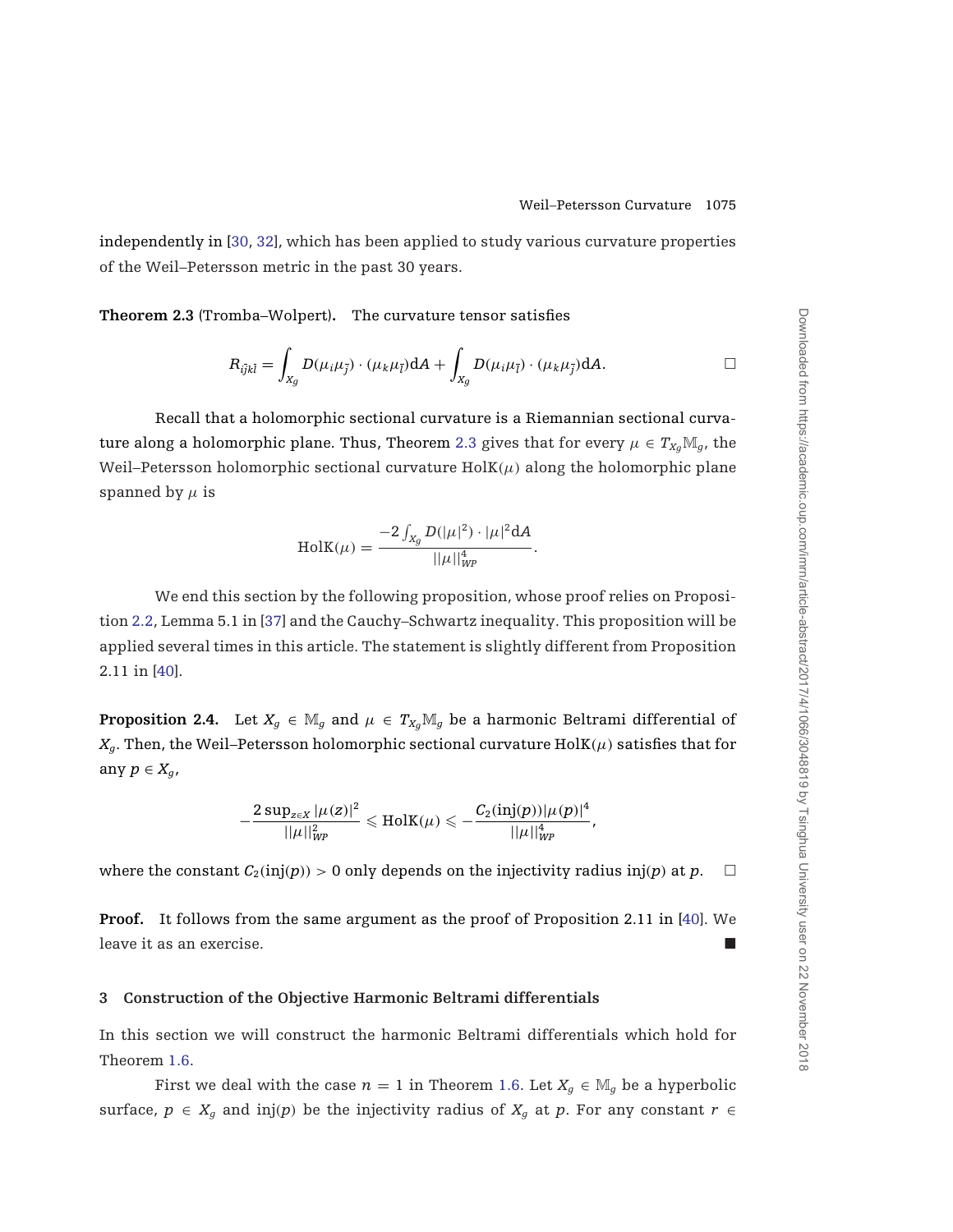<span id="page-10-0"></span> $(0, inj(p))$ , we consider the characteristic function

$$
v_0(z) := \begin{cases} 1, & \forall z \in B(p; r). \\ 0, & \text{otherwise.} \end{cases}
$$

Where  $B(p; r) \subset X_q$  is the geodesic ball of radius *r* centered at *p*.

Consider the covering map  $\pi : \mathbb{D} \to X_q$ . Up to a conjugation, we lift *p* to  $0 \in \mathbb{D}$ and let  $\Gamma_g$  denote its associated Fuchsian group. Then, it is not hard to see that  $\nu_0$  can be lifted to  $\widetilde{v}_0 \in BL_2^{\infty}(\mathbb{D}, \Gamma_g)$  satisfying that for all  $\gamma \in \Gamma_g$ ,

$$
\widetilde{\nu}_0(z) := \begin{cases}\n\frac{\gamma'(\gamma^{-1} \circ z)}{\gamma'(\gamma^{-1} \circ z)}, & \forall z \in \gamma \circ B(0; r). \\
0, & \text{otherwise.} \n\end{cases}
$$
\n(3.1)

We apply the Bergman projection  $\beta_2$  to  $\widetilde{\nu}_0$ .

**Lemma 3.1.** Let  $\widetilde{v}_0 \in BL_2^{\infty}(\mathbb{D}, \Gamma_g)$  given in equation [\(3.1\)](#page-9-0). Then, we have

$$
(\beta_2 \widetilde{\nu}_0)(z) = 12 \left(\frac{e^r - 1}{e^r + 1}\right)^2 \sum_{\gamma \in \Gamma_g} \gamma'(z)^2.
$$

**Proof.** The proof is a direct computation.

Since  $0 < r \leqslant \operatorname{inj}(p)$ , we have

$$
\gamma_1 \circ B(0; r) \cap \gamma_2 \circ B(0; r) = \emptyset, \quad \forall \gamma_1 \neq \gamma_2 \in \Gamma_g.
$$

Let  $\xi = x + yi \in \mathbb{D}$ . Theorem [2.1](#page-7-0) gives that, for all  $z \in \mathbb{D}$ ,

$$
(\beta_2 \widetilde{v}_0)(z) = \iint_{\mathbb{D}} \widetilde{\widetilde{v}_0(\xi)} K(z, \xi) \, dxdy
$$
  
= 
$$
\sum_{\gamma \in \Gamma_g} \iint_{\gamma \circ B(0; r)} \frac{\gamma'(\gamma^{-1} \circ \xi)}{\gamma'(\gamma^{-1} \circ \xi)} K(z, \xi) \, dxdy
$$
  
= 
$$
\sum_{\gamma \in \Gamma_g} \iint_{B(0; r)} \frac{\gamma'(\xi)}{\gamma'(\xi)} K(z, \gamma \circ \xi) |\gamma'(\xi)|^2 \, dxdy.
$$

Equation [\(2.2\)](#page-6-0) tells that

$$
K(z, \gamma \circ \xi) = \frac{K(\gamma^{-1} \circ z, \xi)}{\gamma'(\gamma^{-1} \circ z))^2 \overline{\gamma'(\xi)^2}}.
$$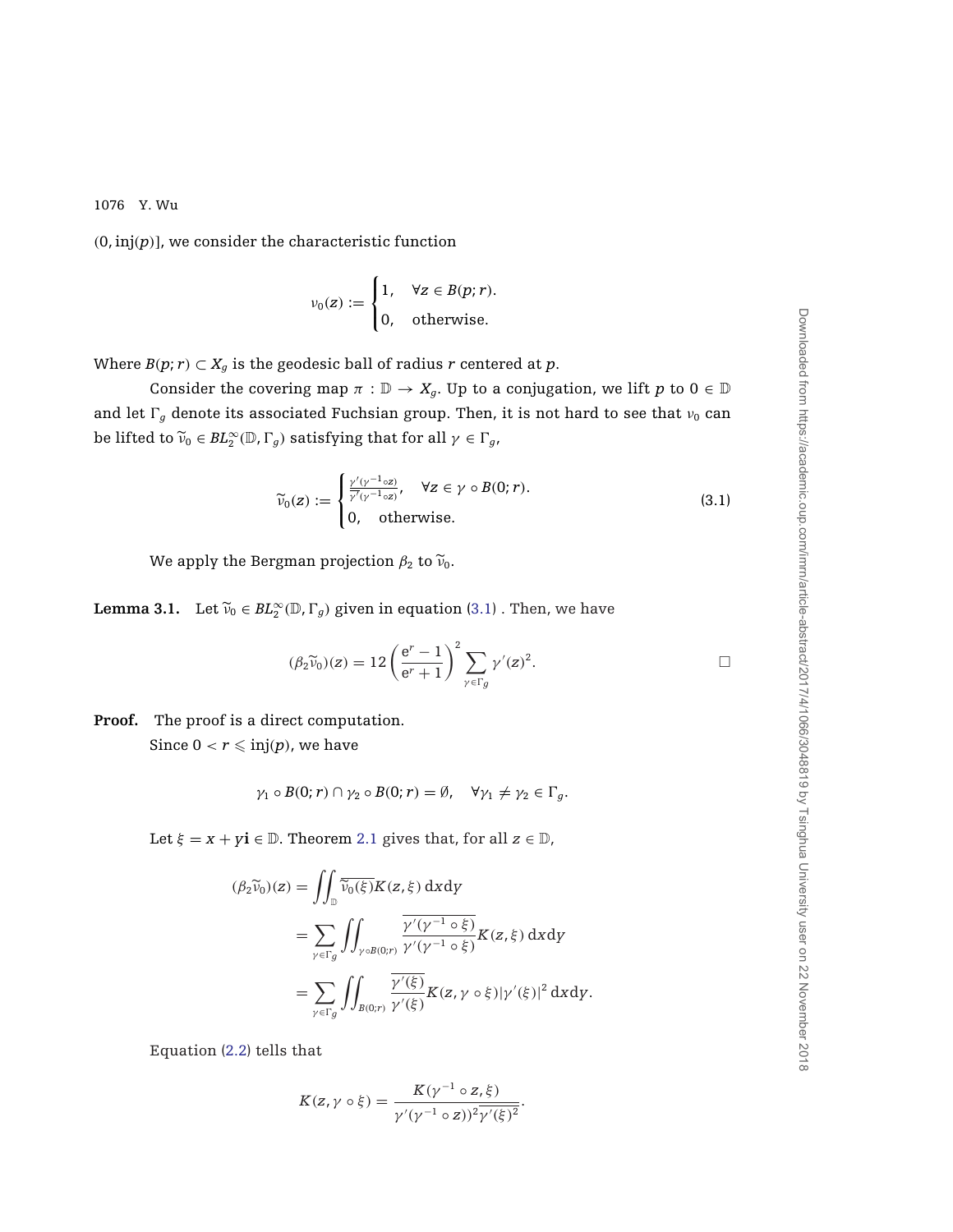<span id="page-11-0"></span>Recall that

$$
K(z,\xi) = \sum_{n=0}^{\infty} \frac{2}{\pi} (n+1)(n+2)(n+3)(z\overline{\xi})^n.
$$

Hence,

$$
(\beta_2 \widetilde{v}_0)(z) = \sum_{\gamma \in \Gamma_g} \iint_{B(0;r)} \overline{\gamma'(\xi)^2} K(\gamma^{-1} \circ z, \xi) \frac{1}{(\gamma'(\gamma^{-1} \circ z))^2 \overline{\gamma'(\xi)^2}} dxdy
$$
  
\n
$$
= \sum_{\gamma \in \Gamma_g} \left( \sum_{n=0}^{\infty} \frac{2}{\pi} (n+1)(n+2)(n+3) \right)
$$
  
\n
$$
\times \iint_{B(0;r)} \frac{1}{(\gamma'(\gamma^{-1} \circ z))^2} ((\gamma^{-1} \circ z)\overline{\xi})^n dxdy
$$
  
\n
$$
= \frac{12}{\pi} \sum_{\gamma \in \Gamma_g} \frac{1}{(\gamma'(\gamma^{-1} \circ z))^2} \iint_{B_{eu}(0; \frac{e^r-1}{e^r+1})} dxdy
$$
  
\n
$$
= 12 \left( \frac{e^r-1}{e^r+1} \right)^2 \sum_{\gamma \in \Gamma_g} \gamma'(z)^2,
$$

where the last equality applies the fact that

$$
(\gamma'(\gamma^{-1}\circ z))^2=\frac{1}{(\gamma^{-1})'(z)^2},\quad \forall \gamma\in \Gamma_g.
$$

**Remark 3.2.** When the surface has big enough injectivity radius, it was shown in [\[40](#page-36-0)] that the Weil–Petersson holomorphic sectional curvature along the holomorphic plane spanned by the holomorphic quadratic differential  $\sum_{\gamma \in \Gamma_g} \gamma'(z)^2$  is comparable to the maximal Weil–Petersson holomorphic sectional curvature of the moduli space at this surface. Moreover, it is comparable to  $-1$ .

Let  $p, q \in X_q$  be two points with dist( $p, q$ )  $\geq 2r > 0$ , where *r* is a constant satisfying that

$$
0 < r \leqslant \min\{\text{inj}(p), \text{inj}(q)\}.
$$
\n(3.2)

We lift  $p$  and  $q$  to 0 and  $\tilde{q}$  in  $\mathbb{D}$ , respectively, which satisfies that

$$
\text{dist}_{\mathbb{D}}(0,\widetilde{q}) = \text{dist}(p,q) \geqslant 2r. \tag{3.3}
$$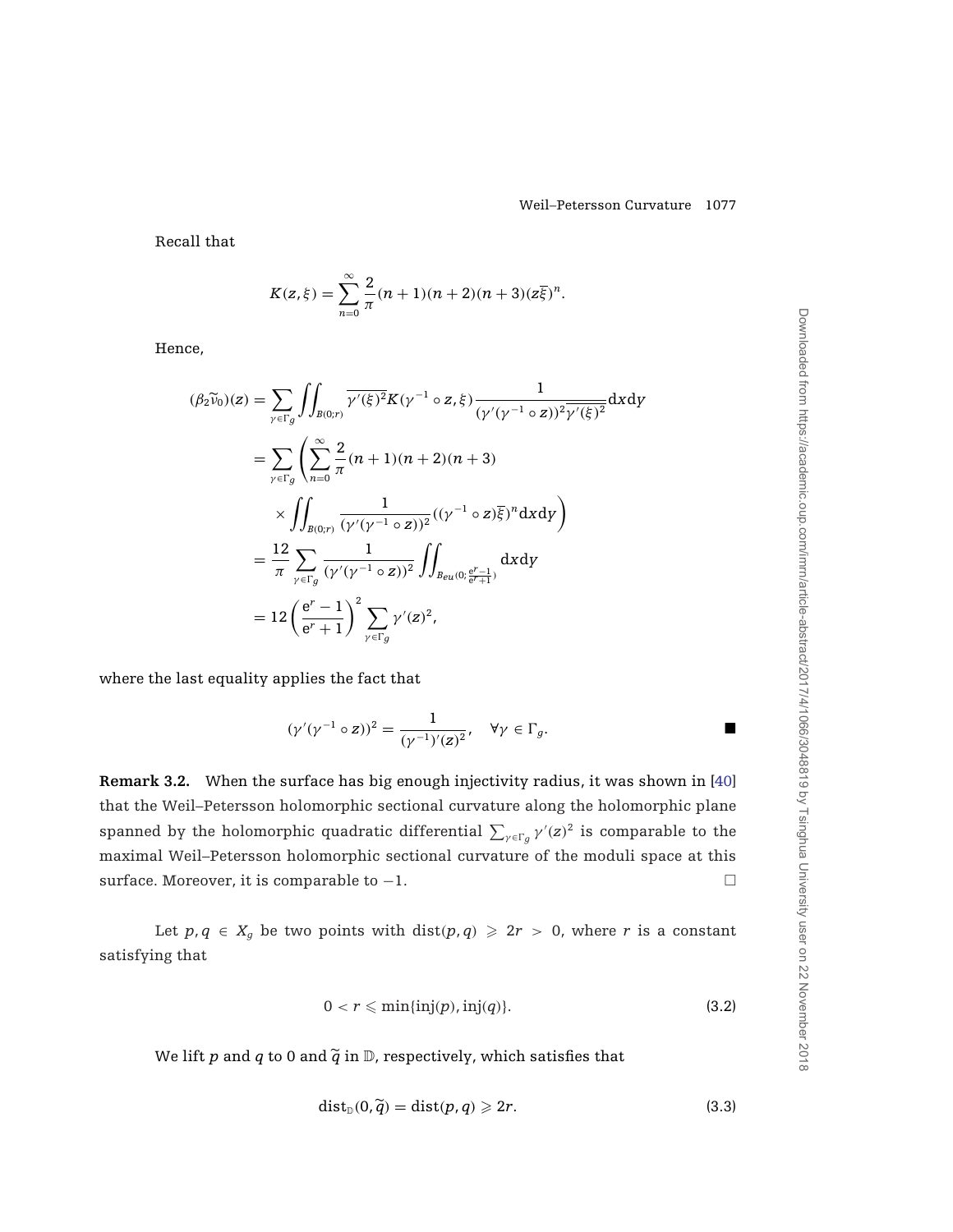<span id="page-12-0"></span>Let  $\sigma_{\tilde{q}} \in \text{Aut}(\mathbb{D})$  with  $\sigma_{\tilde{q}}(0) = \tilde{q}$ . Actually one may choose

$$
\sigma_{\widetilde{q}}(z) = \frac{z + \widetilde{q}}{1 + \widetilde{q}z}, \quad \forall z \in \mathbb{D}.
$$

We define a function  $\widetilde{\nu}_1 \in BL_2^{\infty}(\mathbb{D}, \Gamma_g)$  as follows. For all  $\gamma \in \Gamma_g$ ,

$$
\widetilde{\nu}_{1}(z) := \begin{cases}\n\frac{\gamma'(\gamma^{-1}\circ z)}{\gamma'(\gamma^{-1}\circ z)}, & \forall z \in \gamma \circ B(0; r). \\
\frac{\gamma'(\gamma^{-1}\circ z)}{\gamma'(\gamma^{-1}\circ z)} \times \frac{\sigma_{\widetilde{q}}'((\gamma \circ \sigma_{\widetilde{q}})^{-1} \circ z)}{\sigma_{\widetilde{q}}'((\gamma \circ \sigma_{\widetilde{q}})^{-1} \circ z)}, & \forall z \in \gamma \circ B(\widetilde{q}; r).\n\end{cases}
$$
\n(3.4)\n  
\n0, otherwise.

Equations [\(3.2\)](#page-11-0) and [\(3.3\)](#page-11-0) tells that  $\widetilde{v}_1(z)$  is well defined on  $\mathbb D$ .

**Lemma 3.3.** For any  $z \in \mathbb{D}$ , we have

$$
\sum_{\gamma \in \Gamma_g} \iint_{\gamma \circ B(\tilde{q};r)} \frac{\overline{\gamma'}(\gamma^{-1} \circ \xi)}{\gamma'(\gamma^{-1} \circ \xi)} \frac{\overline{\sigma'_{\tilde{q}}}((\gamma \circ \sigma_{\tilde{q}})^{-1} \circ \xi)}{\sigma'_{\tilde{q}}((\gamma \circ \sigma_{\tilde{q}})^{-1} \circ \xi)} K(z,\xi) \,dxdy
$$
  
= 12  $\left(\frac{e^r - 1}{e^r + 1}\right)^2 \sum_{\gamma \in \Gamma_g} (\sigma_{\tilde{q}}^{-1} \circ \gamma)'(z)^2.$ 

**Proof.** Since  $\Gamma_g \subset \text{Aut}(\mathbb{D})$ ,

$$
\gamma \circ B(\widetilde{q};r) = \gamma \circ \sigma_{\widetilde{q}} \circ B(0;r) \quad \forall \gamma \in \Gamma_g.
$$

Let  $\xi = x + yi \in \mathbb{D}$ . Then, for all  $z \in \mathbb{D}$  we have

$$
\sum_{\gamma \in \Gamma_g} \iint_{\gamma \circ B(\tilde{q};r)} \frac{\overline{\gamma'}(\gamma^{-1} \circ \xi)}{\gamma'(\gamma^{-1} \circ \xi)} \times \frac{\overline{\sigma}_{\tilde{q}}((\gamma \circ \sigma_{\tilde{q}})^{-1} \circ \xi)}{\sigma_{\tilde{q}}'((\gamma \circ \sigma_{\tilde{q}})^{-1} \circ \xi)} \times K(z, \xi) \, dxdy
$$
\n
$$
= \sum_{\gamma \in \Gamma_g} \iint_{\gamma \circ \sigma_{\tilde{q}} \circ B(0; r)} \frac{\overline{\gamma'}(\gamma^{-1} \circ \xi)}{\gamma'(\gamma^{-1} \circ \xi)} \times \frac{\overline{\sigma}_{\tilde{q}}'((\gamma \circ \sigma_{\tilde{q}})^{-1} \circ \xi)}{\sigma_{\tilde{q}}'((\gamma \circ \sigma_{\tilde{q}})^{-1} \circ \xi)} \times K(z, \xi) \, dxdy
$$
\n
$$
= \sum_{\gamma \in \Gamma_g} \iint_{B(0; r)} \frac{\overline{\gamma'}(\sigma_{\tilde{q}} \circ \xi)}{\gamma'(\sigma_{\tilde{q}} \circ \xi)} \times \frac{\overline{\sigma}_{\tilde{q}}'(\xi)}{\sigma_{\tilde{q}}'(\xi)} \times K(z, \gamma \circ \sigma_{\tilde{q}} \circ \xi) \times |(\gamma \circ \sigma_{\tilde{q}})'(\xi)|^2 \, dxdy
$$
\n
$$
= \sum_{\gamma \in \Gamma_g} \left( \iint_{B(0; r)} \frac{\overline{\gamma'}(\sigma_{\tilde{q}} \circ \xi)}{\gamma'(\sigma_{\tilde{q}} \circ \xi)} \times \frac{\overline{\sigma}_{\tilde{q}}'(\xi)}{\sigma_{\tilde{q}}'(\xi)}
$$
\n
$$
\times \frac{K((\gamma \circ \sigma_{\tilde{q}})^{-1} \circ z, \xi)}{((\gamma \circ \sigma_{\tilde{q}})'((\gamma \circ \sigma_{\tilde{q}})^{-1} \circ z))^2 \cdot ((\gamma \circ \sigma_{\tilde{q}})'(\xi))^2} \times |(\gamma \circ \sigma_{\tilde{q}})'(\xi)|^2 \, dxdy
$$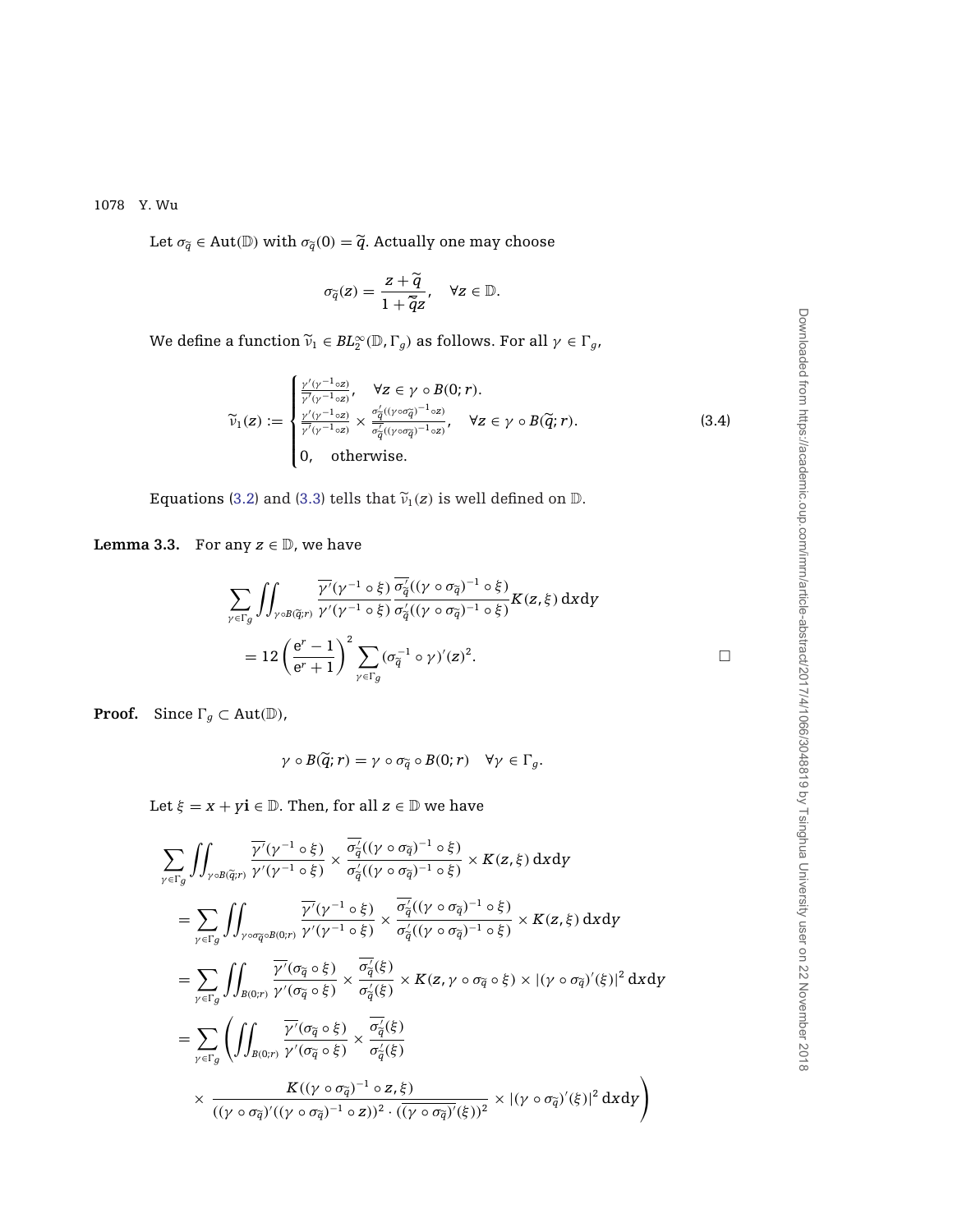<span id="page-13-0"></span>
$$
= \sum_{\gamma \in \Gamma_g} \frac{1}{((\gamma \circ \sigma_{\tilde{q}})'((\gamma \circ \sigma_{\tilde{q}})^{-1} \circ z))^2} \iint_{B(0;r)} K((\gamma \circ \sigma_{\tilde{q}})^{-1} \circ z, \xi) dxdy
$$
  
\n
$$
= \left( \sum_{\gamma \in \Gamma_g} \frac{1}{((\gamma \circ \sigma_{\tilde{q}})'((\gamma \circ \sigma_{\tilde{q}})^{-1} \circ z))^2} \times \left( \sum_{n=0}^{\infty} \frac{2}{\pi} (n+1)(n+2)(n+3) \iint_{B(0;r)} ((\gamma \circ \sigma_{\tilde{q}})^{-1} \circ z \cdot \overline{\xi})^n dxdy \right) \right)
$$
  
\n
$$
= \sum_{\gamma \in \Gamma_g} \frac{1}{((\gamma \circ \sigma_{\tilde{q}})'((\gamma \circ \sigma_{\tilde{q}})^{-1} \circ z))^2} \times \frac{12}{\pi} \iint_{B_{\rho(u)}(0; \frac{e^r-1}{e^r+1})} dxdy
$$
  
\n
$$
= \sum_{\gamma \in \Gamma_g} \frac{1}{((\gamma \circ \sigma_{\tilde{q}})'((\gamma \circ \sigma_{\tilde{q}})^{-1} \circ z))^2} \times 12 \left( \frac{e^r-1}{e^r+1} \right)^2
$$
  
\n
$$
= 12 \left( \frac{e^r-1}{e^r+1} \right)^2 \sum_{\gamma \in \Gamma_g} ((\gamma \circ \sigma_{\tilde{q}})^{-1})'(z)^2
$$
  
\n
$$
= 12 \left( \frac{e^r-1}{e^r+1} \right)^2 \sum_{\gamma \in \Gamma_g} (\sigma_{\tilde{q}}^{-1} \circ \gamma)'(z)^2.
$$

Now we apply the Bergman projection  $\beta_2$  to  $\tilde{v}_1(z)$ .

First from our assumptions on equations [\(3.2\)](#page-11-0) and [\(3.3\)](#page-11-0) we know that the balls in  $\{\gamma \circ B(0; r), \gamma \circ B(\tilde{q}; r)\}_{\gamma \in \Gamma_q}$  are pairwisely disjoint. Thus, Lemmas [3.1](#page-10-0) and [3.3](#page-12-0) tell that

**Lemma 3.4.** For all  $z \in \mathbb{D}$ , we have

$$
(\beta_2 \widetilde{v}_1)(z) = 12 \left(\frac{e^r - 1}{e^r + 1}\right)^2 \left(\sum_{\gamma \in \Gamma_g} (\sigma_{\widetilde{q}}^{-1} \circ \gamma)'(z)^2 + \sum_{\gamma \in \Gamma_g} \gamma'(z)^2\right).
$$

Similarly we generalize the construction above for any finite subset in  $X_q$ , which is the remaining part of this section.

**Definition 3.5.** Given two constants  $n \in \mathbb{Z}^+$  and  $\epsilon > 0$ , a finite set of points  $\{p_i\}_{i=1}^n \subset X_g$ is said to be  $(\epsilon, n)$ -separated if

$$
dist(p_i, p_j) \geq \epsilon, \quad \forall 1 \leq i \neq j \leq n. \tag{3.5}
$$

 $\Box$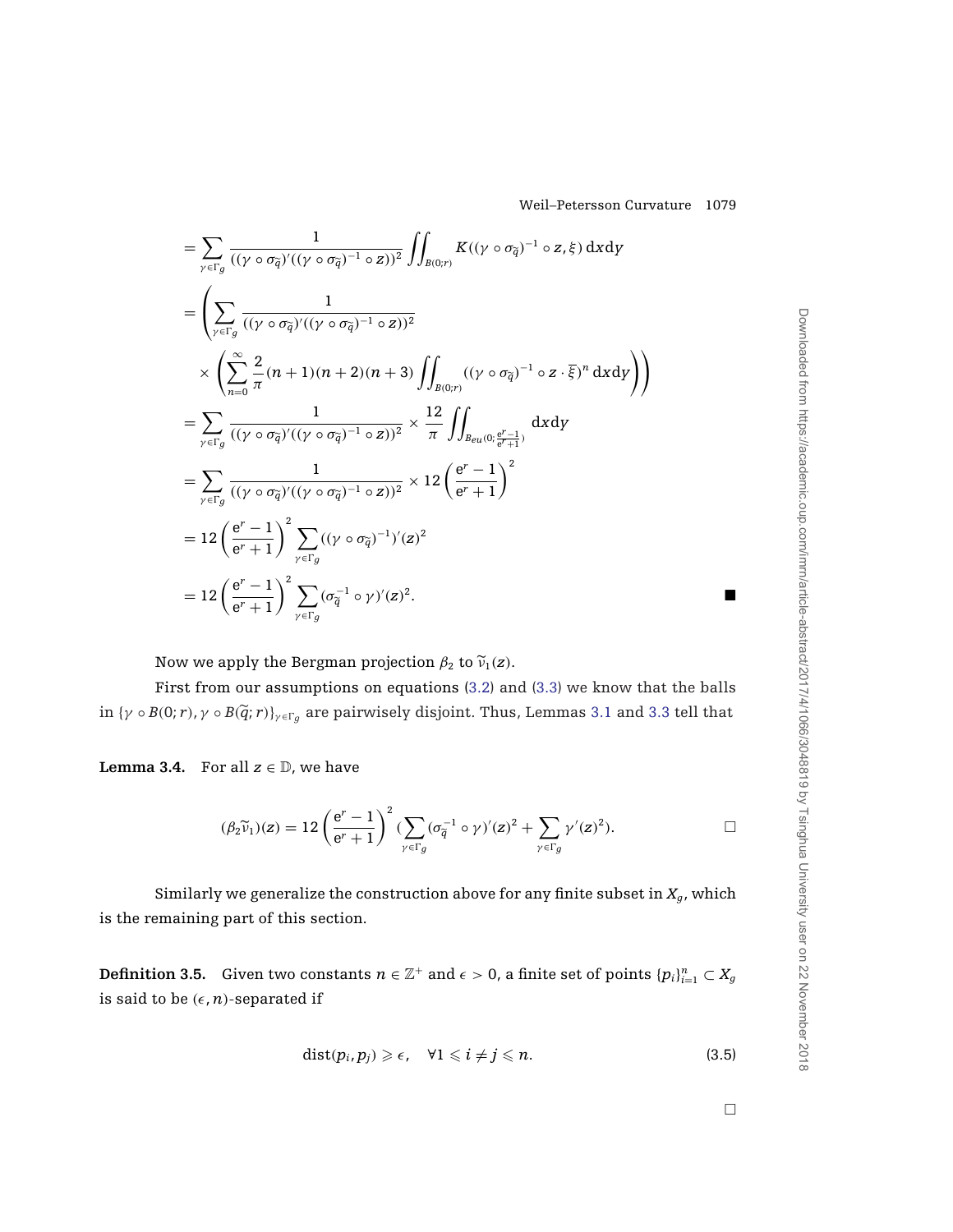A finite set of points  $\{p_i\}_{i=1}^n \subset X_g$  is called an  $\epsilon$ -net of  $X_g$  if the set of points  ${p_i}_{i=1}^n \subset X_g$  are  $(\epsilon, n)$ -separated and

$$
\bigcup_{i=1}^{n} B(p_i; \epsilon) = X_g. \tag{3.6}
$$

Let  $r > 0$  be a constant and  $\{p_i\}_{i=1}^n \subset X_g$  be a  $(2r, n)$ -separated finite set of points satisfying that

$$
\min_{1 \leq i \leq n} \{ \text{inj}(p_i) \} \geqslant r. \tag{3.7}
$$

We lift  $p_1$  to the origin  $\tilde{p}_1 = 0 \in \mathbb{D}$ . Let  $\Gamma_g$  be its associated Fuchsian group and *F* be the Dirichlet fundamental domain centered at 0 w.r.t  $\Gamma_g$ . We also lift  $\{p_i\}_{i=2}^n$  to  ${\{\widetilde{p}_i\}}_{i=2}^n \subset F$ , respectively. Thus, for all  $1 \leq i,j \leq n$ ,

$$
dist_{\mathbb{D}}(\widetilde{p}_i,\widetilde{p}_j) \geq dist(p_i,p_j). \tag{3.8}
$$

For  $1 \leqslant i \leqslant n$ , let  $\sigma_{\widetilde{p}_i} \in$  Aut $(\mathbb{D})$  with  $\sigma_{\widetilde{p}_i}(0) = \widetilde{p}_i$ . For sure one may choose

$$
\sigma_{\widetilde{p}_i}(z) = \frac{z + \widetilde{p}_i}{1 + \widetilde{p}_i z}, \quad \forall z \in \mathbb{D}.
$$

In particular  $\sigma_{\tilde{p}_1}$  is the identity map. That is,  $\sigma_{\tilde{p}_1}(z) = z$  for all  $z \in \mathbb{D}$ .

Similar to equation [\(3.4\)](#page-11-0) we define a function  $\widetilde{v}_n \in BL_2^{\infty}(\mathbb{D}, \Gamma_g)$ . More precisely, for all  $\gamma \in \Gamma_g$  and  $1 \leqslant i \leqslant n$ ,

$$
\widetilde{\nu}_n(z) := \begin{cases} \frac{\gamma'(\gamma^{-1} \circ z)}{\gamma(\gamma^{-1} \circ z)} \times \frac{\sigma'_{\widetilde{p}_i}((\gamma \circ \sigma_{\widetilde{p}_i})^{-1} \circ z)}{\sigma'_{\widetilde{p}_i}((\gamma \circ \sigma_{\widetilde{p}_i})^{-1} \circ z)}, \ \forall z \in \gamma \circ B(\widetilde{p}_i; r). \\ 0, \quad \text{otherwise.} \end{cases} \tag{3.9}
$$

**Proposition 3.6.** For any  $z \in \mathbb{D}$ , we have

$$
(\beta_2 \widetilde{\nu}_n)(z) = 12 \left(\frac{e^r - 1}{e^r + 1}\right)^2 \sum_{i=1}^n \sum_{\gamma \in \Gamma_g} (\sigma_{\widetilde{p}_i}^{-1} \circ \gamma)'(z)^2.
$$

**Proof.** Since  $\{p_i\}_{1\leqslant i\leqslant n}$  are  $(2r, n)$ -separated, equation [\(3.7\)](#page-13-0) tells that

$$
\gamma_1 \circ B(\widetilde{p}_i; r) \cap \gamma_2 \circ B(\widetilde{p}_j; r) = \emptyset, \quad \forall \gamma_1 \neq \gamma_2 \in \Gamma_g, \text{ or } i \neq j \in [1, n].
$$

Then, the conclusion follows from the same computation as the proof of Lemma [3.3.](#page-12-0)  $\blacksquare$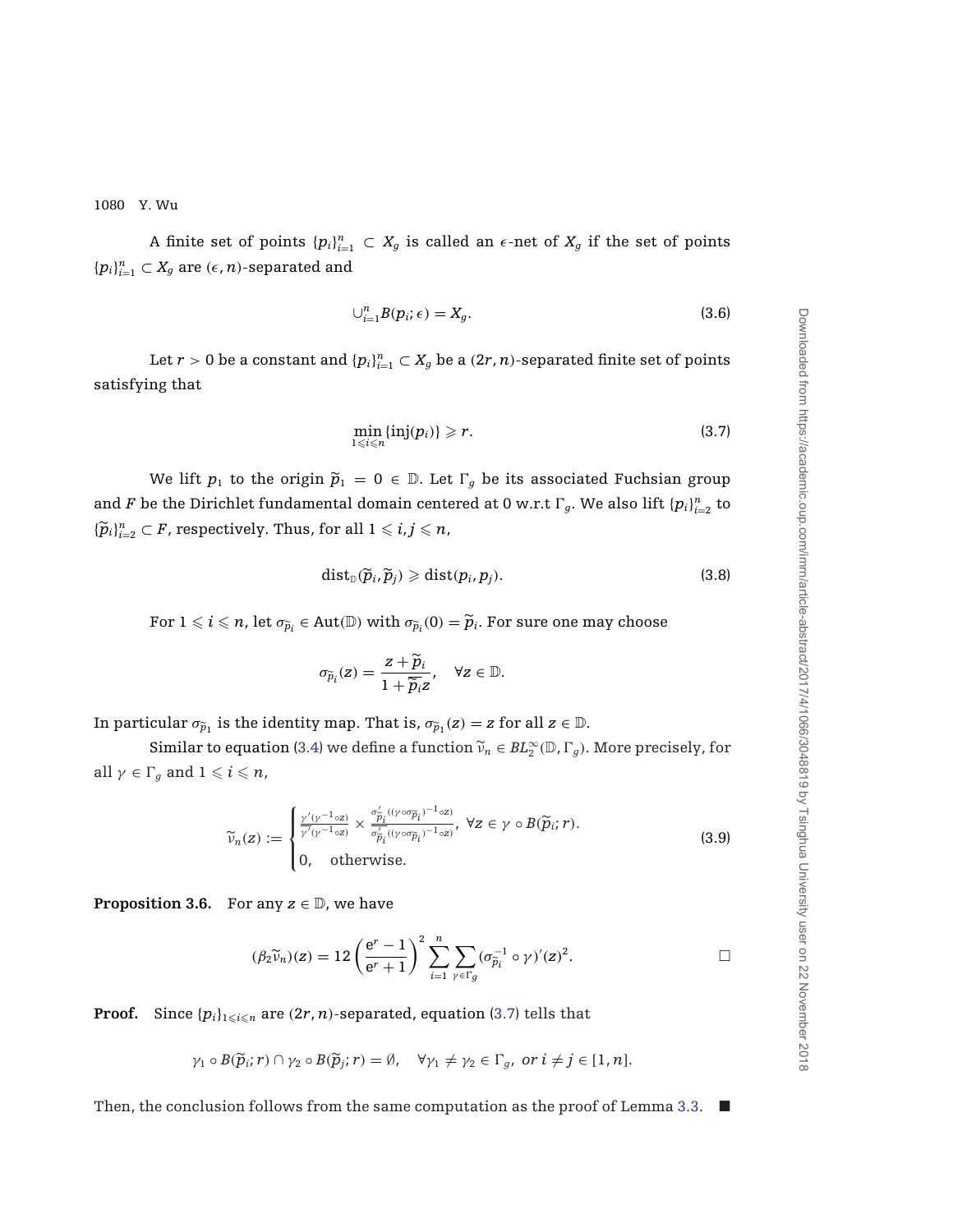<span id="page-15-0"></span>In the following two sections, we will prove that the harmonic Beltrami differential  $\frac{\sum_{i=1}^{n}\sum_{\gamma\in\Gamma g}(\sigma_{\widetilde{p}_i}^{-1}\circ\gamma)'(z)^2}{\sigma(z)}$  $\frac{d\bar{g}}{\rho(z)}\frac{\partial^2 p_i}{\partial z^2}$  holds for Theorem [1.6.](#page-5-0)

#### **4 Two Bounds**

In this section, we use the same notations in Section [3.](#page-9-0)

For each positive integer  $i \in [1, n]$ , we define

$$
\mu_i(z) := \frac{\sum_{\gamma \in \Gamma_g} (\sigma_{\widetilde{p}_i}^{-1} \circ \gamma)'(z)^2}{\rho(z)}, \quad \forall z \in \mathbb{D}.
$$
 (4.1)

Where  $\rho(z) = \frac{4}{(1-|z|^2)^2}$  is the scalar function of the hyperbolic metric on the unit disk.

The following computation follows from the idea of Ahlfors in [\[2](#page-34-0)] (one can also see [\[40](#page-36-0)] for an English version).

**Ahlfors' method:** From the triangle inequality we know that

$$
|\mu_i(z)| \leqslant \sum_{\gamma \in \Gamma_g} \frac{|(\sigma_{\widetilde{p}_i}^{-1} \circ \gamma)'(z)|^2}{\rho(z)}.
$$
\n(4.2)

Then since  $\rho(\gamma(z))|\gamma'(z)|^2 = \rho(z)$  for any  $\gamma \in Aut(\mathbb{D})$ , and  $\rho(\zeta) = 4(1 - |\zeta|^2)^{-2}$ , we have

$$
\sum_{\gamma \in \Gamma_g} \frac{|(\sigma_{\widetilde{p}_i}^{-1} \circ \gamma)'(z)|^2}{\rho(z)} = \frac{1}{4} \sum_{\gamma \in \Gamma_g} (1 - |(\sigma_{\widetilde{p}_i}^{-1} \circ \gamma)(z)|^2)^2.
$$
 (4.3)

The inequalities above yields that for all  $z \in \mathbb{D}$ ,

$$
|\mu_i(z)| \leq \frac{1}{4} \sum_{\gamma \in \Gamma_g} (1 - |(\sigma_{\widetilde{p}_i}^{-1} \circ \gamma)(z)|^2)^2.
$$
 (4.4)

Let  $\Delta$  be the (Euclidean) Laplace operator on the (Euclidean) disk. Then a direct computation shows that

$$
\Delta (\sum_{\gamma \in \Gamma g} (1-|(\sigma_{\widetilde{p}_i}^{-1}\circ \gamma)(z)|^2)^2=8\cdot \sum_{\gamma \in \Gamma g} (2|(\sigma_{\widetilde{p}_i}^{-1}\circ \gamma(z)|^2-1)|(\sigma_{\widetilde{p}_i}^{-1}\circ \gamma)'(z)|^2.
$$

Note that the terms on the right side are non-negative when  $|\sigma_{\tilde{p}_i}^{-1} \circ \gamma(z)|^2 \ge \frac{1}{2}$ . With that in mind, recall that  $B_{eu}(0;\frac{1}{\sqrt{2}}) := \{z \in \mathbb{D}; |z| < \frac{1}{\sqrt{2}}\}$  is the ball of Euclidean  $\tau$ adius  $\frac{1}{\sqrt{2}}$ , let  $V_i:=\cup_{\gamma\in \Gamma_g} \gamma^{-1}\circ \sigma_{\widetilde p_i}\circ B_{eu}(0;\frac{1}{\sqrt{2}})$  be the pullbacks of this ball  $B_{eu}(0;\frac{1}{\sqrt{2}}).$  The

(4.5)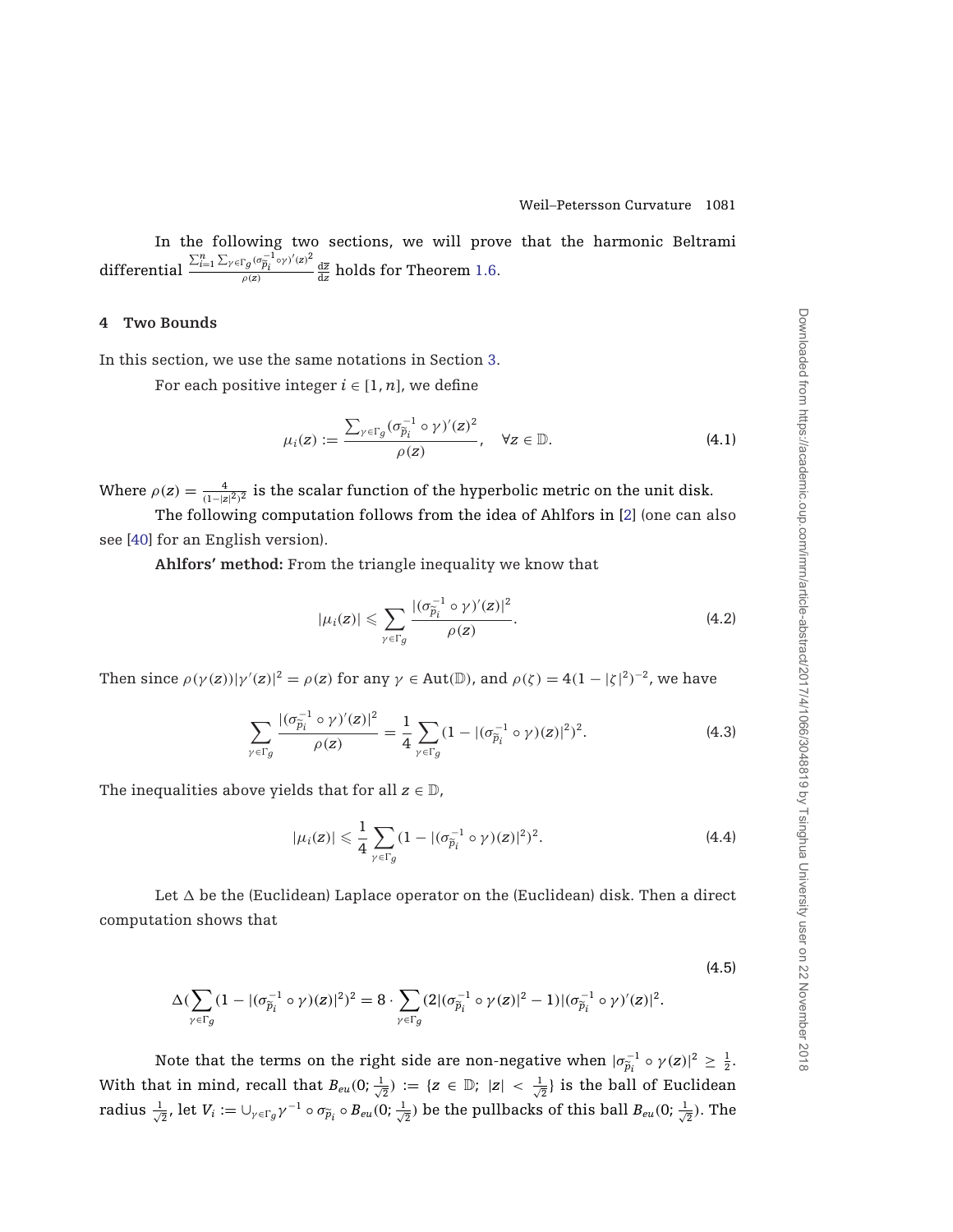<span id="page-16-0"></span>equation above gives that  $\sum_{\gamma \in \Gamma_g} (1 - |(\sigma_{\widetilde{p}_i}^{-1} \circ \gamma)(z)|^2)^2$  is subharmonic in  $\mathbb{D} - V_i$ . Since both  $\sum_{\gamma \in \Gamma_g} (1 - |(\sigma_{\widetilde{p}_i}^{-1} \circ \gamma)(z)|^2)^2$  and  $V_i$  are  $\Gamma_g$ -invariant, and  $\Gamma_g$  is cocompact, we find

$$
\sup_{z \in \mathbb{D}} \sum_{\gamma \in \Gamma_g} (1 - |(\sigma_{\tilde{p}_i}^{-1} \circ \gamma)(z)|^2)^2 = \sup_{z \in V_i} \sum_{\gamma \in \Gamma_g} (1 - |(\sigma_{\tilde{p}_i}^{-1} \circ \gamma)(z)|^2)^2
$$
  
= 
$$
\sup_{z \in \sigma_{\tilde{p}_i} \circ Be(u_0; \frac{1}{\sqrt{2}})} \sum_{\gamma \in \Gamma_g} (1 - |(\sigma_{\tilde{p}_i}^{-1} \circ \gamma)(z)|^2)^2
$$
(4.6)

which in particular is bounded above by a constant depending on  $\Gamma_q$  and  $\widetilde{p}_i$ .

Recall the relation between the Euclidean distance and the hyperbolic distance is

$$
\mathrm{dist}_{\mathbb{D}}(0,z)=\ln\frac{1+|z|}{1-|z|}.
$$

Since  $\sigma_{\widetilde{p}_i} \in \text{Aut}(\mathbb{D})$ ,  $\sigma_{\widetilde{p}_i} \circ B_{eu}(0; \frac{1}{\sqrt{2}})$  is the hyperbolic geodesic ball  $B(\widetilde{p}_i; \ln(3+2\sqrt{2}))$ of radius  $\ln(3 + 2\sqrt{2})$  centered at  $\tilde{p}_i$ . Hence, equation [\(4.6\)](#page-15-0) is equivalent to

$$
\sup_{z\in\mathbb{D}}\sum_{\gamma\in\Gamma_g}(1-|(\sigma_{\widetilde{p}_i}^{-1}\circ\gamma)(z)|^2)^2=\sup_{z\in B(\widetilde{p}_i;\ln(3+2\sqrt{2}))}\sum_{\gamma\in\Gamma_g}(1-|(\sigma_{\widetilde{p}_i}^{-1}\circ\gamma)(z)|^2)^2.
$$

#### **4.1 An upper bound function**

Set

$$
\mu(z) = \sum_{i=1}^{n} \mu_i(z) = \sum_{i=1}^{n} \sum_{\gamma \in \Gamma_g} \frac{(\sigma_{\widetilde{p}_i}^{-1} \circ \gamma)'(z)^2}{\rho(z)}, \quad \forall z \in \mathbb{D}.
$$
 (4.8)

Where  $\{\mu_i\}_{1\leqslant i\leqslant n}$  are given in equation [\(4.1\)](#page-15-0).

Similar as equation [\(4.4\)](#page-15-0) we have

$$
|\mu(z)| \leqslant \frac{1}{4} \sum_{i=1}^{n} \sum_{\gamma \in \Gamma_g} (1 - |(\sigma_{\widetilde{p}_i}^{-1} \circ \gamma)(z)|^2)^2, \quad \forall z \in \mathbb{D}.
$$
 (4.9)

Define the right side function to be

$$
f(z) := \frac{1}{4} \sum_{i=1}^{n} \sum_{\gamma \in \Gamma_g} (1 - |(\sigma_{\widetilde{p}_i}^{-1} \circ \gamma)(z)|^2)^2, \quad \forall z \in \mathbb{D}.
$$
 (4.10)

From the definition we know that *f* is a  $\Gamma_g$ -invariant function in D, which descends into a function on the hyperbolic surface  $X_g = D/\Gamma_g$ . The following proposition is crucial in this article. We will apply it to prove Theorem [1.6.](#page-5-0) The proof follows from a similar argument for the proof of equation [\(4.7\)](#page-15-0).

(4.7)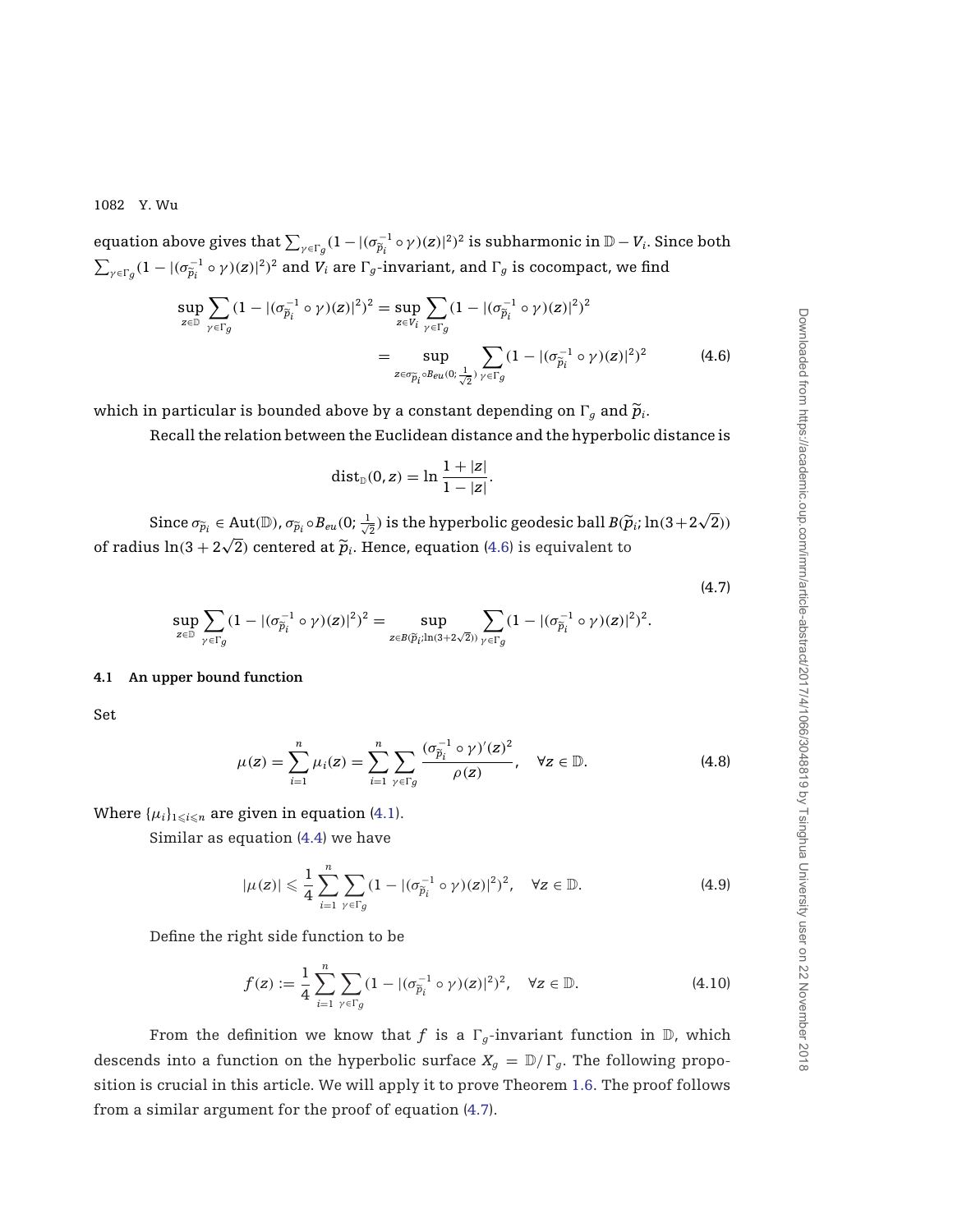**Proposition 4.1.** The function *f* satisfies that

$$
\sup_{z\in\mathbb{D}}f(z)=\sup_{z\in\cup_{i=1}^n B(\widetilde{p}_i;\ln(3+2\sqrt{2}))}f(z).
$$

**Proof.** For  $1 \leqslant i \leqslant n$  and  $z \in \mathbb{D}$ , set

$$
f_i(z) = \sum_{\gamma \in \Gamma_g} (1 - |(\sigma_{\widetilde{p}_i}^{-1} \circ \gamma)(z)|^2)^2.
$$

Equation [\(4.5\)](#page-15-0) tells that the function  $f_i$  is subharmonic in the complement  $(\cup_{\gamma \in \Gamma_g} \gamma^{-1} \circ B(\widetilde{p}_i; \ln(3 + 2\sqrt{2})))^c$  of  $(\cup_{\gamma \in \Gamma_g} \gamma^{-1} \circ B(\widetilde{p}_i, \ln(3 + 2\sqrt{2})))$  in D. Since  $f = \sum_{i=1}^n f_i$ , we have

$$
\Delta f(z) \geqslant 0, \quad \forall z \in \cap_{i=1}^n \left( \cup_{\gamma \in \Gamma_g} \gamma^{-1} \circ B\left(\widetilde{p}_i; \ln\left(3 + 2\sqrt{2}\right)\right)\right)^c.
$$

That is,

$$
\Delta f(z) \geqslant 0, \quad \forall z \in \left(\cup_{\gamma \in \Gamma_g} \cup_{i=1}^n \gamma^{-1} \circ B\left(\widetilde{p}_{i};\ln\left(3+2\sqrt{2}\right)\right)\right)^c.
$$

Since  $f$  is  $\Gamma_q$ -invariant, it follows from the Maximal-Principle that

$$
\sup_{z\in \left( \cup_{\gamma\in \Gamma g}\cup_{i=1}^n \gamma^{-1}\circ B(\widetilde p_i; \ln(3+2\sqrt{2})\right)^c}f(z)=\sup_{z\in \cup_{i=1}^n S(\widetilde p_i; \ln(3+2\sqrt{2}))}f(z),
$$

where  $S(\widetilde{p}_i; \ln(3 + 2\sqrt{2})) = \{q \in \mathbb{D}; \text{dist}_{\mathbb{D}}(q, \widetilde{p}_i) = \ln(3 + 2\sqrt{2})\}.$ Since  $f$  is  $\Gamma_g$ -invariant,

$$
\sup_{z\in \left(\cup_{\gamma\in \Gamma g}\cup_{i=1}^n \gamma^{-1}\circ B\left(\widetilde{p}_i;\ln\left(3+2\sqrt{2}\right)\right)\right)}f(z)=\sup_{z\in \cup_{i=1}^n B\left(\widetilde{p}_i;\ln\left(3+2\sqrt{2}\right)\right)}f(z).
$$

Therefore,

$$
\sup_{z \in \mathbb{D}} f(z) = \sup_{z \in \cup_{i=1}^n B(\widetilde{p}_i; \ln(3+2\sqrt{2}))} f(z).
$$

**4.2** Bounds for  $f$  when  $\epsilon_0 > 2 \ln(3 + 2\sqrt{2})$ 

Given a positive constant  $\epsilon_0$  with

$$
\epsilon_0 > 2\ln(3 + 2\sqrt{2}).
$$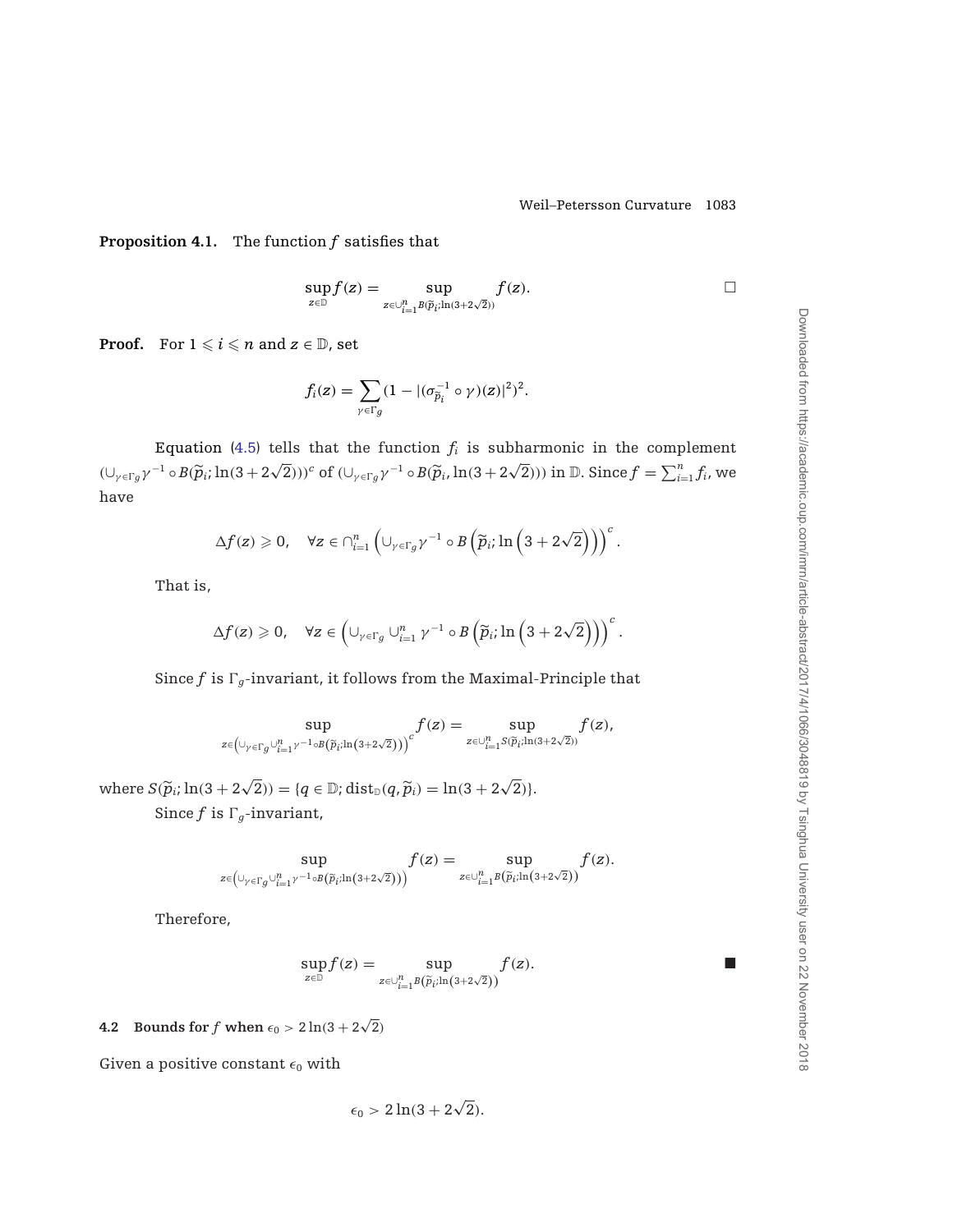<span id="page-18-0"></span>Let  $\{p_i\}_{1\leqslant i\leqslant n}\subset X_g$  be an  $(\epsilon_0,n)$ -separated finite set of points satisfying that

$$
\min_{1\leqslant i\leqslant n}\mathrm{inj}(p_i)\geqslant \frac{\epsilon_0}{2}.\tag{4.11}
$$

 $\text{Recall that the origin } \widetilde{p}_1 = 0 \in \mathbb{D} \text{ is a lift of } p_1 \in X_g \text{ and } \{\widetilde{p}_i\}_{i=2}^n \subset F \text{ are the lifts of } \mathbb{D}$  ${p_i}_{i=2}^n$ , respectively, where *F* is the Dirichlet fundamental domain centered at 0 w.r.t  $\Gamma_g$ . In particular,

$$
\text{dist}_{\mathbb{D}}(\widetilde{p}_i,\widetilde{p}_j)\geqslant \text{dist}(p_i,p_j)\geqslant \epsilon_0,\quad \forall 1\leqslant i\neq j\leqslant n. \tag{4.12}
$$

**Lemma 4.2.** For any  $z \in B_{eu}(0; \frac{1}{\sqrt{2}})$ , there exists a universal positive constant  $\delta$ , only depending on  $\epsilon_0$ , such that

$$
B_{eu}(z;\delta)\subset B\left(0;\frac{\epsilon_0}{2}\right).
$$

**Proof.** Recall that  $dist_{\mathbb{D}}(0, z) = \ln \frac{1+|z|}{1-|z|}$ . In particular, we have

$$
B_{eu}\left(0;\frac{1}{\sqrt{2}}\right)=B\left(0;\ln\left(3+2\sqrt{2}\right)\right).
$$

Since  $\frac{\epsilon_0}{2}$  > ln(3 + 2 $\sqrt{2}$ ), the conclusion directly follows from the triangle inequality.

The following result will be applied to prove Theorem [1.6.](#page-5-0)

**Proposition 4.3.** Given a positive integer  $n \in \mathbb{Z}^+$  and a constant

$$
\epsilon_0 > 2\ln(3 + 2\sqrt{2}).
$$

Let  $X_g \in \mathbb{M}_g$  be a hyperbolic surface and  $\{p_i\}_{1\leqslant i\leqslant n}\subset X_g$  be an  $(\epsilon_0,n)$ -separated finite set of points satisfying that

$$
\min_{1\leq i\leq n}\mathrm{inj}(p_i)\geqslant\frac{\epsilon_0}{2}.
$$

Let  $\mu$  be the harmonic Beltrami differential given in equation [\(4.8\)](#page-16-0). Then,

(1) For any  $z \in B_{eu}(0;\frac{1}{\sqrt{2}})$  we have

$$
|\mu(z)|\leqslant \frac{1}{16\pi\delta^2}\sum_{i=1}^n\sum_{\gamma\in \Gamma g}\text{Area}\left(\sigma^{-1}_{\widetilde p_i}\circ\gamma\circ B\left(0;\frac{\epsilon_0}{2}\right)\right),
$$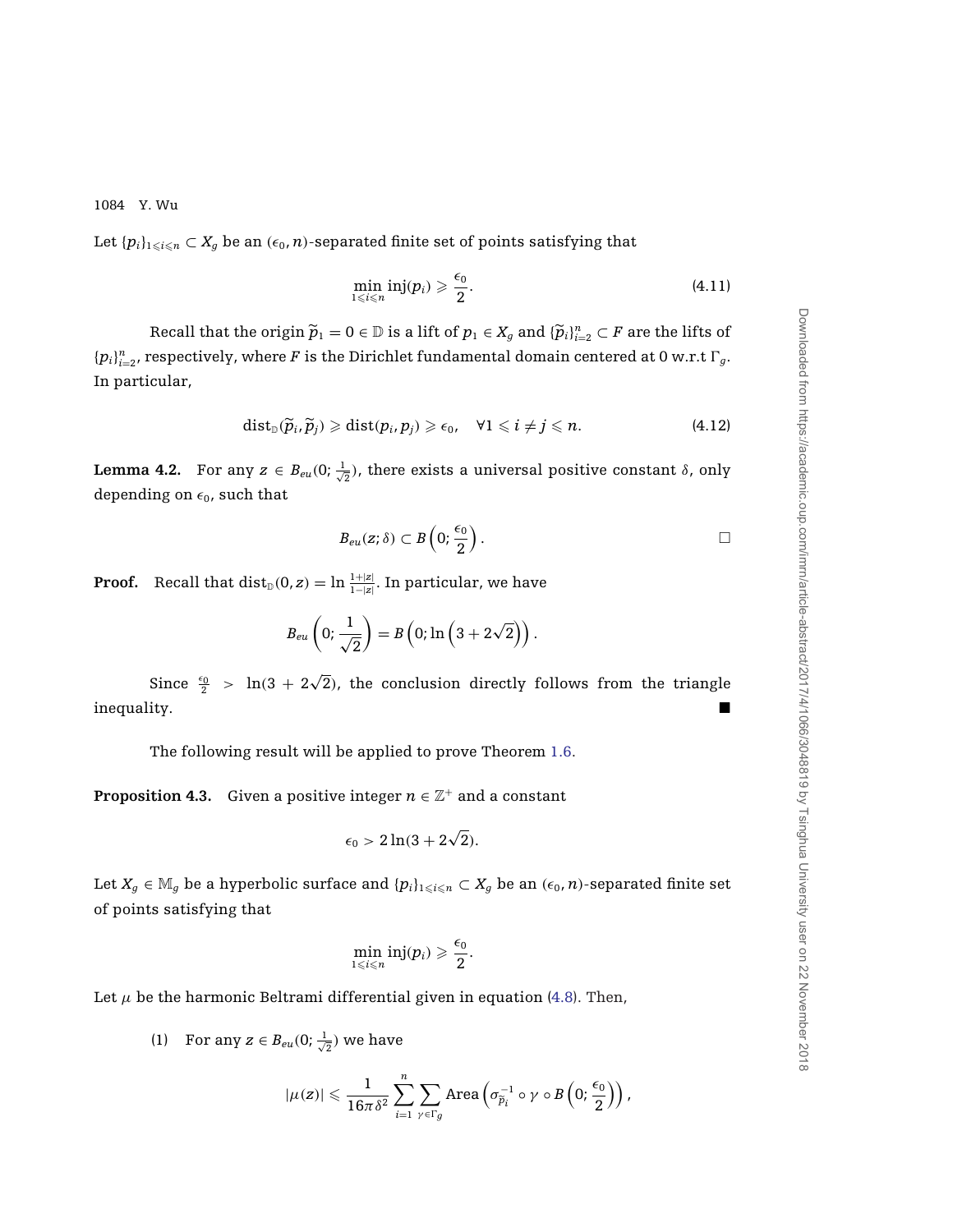where  $\delta$  is the constant in Lemma [4.2](#page-18-0) and Area( $\cdot$ ) is the Euclidean area function.

<span id="page-19-0"></span>(2) Evaluated at 0,  $\mu$  satisfies that

$$
|\mu(0)| \geqslant \frac{1}{2\pi}\left(\frac{\pi}{2}-\sum_{\gamma\neq e\in\Gamma_g}\text{Area}(\gamma\circ B_{eu}(0;\frac{1}{\sqrt{2}}))\right.-\sum_{i=2}^n\sum_{\gamma\in\Gamma_g}\text{Area}\left(\sigma_{\widetilde{p}_i}^{-1}\circ\gamma\circ B_{eu}\left(0;\frac{1}{\sqrt{2}}\right)\right)\right).
$$

We remark here that in Section [5](#page-20-0) it will be shown that the quantity in the right side of the inequality of Part (2) is bounded below by a positive constant which only depends on  $\epsilon_0$ .

**Proof.** Proof of Part (1). Since  $\sigma_{\widetilde{p}_i}^{-1} \circ \gamma$  is holomorphic in  $\mathbb D$  for all  $1 \leqslant i \leqslant n$  and  $\gamma \in \Gamma_g$ ,

$$
\Delta(|(\sigma_{\widetilde{p}_i}^{-1}\circ\gamma)'(z)|^2)\geqslant 0,\quad\forall z\in\mathbb{D}.
$$

By applying the Mean-Value-Inequality we have, for all  $\textstyle z \in B_{eu}(0;\frac{1}{\sqrt{2}})$ ,

$$
f(z) = \frac{1}{4} \sum_{i=1}^{n} \sum_{\gamma \in \Gamma_g} (1 - |(\sigma_{\widetilde{p}_i}^{-1} \circ \gamma)(z)|^2)^2
$$
  
\n
$$
= \frac{(1 - |z|^2)^2}{4} \sum_{i=1}^{n} \sum_{\gamma \in \Gamma_g} |(\sigma_{\widetilde{p}_i}^{-1} \circ \gamma)'(z)|^2
$$
  
\n
$$
\leq \frac{1}{16} \sum_{i=1}^{n} \frac{1}{\text{Area}(B_{eu}(z;\delta))} \iint_{B_{eu}(z;\delta)} \sum_{\gamma \in \Gamma_g} |(\sigma_{\widetilde{p}_i}^{-1} \circ \gamma)'(\eta)|^2 |d\eta|^2
$$
  
\n
$$
= \frac{1}{16\pi\delta^2} \sum_{i=1}^{n} \sum_{\gamma \in \Gamma_g} \text{Area}(\sigma_{\widetilde{p}_i}^{-1} \circ \gamma \circ B_{eu}(z;\delta))
$$
  
\n
$$
\leq \frac{1}{16\pi\delta^2} \sum_{i=1}^{n} \sum_{\gamma \in \Gamma_g} \text{Area}(\sigma_{\widetilde{p}_i}^{-1} \circ \gamma \circ B(0;\frac{\epsilon_0}{2}))
$$

where the last inequality follows from the Lemma [4.2.](#page-18-0)

Then, Part (1) of the conclusion follows from inequality [\(4.9\)](#page-16-0) and the inequality above.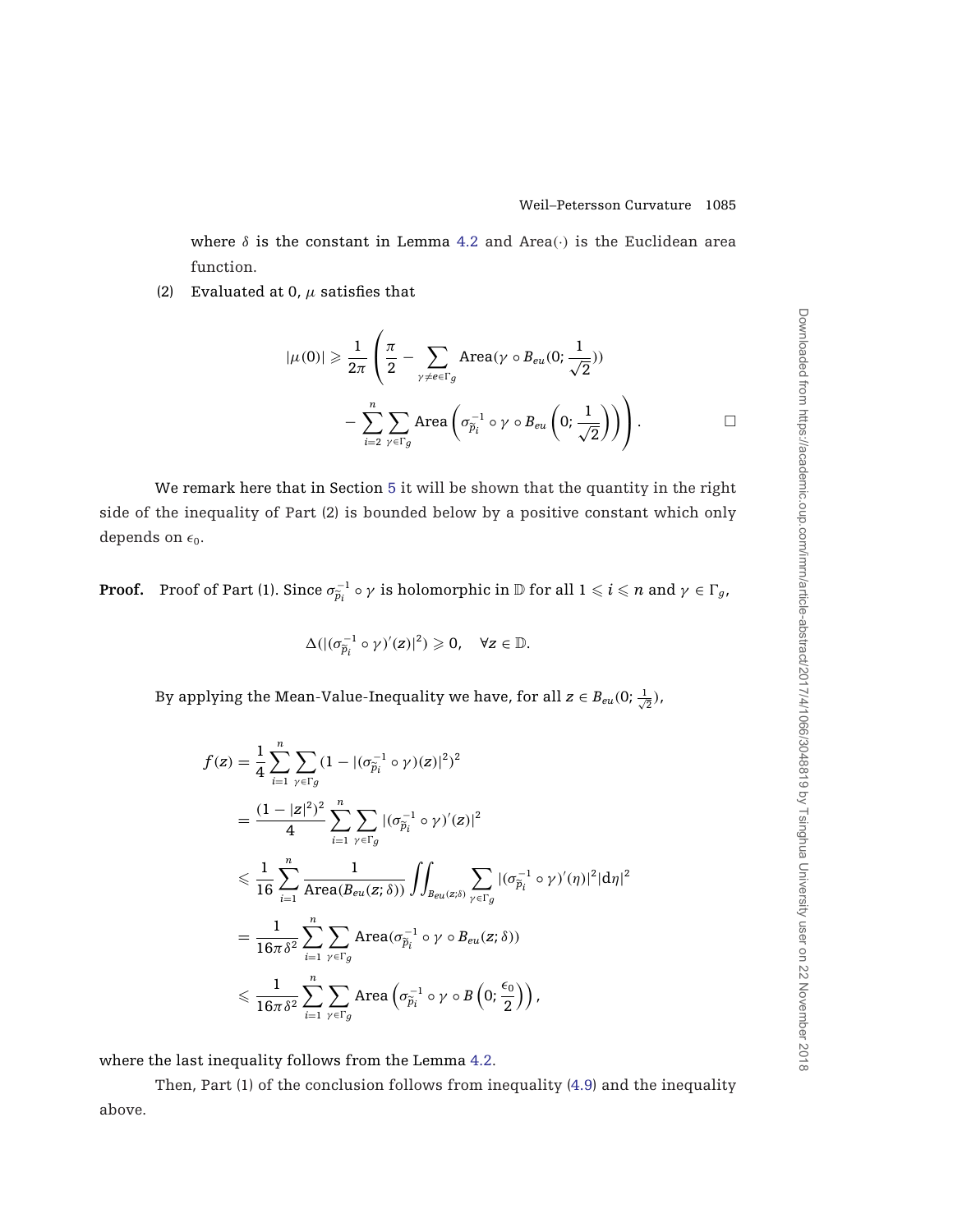<span id="page-20-0"></span>Proof of Part (2). Since  $\sigma_{\tilde{p}_1}$  is the identity map and  $\rho(0) = 4$ , one may rewrite equation [\(4.8\)](#page-16-0) as

$$
|\mu(0)| = \frac{1}{4} \left| 1 + \sum_{\gamma \neq e \in \Gamma_g} \gamma'(0)^2 + \sum_{i=2}^n \sum_{\gamma \in \Gamma_g} (\sigma_{\tilde{p}_i}^{-1} \circ \gamma)'(0)^2 \right|.
$$
 (4.13)

The triangle inequality leads to

$$
|\mu(0)| \geq \frac{1}{4} - \frac{1}{4} \left( \sum_{\gamma \neq e \in \Gamma_g} |\gamma'(0)|^2 \right) - \frac{1}{4} (\sum_{i=2}^n \sum_{\gamma \in \Gamma_g} |(\sigma_{\widetilde{p}_i}^{-1} \circ \gamma)'(0)|^2). \tag{4.14}
$$

Since  $(\sigma_{\widetilde{p}_i}^{-1} \circ \gamma)'(z)$  is holomorphic in  $\mathbb{D}$ , we have for all  $1 \leqslant i \leqslant n$  and  $\gamma \in \Gamma_g$ ,

$$
\Delta |(\sigma_{\widetilde{p}_i}^{-1} \circ \gamma)'(z)|^2 \geqslant 0, \quad \forall z \in \mathbb{D}.
$$
 (4.15)

By inequality [\(4.14\)](#page-19-0), [\(4.15\)](#page-19-0), and the Mean-Value-Inequality, we have

$$
|\mu(0)| \geq \frac{1}{4} - \frac{1}{4} \left( \sum_{\gamma \neq e \in \Gamma_g} \frac{1}{\pi/2} \iint_{B_{eu}(0; \frac{1}{\sqrt{2}})} |\gamma'(z)|^2 |dz|^2 \right) \tag{4.16}
$$
  

$$
- \frac{1}{4} \left( \sum_{i=2}^n \sum_{\gamma \in \Gamma_g} \frac{1}{\pi/2} \iint_{B_{eu}(0; \frac{1}{\sqrt{2}})} |(\sigma_{\tilde{p}_i}^{-1} \circ \gamma)'(z)|^2 |dz|^2 \right)
$$
  

$$
\geq \frac{1}{2\pi} \left( \frac{\pi}{2} - \left( \sum_{\gamma \neq e \in \Gamma_g} \text{Area} \left( \gamma \circ B_{eu} \left( 0; \frac{1}{\sqrt{2}} \right) \right) \right) \right)
$$
  

$$
- \left( \sum_{i=2}^n \sum_{\gamma \in \Gamma_g} \text{Area} \left( \sigma_{\tilde{p}_i}^{-1} \circ \gamma \circ B_{eu} \left( 0; \frac{1}{\sqrt{2}} \right) \right) \right).
$$

Then, Part (2) of the conclusion follows.

## **5 Proof of Theorem [1.6](#page-5-0)**

In this section we will prove Theorem [1.6.](#page-5-0)

Let  $\{p_i\}_{1\leqslant i\leqslant n}$  be the finite set of points in  $X_g$  satisfying the conditions of Theorem [1.6.](#page-5-0) As in last section, we lift  $p_1$  to the origin  $\widetilde{p}_1 = 0 \in \mathbb{D}$  and also  ${p_i}_{i=2}^n$  to  ${\{\widetilde{p}_i\}_{i=2}^n} \subset$ *F*, respectively, where *F* is the Dirichlet fundamental domain centered at 0 w.r.t  $\Gamma_g$ . Consider  $\mu \in \text{HBD}(X_q)$  defined in equation [\(4.8\)](#page-16-0). Then, Theorem [1.6](#page-5-0) is equivalent to the following statement.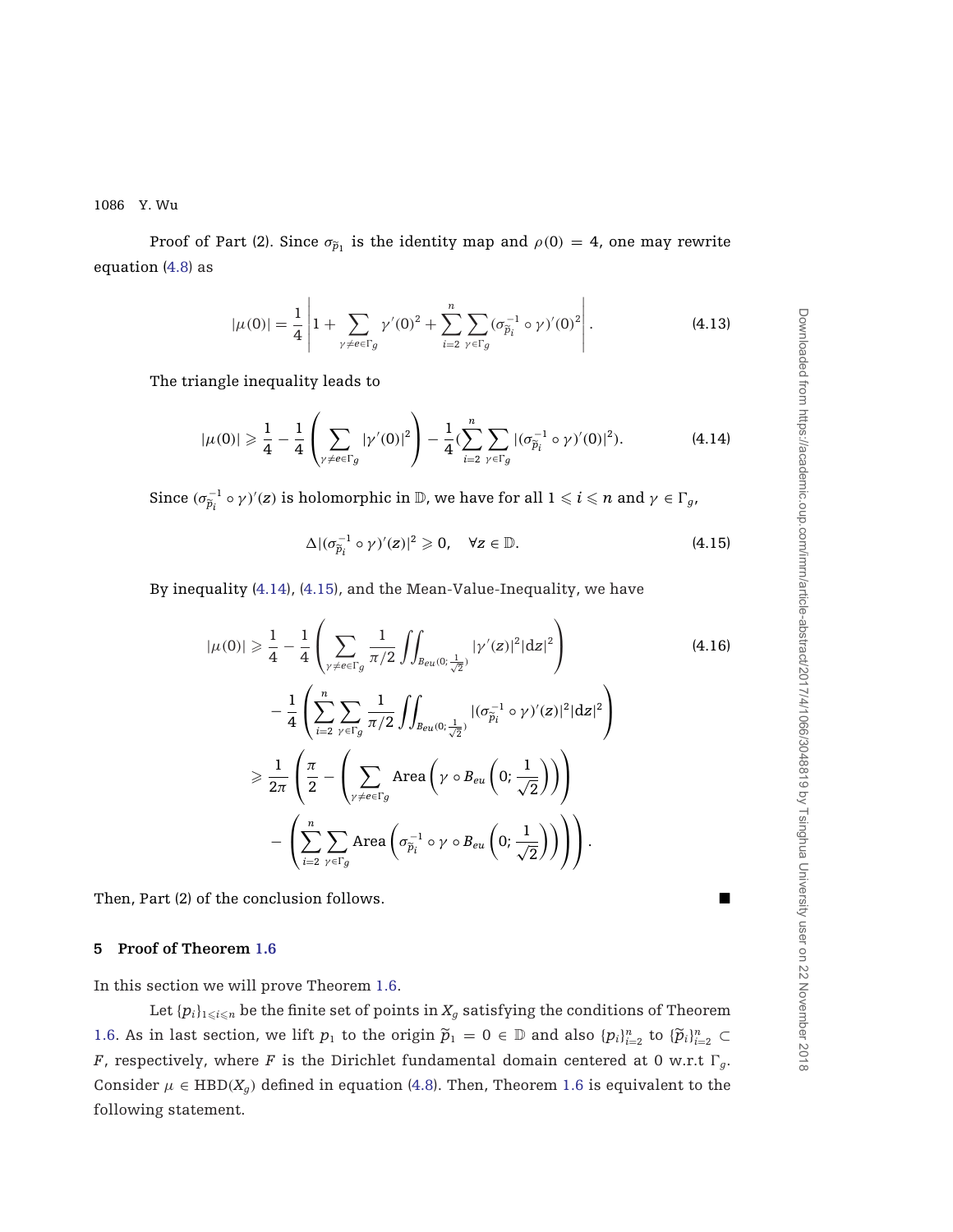<span id="page-21-0"></span>**Theorem 5.1.** Under the same conditions in Theorem [1.6.](#page-5-0) Then there exist four universal constants  $C_3$ ,  $C_4$ ,  $C_5$ ,  $C_6 > 0$  such that

(1)  $\sup_{z \in \mathbb{D}} |\mu(z)| \leqslant C_3.$ 

$$
(2) \quad \min\nolimits_{1\leqslant i\leqslant n}|\mu(\widetilde{p}_i)|\geqslant C_4.
$$

$$
(3) \quad C_5 \cdot n \leqslant ||\mu||_{WP}^2 \leqslant C_6 \cdot n. \qquad \qquad \Box
$$

First we prove Part (1) of the theorem above.

We separate the proof into several lemmas. The first one is elementary in hyperbolic geometry. Recall that Area(·) is the Euclidean area function.

**Lemma 5.2.** Let  $B(0; r)$  be the hyperbolic geodesic ball of radius  $r$  centered at 0, where *r* > 0. Then, for any  $h \in Aut(\mathbb{D})$  we have

$$
Area(h \circ B(0; r)) = Area(h^{-1} \circ B(0; r)).
$$

**Proof.** Since  $h \in Aut(\mathbb{D})$ , there exists  $\theta \in [0, 2\pi)$  and  $a \in \mathbb{D}$  such that

$$
h(z) = \exp(i\theta) \frac{z - a}{1 - \overline{a}z}, \quad \forall z \in \mathbb{D}.
$$

Then, we have

$$
h^{-1}(z)=\frac{a+\exp{(-\textbf{i}\theta)}z}{1+\overline{a}\exp{(-\textbf{i}\theta)}z},\quad \forall z\in\mathbb{D}.
$$

Use the area transformation formula we have

Area
$$
(h \circ B(0; r)) = \iint_{B(0; r)} |h'(z)|^2 |dz|^2
$$
  
=  $(1 - |a|^2)^2 \iint_{B(0; r)} \frac{1}{|1 - \overline{a}z|^4} |dz|^2$ . (5.1)

Similarly we have

Area
$$
(h^{-1} \circ B(0; r)) = \iint_{B(0; r)} |(h^{-1})'( \eta)|^2 |d\eta|^2
$$
  
=  $(1 - |a|^2)^2 \iint_{B(0; r)} \frac{1}{|1 + \overline{a} \exp(-i\theta) \eta|^4} |d\eta|^2$ . (5.2)

After taking a substitution  $z = -\exp(-i\theta)\eta$  in  $B(0; r)$ , it is clear that

$$
\iint_{B(0;r)} \frac{1}{|1 - \overline{a}z|^4} |dz|^2 = \frac{1}{|1 + \overline{a} \exp(-i\theta)\eta|^4} |d\eta|^2.
$$
 (5.3)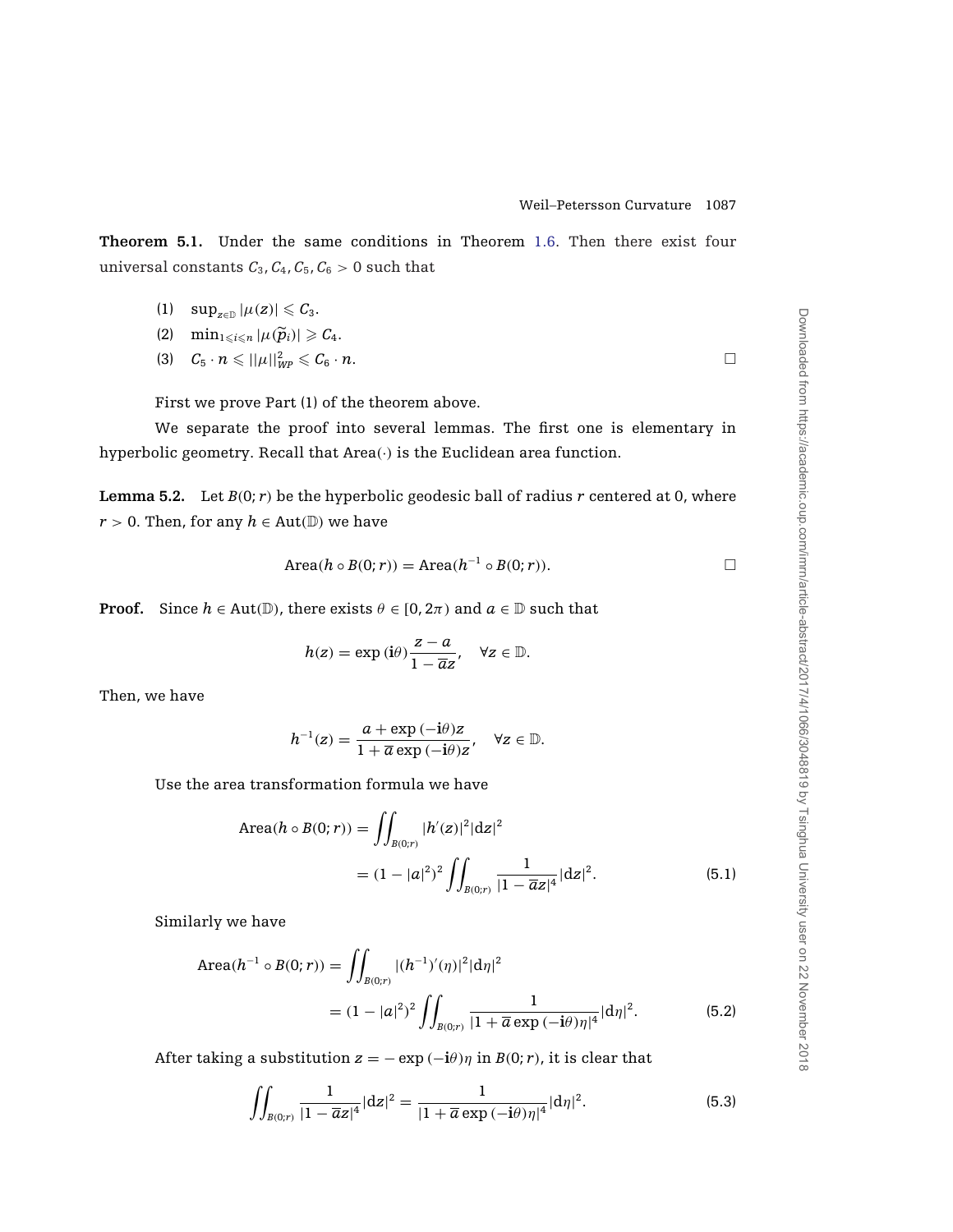Then, the conclusion follows from equations [\(5.1\)](#page-21-0), [\(5.2\)](#page-21-0), and [\(5.3\)](#page-21-0).

<span id="page-22-0"></span>**Lemma 5.3.** For either  $\gamma_1 \neq \gamma_2 \in \Gamma_g$  or  $i \neq j \in [1, n]$ ,

$$
\gamma_1 \circ \sigma_{\widetilde{p}_i} \circ B\left(0; \frac{\epsilon_0}{2}\right) \cap \gamma_2 \circ \sigma_{\widetilde{p}_j} \circ B\left(0; \frac{\epsilon_0}{2}\right) = \emptyset.
$$

**Proof.** Since  $\sigma_{\widetilde{p}_i} \in \text{Aut}(\mathbb{D})$ , we have

$$
\sigma_{\widetilde{p}_i} \circ B\left(0; \frac{\epsilon_0}{2}\right) = B\left(\widetilde{p}_i; \frac{\epsilon_0}{2}\right).
$$

Case (a).  $i \neq j \in [1, n]$ .

For any  $\gamma_1, \gamma_2 \in \Gamma_g$ , we project the geodesic balls  $\{\gamma_1 \circ B(\widetilde{p}_i; \frac{\epsilon_0}{2}), \gamma_2 \circ B(\widetilde{p}_j; \frac{\epsilon_0}{2})\} \subset \mathbb{D}$ to the two balls  $\{B(p_i;\frac{\epsilon_0}{2}), B(p_j;\frac{\epsilon_0}{2})\}$  in  $X_g = \mathbb{D}/\Gamma_g.$  Since we assume that  $\mathrm{dist}(p_i,p_j) \geqslant \epsilon_0,$ 

$$
B(p_i;\frac{\epsilon_0}{2})\cap B(p_j;\frac{\epsilon_0}{2})=\emptyset
$$

which in particular implies

$$
\gamma_1 \circ B\left(\widetilde{p}_i; \frac{\epsilon_0}{2}\right) \cap \gamma_2 \circ B\left(\widetilde{p}_j; \frac{\epsilon_0}{2}\right) = \emptyset.
$$

Case (b).  $\gamma_1 \neq \gamma_2 \in \Gamma_g$  and  $i = j$ .

For this case the geodesic balls  $\{\gamma_1 \circ B(\widetilde{p}_i; \frac{\epsilon_0}{2}), \gamma_2 \circ B(\widetilde{p}_i; \frac{\epsilon_0}{2})\}$  in  $\mathbb D$  are the two lifts of the geodesic ball  $B(p_i; \frac{\epsilon_0}{2}) \subset X_g$ . Then, the conclusion follows from our assumption that

$$
\operatorname{inj}(p_i) \geqslant \frac{\epsilon_0}{2}.
$$

**Proof of Part (1) of Theorem [5.1.](#page-20-0)** First from inequality [\(4.9\)](#page-16-0) and Proposition [4.1](#page-16-0) we have

$$
\sup_{z \in \mathbb{D}} |\mu(z)| \leq \sup_{z \in \mathbb{D}} |f(z)|
$$
\n
$$
= \sup_{z \in \cup_{i=1}^n B(\widetilde{p}_i; \ln(3+2\sqrt{2}))} f(z),
$$
\n(5.4)

where  $f$  is given in equation  $(4.10)$ .

Recall that  $\widetilde{p}_1 = 0$ . First we show that

$$
\sup_{z\in B(0;\ln(3+2\sqrt{2}))}f(z)\leqslant\frac{1}{16\delta^2},\qquad \qquad (5.5)
$$

where  $\delta$  is the universal constant in Lemma [4.2.](#page-18-0)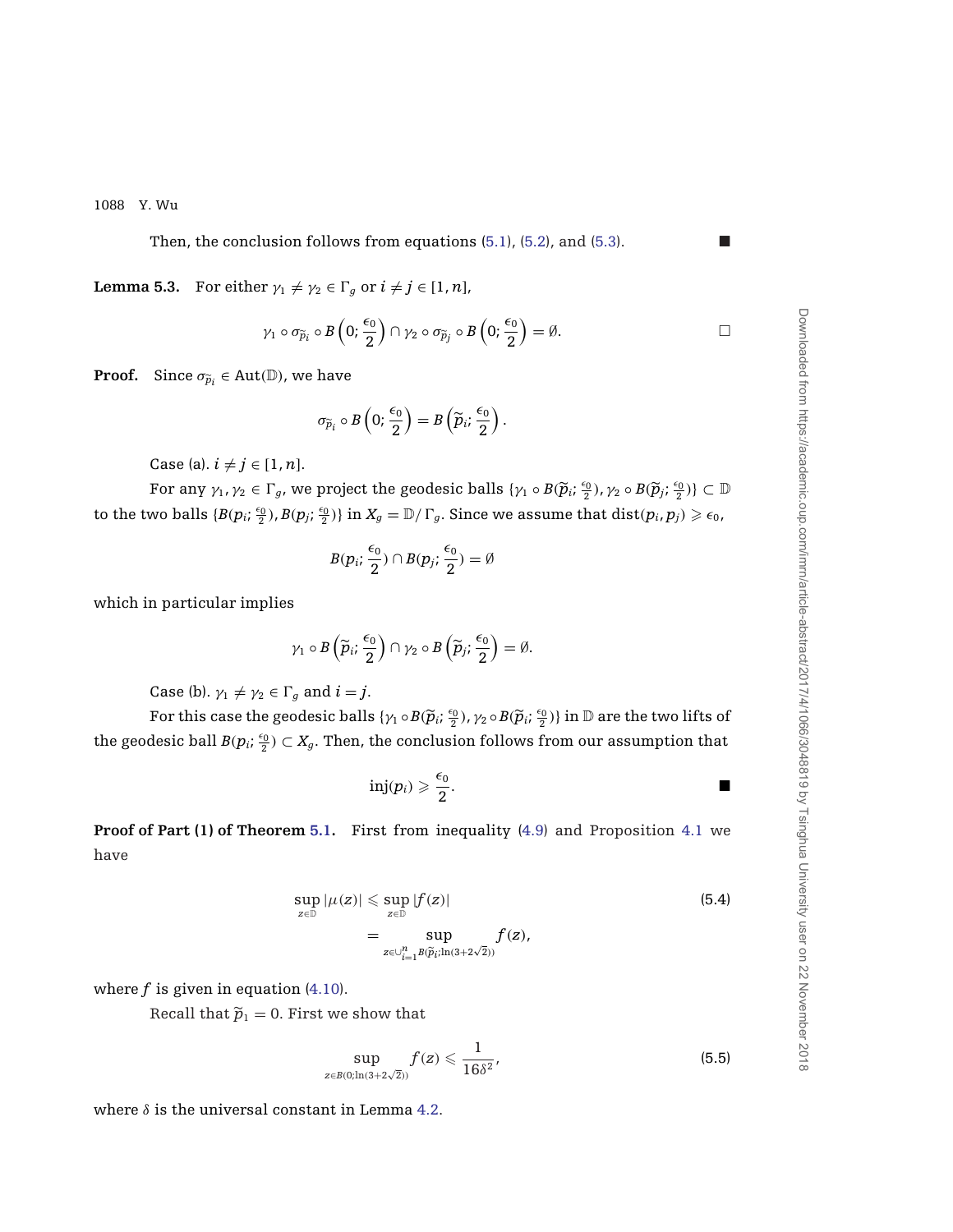For any  $z\in B(0; \ln(3+2\sqrt{2}))$ , let  $\delta$  be the universal constant in Lemma [4.2.](#page-18-0) Then,

$$
B_{eu}(z; \delta) \subset B(0; \frac{\epsilon_0}{2}).
$$
\n
$$
(5.6)
$$

Combine Part (1) of Proposition [4.3](#page-18-0) and Lemma [5.2,](#page-21-0) we have for all  $z \in B(0; \ln(3 +$  $2\sqrt{2}$ )),

$$
f(z) \leqslant \frac{1}{16\pi\delta^2} \sum_{i=1}^n \sum_{\gamma \in \Gamma_g} \text{Area}(\gamma^{-1} \circ \sigma_{\widetilde{p}_i} \circ B(0; \frac{\epsilon_0}{2})). \tag{5.7}
$$

Lemma [5.3](#page-22-0) tells that the balls  $\{\gamma^{-1} \circ \sigma_{\widetilde{p}_i} \circ B(0;\frac{\epsilon_0}{2})\}_{1\leqslant i\leqslant n,\gamma \in \Gamma_g}$  are pairwisely disjoint. Hence, inequality [\(5.7\)](#page-22-0) tells that for all  $z \in B(0; \ln(3 + 2\sqrt{2}))$ ,

$$
f(z) \leq \frac{1}{16\pi\delta^2} \sum_{i=1}^n \sum_{\gamma \in \Gamma_g} \text{Area}(\gamma^{-1} \circ \sigma_{\widetilde{p}_i} \circ B(0; \frac{\epsilon_0}{2}))
$$
  

$$
\leq \frac{1}{16\pi\delta^2} \text{Area}(\mathbb{D})
$$
  

$$
= \frac{1}{16\delta^2}.
$$
 (5.8)

Since *z* is arbitrary in  $B(0; \ln(3 + 2\sqrt{2}))$  , we have

$$
\sup_{z\in B(0;\ln(3+2\sqrt{2}))}f(z)\leqslant \frac{1}{16\delta^2}.\tag{5.9}
$$

We continue to prove Part (1) of Theorem [5.1.](#page-20-0) For any  $i_0 \in [2, n]$  and  $z \in B(\tilde{p}_{i_0}; \ln(3 + 2\sqrt{2}))$ . So we have

$$
z=\sigma_{\widetilde{p}_{i_0}}(\eta)
$$

for some  $\eta \in B(0; \ln(3 + 2\sqrt{2})).$ 

Since  $\rho(\sigma_{\widetilde{p}_{i_0}}(\eta))|\sigma'_{\widetilde{p}_{i_0}}(\eta)|^2 = \rho(\eta)$ , we have

$$
f(z) = f(\sigma_{\widetilde{p}_{i_0}}(\eta))
$$
  
= 
$$
\frac{\sum_{i=1}^n \sum_{\gamma \in \Gamma_g} |(\sigma_{\widetilde{p}_i}^{-1} \circ \gamma)'(\sigma_{\widetilde{p}_{i_0}}(\eta))|^2}{\rho(\sigma_{\widetilde{p}_{i_0}}(\eta))}
$$
  
= 
$$
\frac{\sum_{i=1}^n \sum_{\gamma \in \Gamma_g} |(\sigma_{\widetilde{p}_i}^{-1} \circ \gamma \circ \sigma_{\widetilde{p}_{i_0}})'(\eta)|^2}{\rho(\eta)}.
$$
(5.10)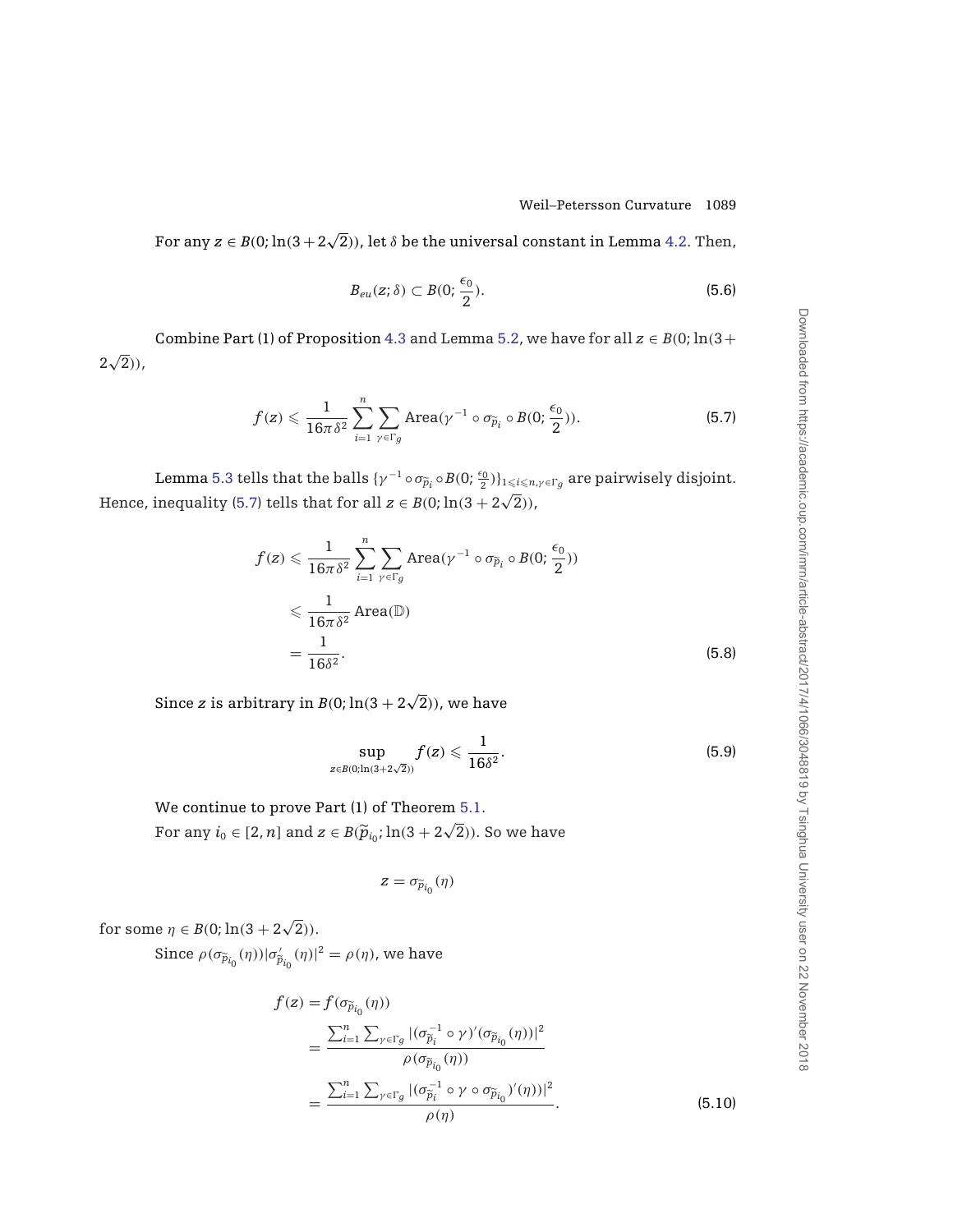Since  $\eta \in B(0; \ln(3+2\sqrt{2}))$ , by using the same argument in the proof of Part (1) of Proposition [4.3](#page-18-0) we have

$$
f(\boldsymbol{z}) \leqslant \frac{1}{16\pi\delta^2} \sum_{i=1}^n \sum_{\gamma \in \Gamma_{\boldsymbol{g}}} \text{Area}\left( (\sigma_{\widetilde{p}_i}^{-1} \circ \gamma \circ \sigma_{\widetilde{p}_{i_0}}) \circ B\left(0;\frac{\epsilon_0}{2}\right) \right)
$$

From Lemma [5.2](#page-21-0) we have

$$
f(z) \leqslant \frac{1}{16\pi\delta^2} \sum_{i=1}^n \sum_{\gamma \in \Gamma_g} \text{Area}\left( (\sigma_{\widetilde{p}_{i_0}}^{-1} \circ \gamma^{-1} \circ \sigma_{\widetilde{p}_i}) \circ B\left(0; \frac{\epsilon_0}{2}\right) \right) \tag{5.11}
$$

Lemma [5.3](#page-22-0) tells that the balls  $\{\gamma^{-1} \circ \sigma_{\widetilde{p}_i} \circ B(0;\frac{\epsilon_0}{2})\}_{1\leqslant i\leqslant n,\gamma \in \Gamma g}$  are pairwisely disjoint.  $\text{Since } \sigma_{\widetilde{p}_{i_0}}^{-1} \in \text{Aut}(\mathbb{D}), \text{ the geodesic balls } \{\sigma_{\widetilde{p}_{i_0}}^{-1} \circ \gamma^{-1} \circ \sigma_{\widetilde{p}_i} \circ B(0; \frac{\epsilon_0}{2})\}_{1 \leqslant i \leqslant n, \gamma \in \Gamma_g} \text{ are also pairwisely}$ disjoint. Hence, inequality [\(5.11\)](#page-22-0) tells that for all  $z \in B(\tilde{p}_{i_0}; \ln(3 + 2\sqrt{2}))$ ,

$$
f(z) \leq \frac{1}{16\pi\delta^2} \sum_{i=1}^n \sum_{\gamma \in \Gamma_g} \text{Area}\left( (\sigma_{\widetilde{p}_{i_0}}^{-1} \circ \gamma^{-1} \circ \sigma_{\widetilde{p}_i}) \circ B\left(0; \frac{\epsilon_0}{2}\right) \right)
$$
  
\$\leqslant \frac{1}{16\pi\delta^2} \text{Area}(\mathbb{D})\$  

$$
= \frac{1}{16\delta^2}.
$$
 (5.12)

Since  $i_0 \in [2, n]$  is arbitrary, we have

$$
\sup_{z\in\cup_{i=2}^n B(\widetilde{p}_i;\ln(3+2\sqrt{2}))} f(z) \leqslant \frac{1}{16\delta^2}.
$$
\n(5.13)

Then, Part (1) of the conclusion follows from inequalities [\(5.4\)](#page-22-0), [\(5.9\)](#page-22-0), and [\(5.13\)](#page-22-0) by choosing  $C_3 = \frac{1}{16\delta^2}$ .  $\frac{1}{16\delta^2}$ .

**Proof of Part (2) of Theorem [5.1.](#page-20-0)** Recall  $\tilde{p}_1 = 0$ . We first show that

$$
|\mu(0)| \geqslant \frac{1}{2} \left( \left( \frac{e^{\frac{\epsilon_0}{2}} - 1}{e^{\frac{\epsilon_0}{2}} + 1} \right)^2 - \frac{1}{2} \right). \tag{5.14}
$$

Recall that  $\frac{\epsilon_0}{2} > \ln(3 + 2\sqrt{2})$ . So the constant satisfies that

$$
\frac{1}{2}\left(\left(\frac{e^{\frac{\varepsilon_0}{2}}-1}{e^{\frac{\varepsilon_0}{2}}+1}\right)^2-\frac{1}{2}\right)>0.
$$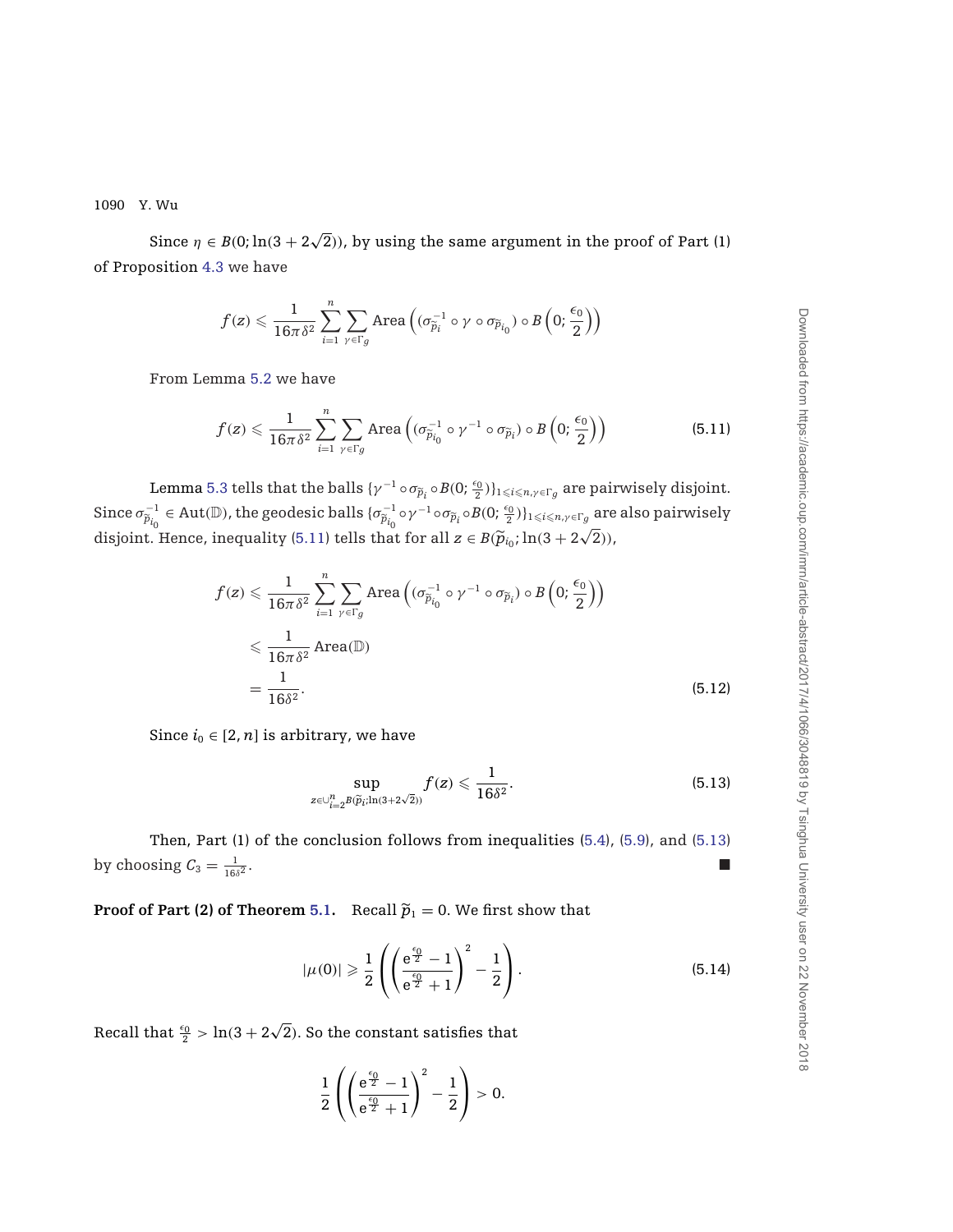Recall the Euclidean ball  $B_{eu}(0;\frac{1}{\sqrt{2}})$  is the same as the hyperbolic disk  $B(0;\ln(3+$ 2 $\sqrt{2}$ )). Then, Lemma [5.2](#page-21-0) tells that for all  $1 \le i \le n$  and  $\gamma \in \Gamma_g$ ,

Area 
$$
\left(\sigma_{\widetilde{p}_i}^{-1} \circ \gamma \circ B_{eu}\left(0; \frac{1}{\sqrt{2}}\right)\right)
$$
 = Area  $\left(\gamma^{-1} \circ \sigma_{\widetilde{p}_i} \circ B_{eu}\left(0; \frac{1}{\sqrt{2}}\right)\right)$ . (5.15)

From Lemma [5.3](#page-22-0) and equation [\(5.15\)](#page-22-0) we know that

$$
\sum_{\gamma \neq e \in \Gamma_g} \text{Area}\left(\gamma \circ B_{eu}\left(0; \frac{1}{\sqrt{2}}\right)\right)
$$
\n
$$
+ \sum_{i=2}^{n} \sum_{\gamma \in \Gamma_g} \text{Area}\left(\gamma^{-1} \circ \sigma_{\widetilde{p}_i} \circ B_{eu}\left(0; \frac{1}{\sqrt{2}}\right)\right)
$$
\n
$$
\leq \text{Area}(\mathbb{D}) - \text{Area}\left(B\left(0; \frac{\epsilon_0}{2}\right)\right)
$$
\n
$$
= \pi \left(1 - \left(\frac{e^{\frac{\epsilon_0}{2}} - 1}{e^{\frac{\epsilon_0}{2}} + 1}\right)^2\right).
$$
\n(5.16)

Thus, from Part (2) of Proposition [4.3](#page-18-0) and inequality [\(5.16\)](#page-22-0) we know that

$$
|\mu(0)| \geqslant \frac{1}{2\pi} \left( \frac{\pi}{2} - \pi \left( 1 - \left( \frac{e^{\frac{\epsilon_0}{2}} - 1}{e^{\frac{\epsilon_0}{2}} + 1} \right)^2 \right) \right)
$$
\n
$$
= \frac{1}{2} \left( \left( \frac{e^{\frac{\epsilon_0}{2}} - 1}{e^{\frac{\epsilon_0}{2}} + 1} \right)^2 - \frac{1}{2} \right).
$$
\n(5.17)

We continue to prove Part (2) of Theorem [5.1.](#page-20-0)

For any  $i_0 \in [2, n]$  and we let  $\sigma_{\widetilde{p}_i} \in \text{Aut}(\mathbb{D})$  with  $\sigma_{\widetilde{p}_{i_0}}(0) = \widetilde{p}_{i_0}$ . Then,

$$
|\mu(\widetilde{p}_{i_0})| = |\mu \circ \sigma_{\widetilde{p}_{i_0}}(0)|. \tag{5.18}
$$

Since  $\rho(\sigma_{\tilde{p}_{i_0}}(0))|\sigma'_{\tilde{p}_{i_0}}(0)|^2 = \rho(0) = 4$ , from equation [\(4.8\)](#page-16-0) and the triangle inequality we know that

$$
|\mu(\widetilde{p}_{i_0})| = \left| \sum_{i=1}^n \sum_{\gamma \in \Gamma_g} \frac{(\sigma_{\widetilde{p}_i}^{-1} \circ \gamma)'(\sigma_{\widetilde{p}_{i_0}}(0))^2}{\rho(\sigma_{\widetilde{p}_{i_0}}(0))} \right|
$$
  

$$
\geq \frac{1}{4} - \frac{1}{4} \left( \sum_{\gamma \neq e \in \Gamma_g} |(\sigma_{\widetilde{p}_{i_0}}^{-1} \circ \gamma \circ \sigma_{\widetilde{p}_{i_0}})'(0)|^2 \right)
$$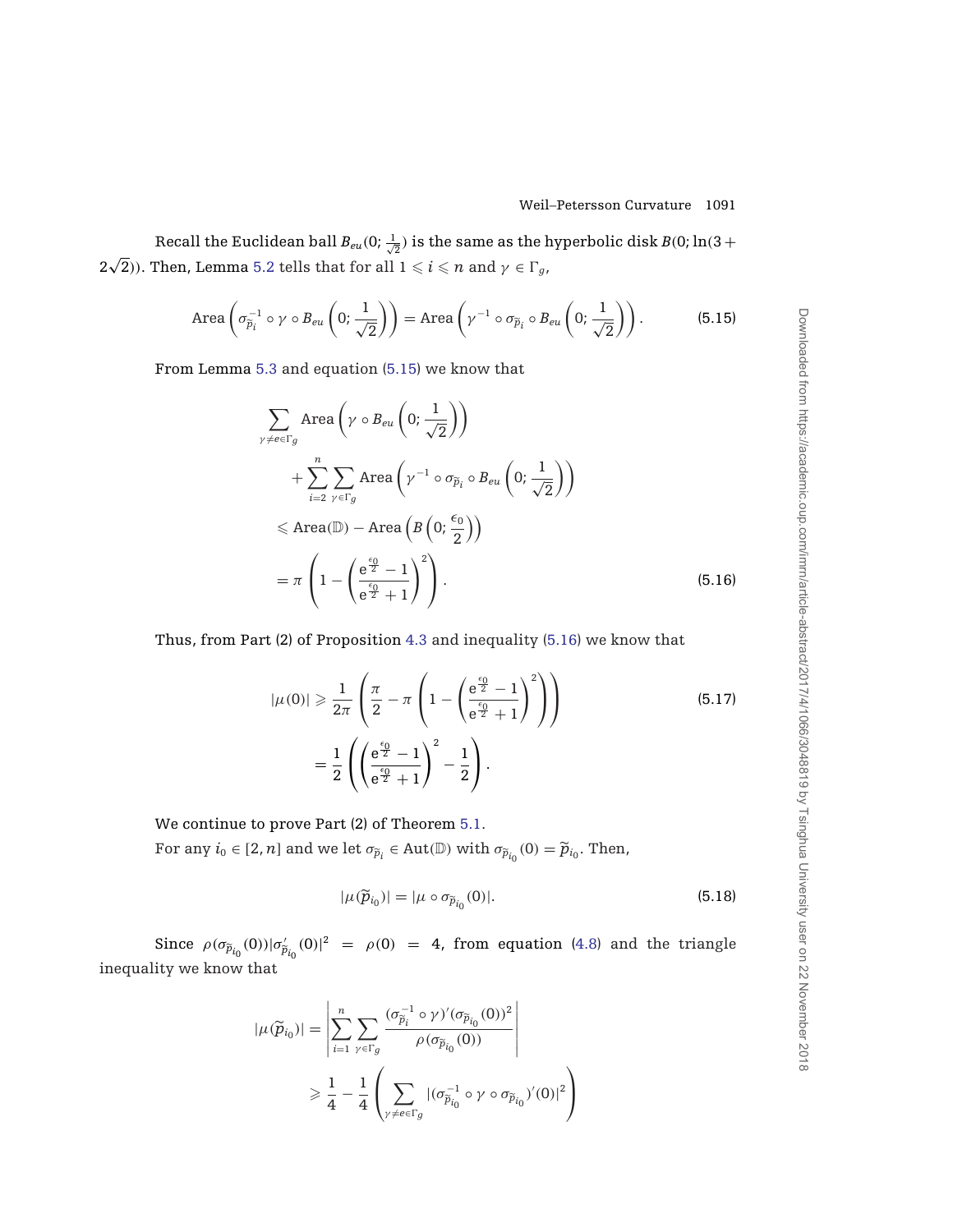$$
-\frac{1}{4}\left(\sum_{i\neq i_0}\sum_{\gamma\in\Gamma_g}\left|\left(\sigma_{\widetilde{p}_i}^{-1}\circ\gamma\circ\sigma_{\widetilde{p}_{i_0}}\right)'(0)\right|^2\right).
$$
\n(5.19)

<span id="page-26-0"></span>Similar to the proof of Part (2) of Proposition [4.3](#page-18-0) we have

$$
|\mu(\widetilde{p}_{i_0})| \geq \frac{1}{4} - \frac{1}{4} \cdot \frac{2}{\pi} \left( \sum_{\gamma \neq e \in \Gamma_g} \iint_{B_{eu(0;\frac{1}{\sqrt{2}})}} |(\sigma_{\widetilde{p}_{i_0}}^{-1} \circ \gamma \circ \sigma_{\widetilde{p}_{i_0}})'(z)|^2 |dz|^2 \right)
$$
  

$$
- \frac{1}{4} \cdot \frac{2}{\pi} \left( \sum_{i \neq i_0} \sum_{\gamma \in \Gamma_g} \iint_{B_{eu(0;\frac{1}{\sqrt{2}})}} |(\sigma_{\widetilde{p}_i}^{-1} \circ \gamma \circ \sigma_{\widetilde{p}_{i_0}})'(z)|^2 |dz|^2 \right)
$$
  

$$
= \frac{1}{4} - \frac{1}{2\pi} \left( \sum_{\gamma \neq e \in \Gamma_g} \text{Area} \left( \sigma_{\widetilde{p}_{i_0}}^{-1} \circ \gamma \circ \sigma_{\widetilde{p}_{i_0}} \circ B_{eu} \left( 0; \frac{1}{\sqrt{2}} \right) \right) \right)
$$
  

$$
- \frac{1}{2\pi} \left( \sum_{i \neq i_0} \sum_{\gamma \in \Gamma_g} \text{Area} \left( \sigma_{\widetilde{p}_i}^{-1} \circ \gamma \circ \sigma_{\widetilde{p}_{i_0}} \circ B_{eu} \left( 0; \frac{1}{\sqrt{2}} \right) \right) \right).
$$
 (5.20)

By Lemma [5.2](#page-21-0) we have

$$
|\mu(\widetilde{p}_{i_0})| \geq \frac{1}{4} - \frac{1}{2\pi} \left( \sum_{\gamma \neq e \in \Gamma_g} \text{Area} \left( \sigma_{\widetilde{p}_{i_0}}^{-1} \circ \gamma \circ \sigma_{\widetilde{p}_{i_0}} \circ B_{eu} \left( 0; \frac{1}{\sqrt{2}} \right) \right) \right) - \frac{1}{2\pi} \left( \sum_{i \neq i_0} \sum_{\gamma \in \Gamma_g} \text{Area} \left( \sigma_{\widetilde{p}_{i_0}}^{-1} \circ \gamma \circ \sigma_{\widetilde{p}_i} \circ B_{eu} \left( 0; \frac{1}{\sqrt{2}} \right) \right) \right).
$$
 (5.21)

Since  $B_{eu}(0;\frac{1}{\sqrt{2}}) \subset B(0;\frac{\epsilon_0}{2})$ , we have

$$
|\mu(\widetilde{p}_{i_0})| \geq \frac{1}{4} - \frac{1}{2\pi} \left( \sum_{\gamma \neq e \in \Gamma_g} \text{Area} \left( \sigma_{\widetilde{p}_{i_0}}^{-1} \circ \gamma \circ \sigma_{\widetilde{p}_{i_0}} \circ B \left( 0; \frac{\epsilon_0}{2} \right) \right) \right) - \frac{1}{2\pi} \left( \sum_{i \neq i_0} \sum_{\gamma \in \Gamma_g} \text{Area} \left( \sigma_{\widetilde{p}_{i_0}}^{-1} \circ \gamma \circ \sigma_{\widetilde{p}_i} \circ B \left( 0; \frac{\epsilon_0}{2} \right) \right) \right).
$$
 (5.22)

Since  $\sigma_{\widetilde{p}_{i_0}} \in \text{Aut}(\mathbb{D})$ , from Lemma [5.3](#page-22-0) we know that for all either  $\gamma_1 \neq \gamma_2 \in \Gamma_g$  or  $i \neq j \in [1, n]$  we have

$$
\sigma_{\widetilde{p}_{i_0}}^{-1} \circ \gamma_1 \circ \sigma_{\widetilde{p}_i} \circ B\left(0; \frac{\epsilon_0}{2}\right) \cap \sigma_{\widetilde{p}_{i_0}}^{-1} \circ \gamma_2 \circ \sigma_{\widetilde{p}_j} \circ B\left(0; \frac{\epsilon_0}{2}\right) = \emptyset. \tag{5.23}
$$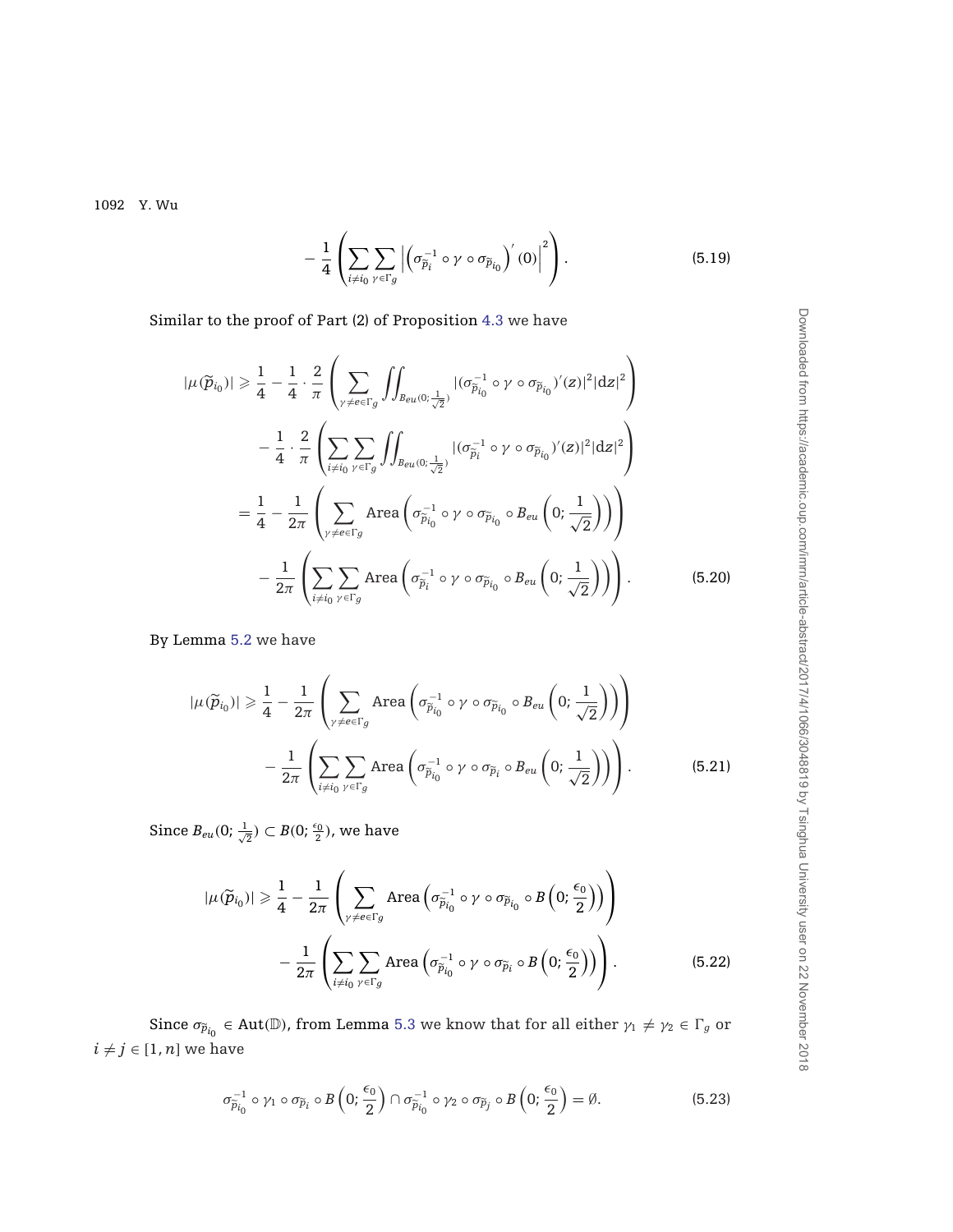<span id="page-27-0"></span>Thus, equations [\(5.22\)](#page-22-0) and [\(5.23\)](#page-26-0) lead to

$$
|\mu(\widetilde{p}_{i_0})| \geq \frac{1}{4} - \frac{1}{2\pi} \left( \text{Area}(\mathbb{D}) - \text{Area} \left( \sigma_{\widetilde{p}_{i_0}}^{-1} \circ e \circ \sigma_{\widetilde{p}_{i_0}} \circ B \left( 0; \frac{\epsilon_0}{2} \right) \right) \right)
$$
  

$$
= \frac{1}{4} - \frac{1}{2\pi} \left( \pi - \pi \left( \frac{e^{\frac{\epsilon_0}{2}} - 1}{e^{\frac{\epsilon_0}{2}} + 1} \right)^2 \right)
$$
  

$$
= \frac{1}{2} \left( \left( \frac{e^{\frac{\epsilon_0}{2}} - 1}{e^{\frac{\epsilon_0}{2}} + 1} \right)^2 - \frac{1}{2} \right).
$$
 (5.24)

Since  $i_0 \in [2, n]$  is arbitrary, Part (2) of the conclusion follows from inequalities [\(5.14\)](#page-22-0) and [\(5.24\)](#page-26-0) by choosing

$$
C_4 = \frac{1}{2}\left( \left(\frac{e^{\frac{\epsilon_0}{2}}-1}{e^{\frac{\epsilon_0}{2}}+1}\right)^2 - \frac{1}{2}\right).
$$

**Proof of Part (3) of Theorem [5.1.](#page-20-0)** Recall that we lift  $p_1$  to the origin  $\widetilde{p}_1 = 0 \in \mathbb{D}$ . Let  $\Gamma_q$ be its associated Fuchsian group, *F* be a Dirichlet fundamental domain centered at 0 w.r.t  $\Gamma_g$ , and  $\{\widetilde{p}_i\}_{2\leqslant i\leqslant n}\subset F$  be the lifts of  $\{p_i\}_{2\leqslant i\leqslant n}$ , respectively. Since  $\{p_i\}_{1\leqslant i\leqslant n}\subset X_g=\mathbb{D}/\Gamma_g$  be an  $(e_0, n)$ -separated and  $\epsilon_0 \ge 2 \ln(3 + 2\sqrt{2})$ , the triangle inequality tells that

$$
B(\widetilde{p}_i; \ln(3 + 2\sqrt{2})) \cap B(\widetilde{p}_j; \ln(3 + 2\sqrt{2})) = \emptyset, \quad \forall i \neq j \in [1, n].
$$
 (5.25)

Since  $\min_{1\leqslant i\leqslant n} \mathrm{inj}(p_i) \geqslant \frac{\epsilon_0}{2}$ , we have

$$
B(\widetilde{p}_i; \ln(3 + 2\sqrt{2})) \subset F, \quad \forall i \in [1, n]. \tag{5.26}
$$

First we prove the lower bound.

Equations (5.25) and (5.26) tell that

$$
||\mu||_{WP}^{2} = \iint_{F} |\mu(z)|^{2} \rho(z)|dz|^{2}
$$
  
\n
$$
\geq \sum_{i=1}^{n} \iint_{B(\widetilde{p}_{i}:\ln(3+2\sqrt{2}))} |\mu(z)|^{2} \rho(z)|dz|^{2}.
$$
 (5.27)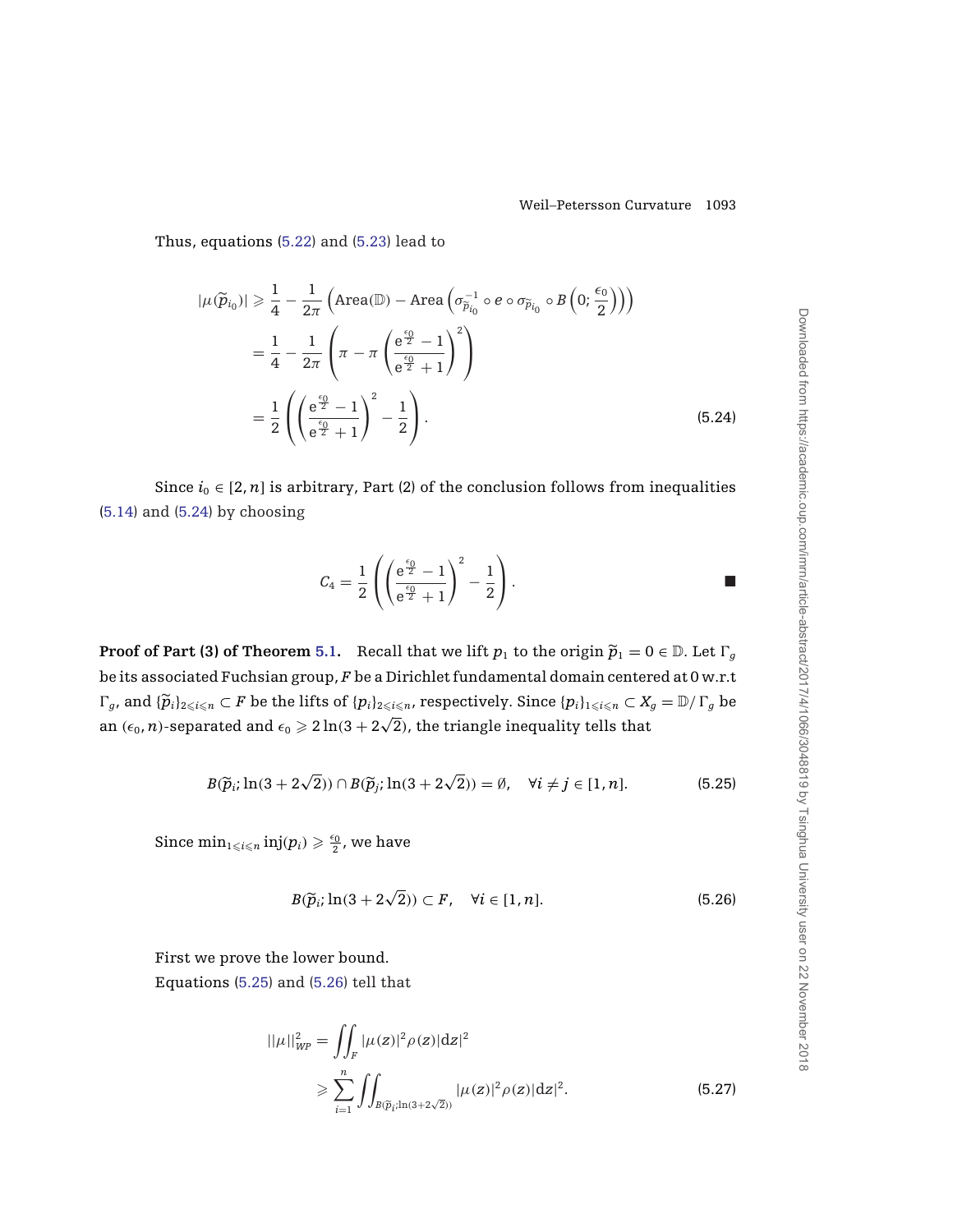<span id="page-28-0"></span>Since  $\mathrm{inj}(p_i) \geqslant \frac{\epsilon_0}{2} > \ln(3+2\sqrt{2})$ , from Proposition [2.2](#page-8-0) and Part (2) of Theorem [5.1](#page-20-0) we know that

$$
||\mu||_{WP}^2 \ge \sum_{i=1}^n \frac{1}{C_1(\ln(3 + 2\sqrt{2}))} |\mu(\widetilde{p}_i)|^2
$$
  
\n
$$
\ge \sum_{i=1}^n \frac{1}{C_1(\ln(3 + 2\sqrt{2}))} C_4^2
$$
  
\n
$$
= n \cdot \frac{C_4^2}{C_1(\ln(3 + 2\sqrt{2}))}.
$$
\n(5.28)

Now we prove the upper bound.

From Part (1) of Theorem [5.1](#page-20-0) we know that

$$
||\mu||_{WP}^2 = \iint_F |\mu(z)|^2 \rho(z)|dz|^2
$$
  
\n
$$
\leq |\mu|_{\ell^{\infty}(\mathbb{D})} \iint_F |\mu(z)| \rho(z)|dz|^2
$$
  
\n
$$
\leq C_3 \iint_F |\mu(z)| \rho(z)|dz|^2.
$$
\n(5.29)

Inequality [\(4.2\)](#page-15-0) tells that

$$
||\mu||_{WP}^2 \leq C_3 \iint_F \sum_{i=1}^n \sum_{\gamma \in \Gamma_g} |(\sigma_{\widetilde{p}_i}^{-1} \circ \gamma)'(z)|^2 |dz|^2
$$
  
=  $C_3 \sum_{i=1}^n \sum_{\gamma \in \Gamma_g} \text{Area}(\sigma_{\widetilde{p}_i}^{-1} \circ \gamma \circ F)$   
=  $C_3 \sum_{i=1}^n \text{Area}(\mathbb{D})$   
=  $n \cdot (C_3 \pi).$  (5.30)

Then, the conclusion follows from inequalities [\(5.28\)](#page-27-0) and [\(5.30\)](#page-27-0) by choosing  $C_5 =$  $\frac{c_4^2}{c_1(\ln(3+2\sqrt{2}))}$  and  $C_6 = C_3\pi$ .

## **6 Proof of Theorems [1.1](#page-1-0) and [1.3](#page-2-0)**

In this section we will use the harmonic Beltrami differential  $\mu$  defined in equation [\(4.8\)](#page-16-0) to prove Theorems [1.1](#page-1-0) and [1.3.](#page-2-0)

**Proof of Theorem [1.1.](#page-1-0)** Let  $\{p_i\}_{1\leqslant i\leqslant n}$  be an  $\epsilon_0$ -net in  $X_g$ , where  $n$  is a positive integer to be determined.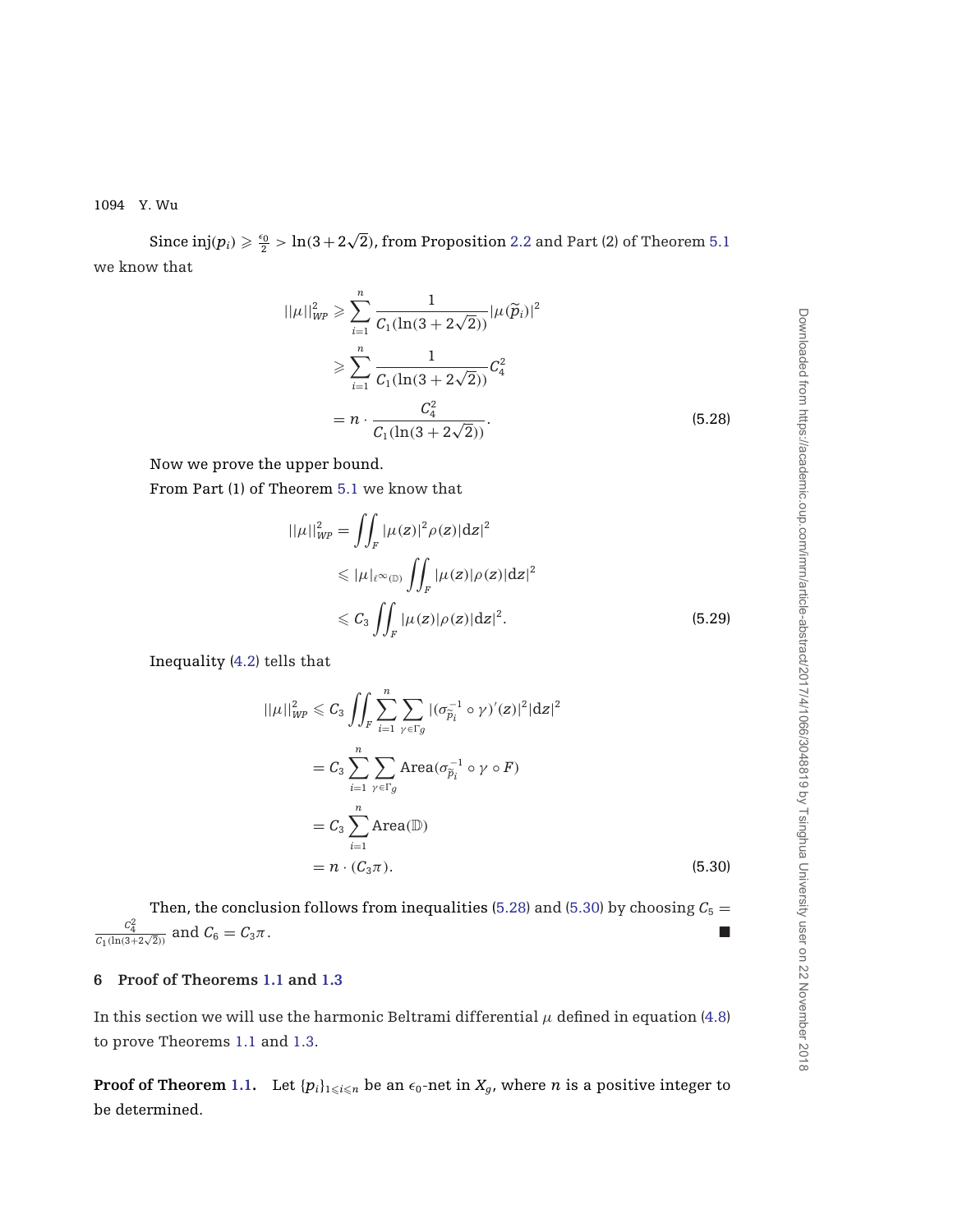First since  $\mathop\mathrm{dist}(p_i, p_j) \geqslant \epsilon_0$  for all  $i \neq j \in [1, n]$ , we have

$$
B\left(p_i;\frac{\epsilon_0}{2}\right)\cap B\left(p_j;\frac{\epsilon_0}{2}\right)=\emptyset, \quad \forall i\neq j\in[1,n].
$$

Thus,

$$
\sum_{i=1}^{n} \text{Vol}(B(p_i; \frac{\epsilon_0}{2})) = \text{Vol}\left(\cup_{i=1}^{n} B\left(p_i; \frac{\epsilon_0}{2}\right)\right)
$$
  
\$\leqslant \text{Vol}(X\_g)\$  

$$
= 4\pi (g - 1).
$$

Since  $\text{inj}(X_q) \geq \epsilon_0$ ,

$$
Vol(B(p_i; \frac{\epsilon_0}{2})) = Vol_{\mathbb{D}}(B(0; \frac{\epsilon_0}{2})).
$$

Thus, we have

$$
n \leqslant \frac{4\pi (g-1)}{\mathop{\rm Vol}\nolimits_{\mathbb{D}}(B(0;\tfrac{\epsilon_0}{2}))}.
$$

On the other hand, since  $\{p_i\}_{1\leq i\leq n}\subset X_g$  is an  $\epsilon_0$ -net,

$$
\cup_{i=1}^n B(p_i;\epsilon_0)=X_g.
$$

Since  $\mathrm{inj}(X_g) \geq \epsilon_0$ , after taking a volume we get

$$
4\pi (g - 1) = Vol(X_g)
$$
  

$$
\leqslant \sum_{i=1}^{n} Vol(B(p_i; \epsilon_0))
$$
  

$$
= Vol_{\mathbb{D}}(B(0; \epsilon_0)) \cdot n.
$$

Thus,

$$
n \geqslant \frac{4\pi (g-1)}{\mathrm{Vol}_{\mathbb{D}}(B(0;\epsilon_0))}.
$$
\n(6.2)

 $n \asymp g$ . (6.3)

Inequalities [\(6.1\)](#page-28-0) and [\(6.2\)](#page-28-0) tell that

Downloaded from https://academic.oup.com/imrn/article-abstract/2017/4/1066/3048819 by Tsinghua University user on 22 November 2018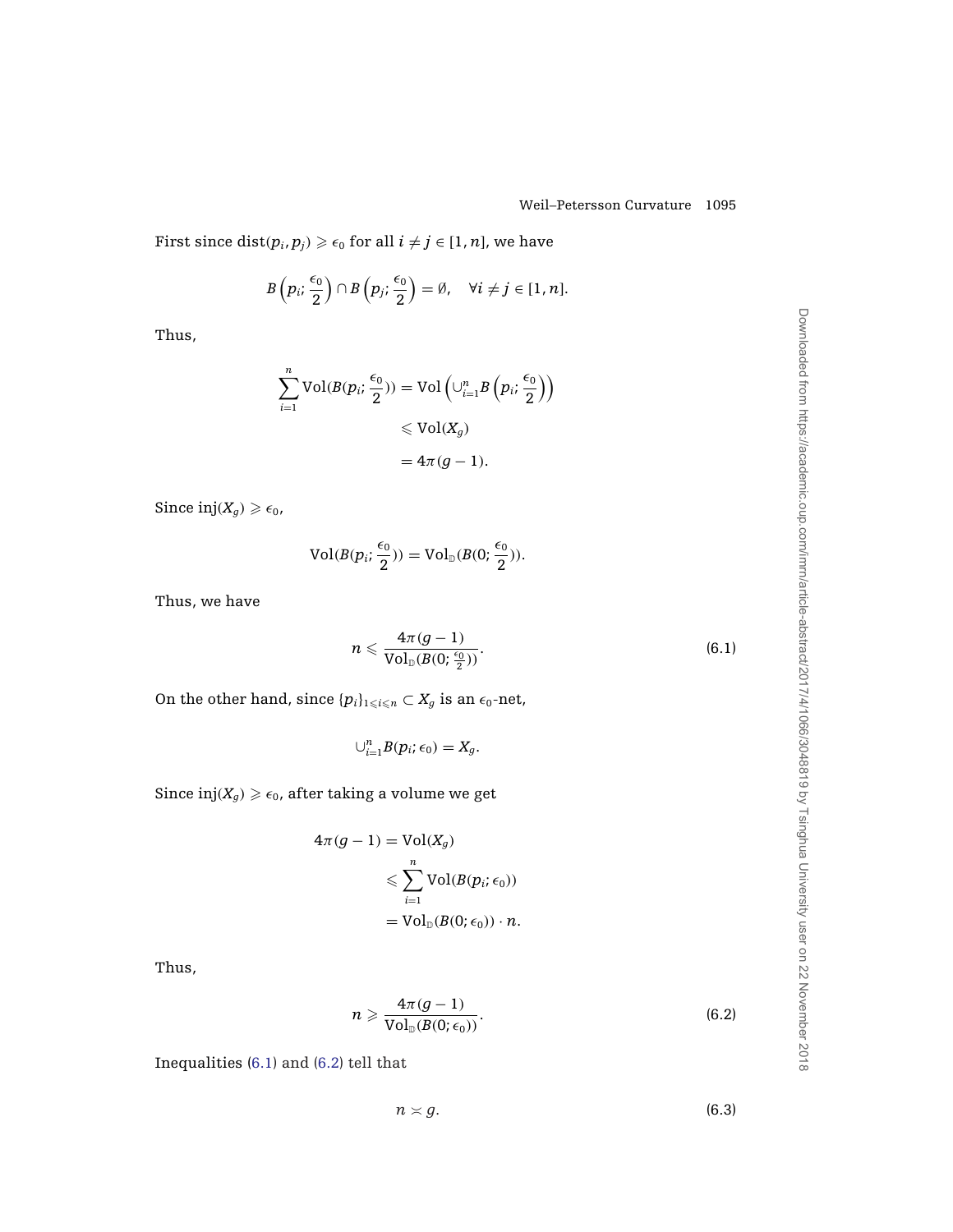<span id="page-30-0"></span>We choose  $\mu \in \text{HBD}(X_q)$  defined in equation [\(4.8\)](#page-16-0). Recall that Proposition [2.4](#page-9-0) says that the Weil–Petersson holomorphic sectional curvature along  $\mu$  satisfies that

$$
HolK(\mu) \geqslant -2 \frac{\sup_{z \in X_g} |\mu(z)|^2}{||\mu||_{WP}^2}.
$$
\n(6.4)

Part (3) of Theorem [5.1](#page-20-0) and equation [\(6.3\)](#page-28-0) tell that

$$
||\mu||_{WP}^2 \asymp g. \tag{6.5}
$$

Then, it follows from Theorem [5.1,](#page-20-0) inequality  $(6.4)$  and equation  $(6.5)$  that the Weil–Petersson holomorphic sectional curvature along  $\mu$  satisfies that

$$
\text{HolK}(\mu) \geqslant -\frac{C_7}{g},\tag{6.6}
$$

where  $C_7 > 0$  is a universal positive constant.

In particular, we have

$$
\max_{v \in \text{HBD}(X_g)} \text{HolK}(v) \geqslant -\frac{C_7}{g}.\tag{6.7}
$$

On the other hand, from Wolpert–Tromba's upper bound for Weil–Petersson holomorphic sectional curvature in [\[30,](#page-35-0) [32\]](#page-35-0) we know that

$$
\max_{\nu \in \text{HBD}(X_g)} \text{HolK}(\nu) \leqslant -\frac{1}{2\pi(g-1)}.\tag{6.8}
$$

Then, the conclusion follows from inequalities  $(6.7)$  and  $(6.8)$ .

The following result is a refinement of Theorem 1.8 in [\[40](#page-36-0)].

**Theorem 6.1.** Given a positive constant  $\epsilon_1 > \ln(3 + 2\sqrt{2})$ . Let  $X_g \in \mathbb{M}_g$  be a hyperbolic surface satisfying that there exists a point  $p \in X_g$  such that inj $(p) \geq \epsilon_1$ . Then, there exists a universal constant  $C_8 = C_8(\epsilon_1) > 0$ , only depending on  $\epsilon_1$ , such that the minimal Weil–Petersson holomorphic sectional curvature at  $X_g$  satisfies that

$$
\min_{\nu \in \text{HBD}(X_g)} \text{HolK}(\nu) \leqslant -C_8 < 0. \qquad \qquad \square
$$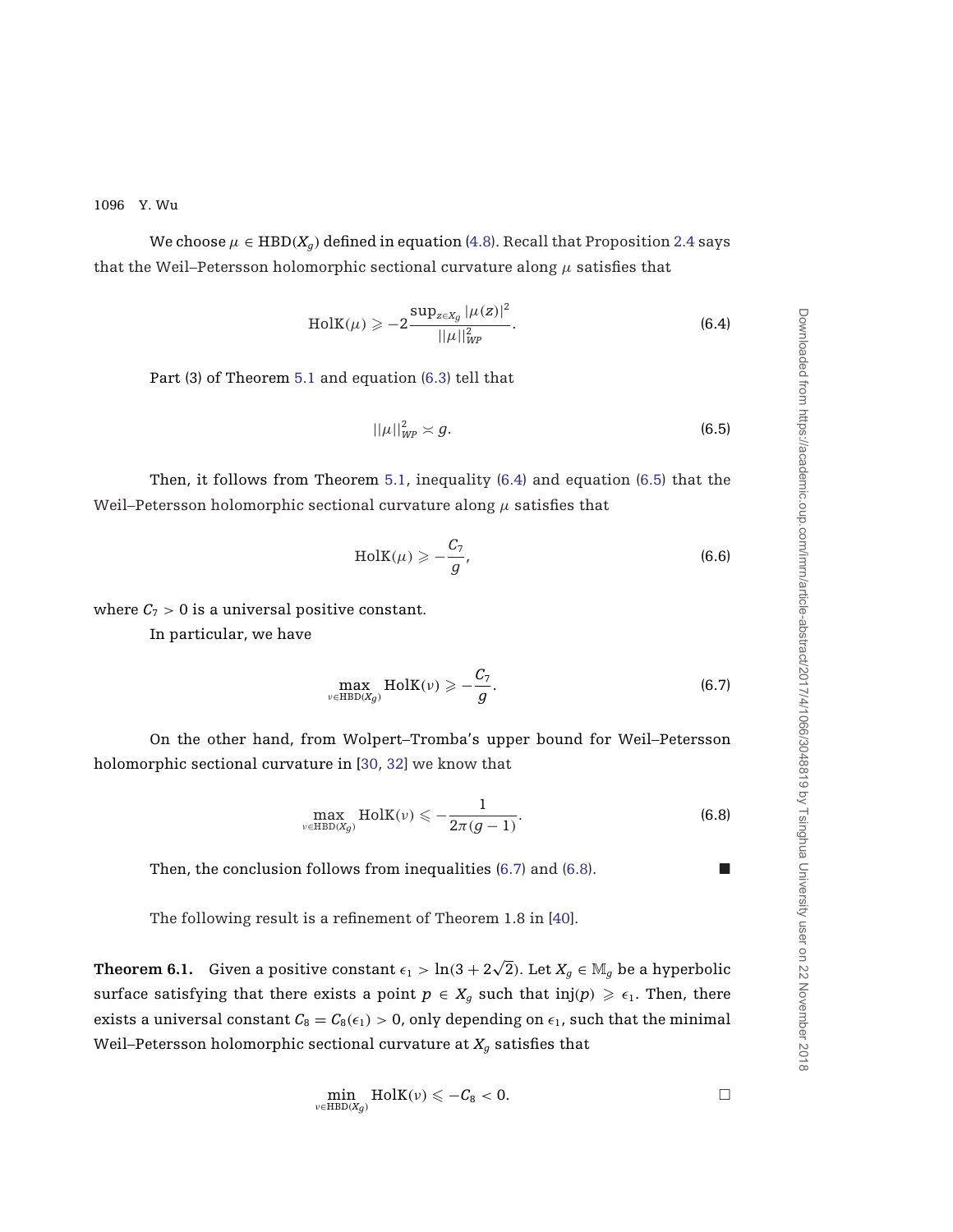<span id="page-31-0"></span>**Proof.** We lift  $p \in X_q$  to the origin  $0 \in \mathbb{D}$ . Let  $\Gamma_q$  be its associated Fuchsian group and  $\mu \in \text{HBD}(X_q)$  given by

$$
\mu(z) = \sum_{\gamma \in \Gamma_g} \frac{\gamma'(z)^2}{\rho(z)}
$$

which agrees with equation  $(4.8)$  for the case  $n = 1$ .

Recall that Proposition [2.4](#page-9-0) says that there exists a constant  $C_2 > 0$  such that

$$
HolK(\mu) \leqslant -C_2(\text{inj}(p)) \frac{|\mu(p)|^4}{||\mu||_{WP}^4}.
$$
\n(6.9)

Since  $\mathrm{inj}(p)\geqslant\epsilon_1>\mathrm{ln}(3+2\sqrt{2}),$  by applying Part (1) of Theorem [5.1](#page-20-0) and Part (3) of Theorem [5.1](#page-20-0) to  $\mu$  for the case  $n = 1$ , we have

$$
|\mu(p)| \asymp ||\mu||_{WP} \asymp 1. \tag{6.10}
$$

Then, the conclusion immediately follows from inequality [\(6.9\)](#page-30-0) and equation [\(6.10\)](#page-30-0).

Now we are ready to prove Theorem [1.3.](#page-2-0)

**Proof of Theorem** [1.3.](#page-2-0) Since  $\mathrm{inj}(X_g) \geqslant \epsilon_0 > 2\ln(3 + 2\sqrt{2})$ , by Theorem 1.1 in [\[12\]](#page-34-0) (or Theorem 1.2 in [\[40\]](#page-36-0)) and Theorem [6.1](#page-30-0) we know that

$$
\min_{\nu \in \text{HBD}(X_g)} \text{HolK}(\nu) \asymp -1. \tag{6.11}
$$

Then, the conclusion follows from Theorem [1.1](#page-1-0) and equation [\(6.11\)](#page-30-0).

# **7 Proof of Theorems [1.4](#page-3-0) and [1.5](#page-4-0)**

Before proving Theorems [1.4](#page-3-0) and [1.5,](#page-4-0) let us recall the following two results of Mirzakhani in [\[23\]](#page-35-0) which are crucial in this section.

Given a constant  $\epsilon > 0$ , let

$$
\mathbb{M}_g^{\epsilon} = \{X_g \in \mathbb{M}_g; \text{inj}(X_g) \leqslant 2\epsilon\}.
$$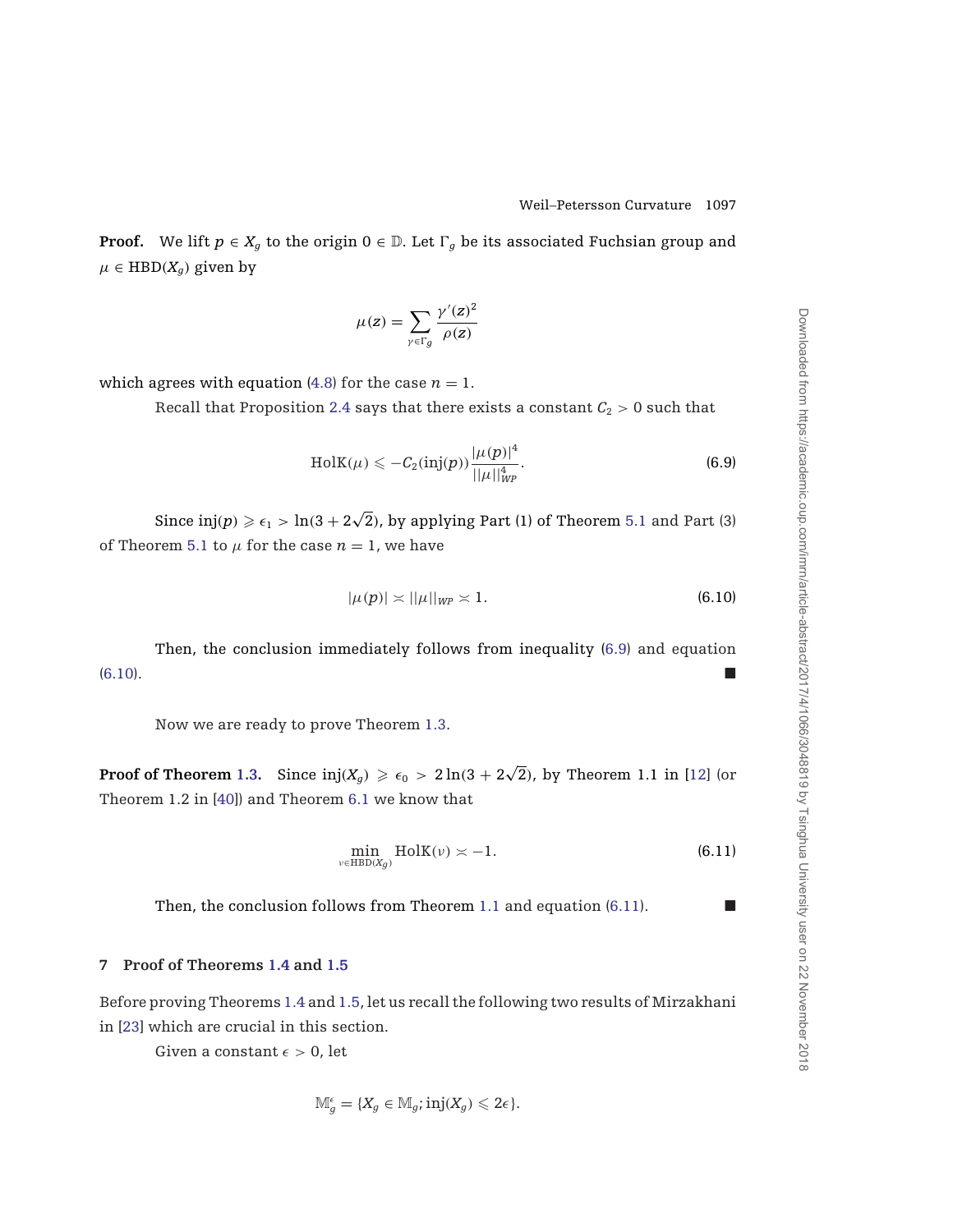<span id="page-32-0"></span>**Theorem 7.1** ([\[23](#page-35-0)], Theorem 4.2). There exists a universal constant  $D_0 > 0$  such that for all  $\epsilon < D_0$ ,

$$
\text{Vol}_{\textit{WP}}(\mathbb{M}_g^{\epsilon})\asymp \epsilon^2\, \text{Vol}_{\textit{WP}}(\mathbb{M}_g)
$$

as  $g \to \infty$ .

Let *X* be a hyperbolic surface. Set

$$
Emb(X)=\max_{p\in X}\mathrm{inj}(p).
$$

**Theorem 7.2** ([\[23\]](#page-35-0), Theorem 4.5)**.**

$$
\lim_{g\to\infty}\operatorname{Prob}\{X_g\in\mathbb{M}_g;\operatorname{Emb}(X_g)\geqslant\frac{\ln g}{6}\}=1.\hspace{1cm}\square
$$

**Proof of Theorem [1.4.](#page-3-0)** It is clear that the conclusion directly follows from Theorems [6.1](#page-30-0) and 7.2.

**Proof of Theorem [1.5.](#page-4-0)** Let  $C_6 > 0$  be the universal constant in Theorem [1.4.](#page-3-0) Define

$$
\mathbb{A}_g := \{X_g \in \mathbb{M}_g; \min_{P \subset T_{X_g} \mathbb{M}_g} K(P) \leqslant -C_6\}.
$$

First a result of Teo in [\[29\]](#page-35-0) (see Proposition 3.3 in [\[29](#page-35-0)]) tells that for any  $X_g \in$ ( $\mathbb{M}_g$  −  $\mathbb{M}_g^{\epsilon}$ ) and  $v \in T_{X_g}\mathbb{M}_g$ , the Ricci curvature  $Ric(v)$  along the *v* direction satisfies that

$$
Ric(v) \geq -2C_1(2\epsilon), \tag{7.1}
$$

where the constant  $C_1$  is given in Proposition [2.2.](#page-8-0)

Since *Ric* is a  $(6g - 7)$  summation, inequality (7.1) tells that

$$
(6g-7)\cdot \max_{P\subset T_{X_g}\mathbb{M}_g} K(P) \geqslant -2C_1(2\epsilon). \tag{7.2}
$$

That is,

$$
\max_{P \subset T_{X_g} \mathbb{M}_g} K(P) \geqslant \frac{-2C_1(2\epsilon)}{6g-7}.
$$
\n(7.3)

Thus, it follow from inequality (7.3) and the definition of  $\mathbb{A}_q$  that for any  $X_q \in$  $\mathbb{A}_g \cap (\mathbb{M}_g - \mathbb{M}_g^{\epsilon}),$ 

$$
h(X_g) \geqslant \frac{C_6}{2C_1(2\epsilon)} \cdot (6g - 7). \tag{7.4}
$$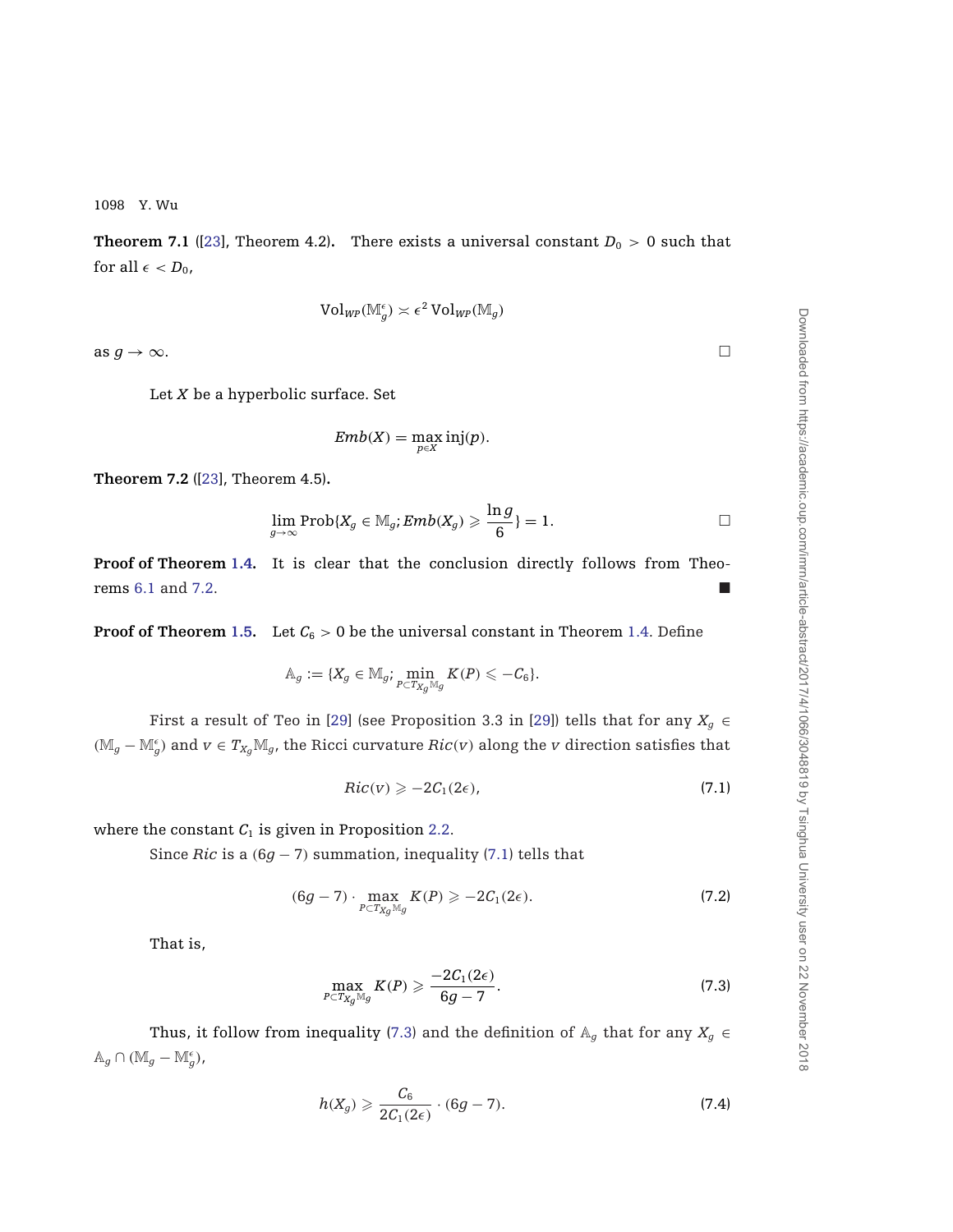Let  $D_0 > 0$  be the constant in Theorem [7.1.](#page-32-0) Inequality [\(7.4\)](#page-32-0) tells that for any  $L>0$  and any  $0<\epsilon\leqslant D_0$  there exists a positive integer  $g_0>>1$  such that for all  $g\geqslant g_0$ we have

$$
h(X_g) \geqslant L, \quad \forall X_g \in \mathbb{A}_g \cap (\mathbb{M}_g - \mathbb{M}_g^{\epsilon}). \tag{7.5}
$$

Meanwhile, the Weil–Petersson volume of A*g*∩(M*g*−M *<sup>g</sup>*) is controlled as follows.

$$
\frac{\text{Vol}_{WP}(\mathbb{A}_g \cap (\mathbb{M}_g - \mathbb{M}_g^{\epsilon}))}{\text{Vol}_{WP}(\mathbb{M}_g)}
$$
\n
$$
= \frac{\text{Vol}_{WP}(\mathbb{A}_g) + \text{Vol}_{WP}(\mathbb{M}_g - \mathbb{M}_g^{\epsilon}) - \text{Vol}_{WP}(\mathbb{A}_g \cup (\mathbb{M}_g - \mathbb{M}_g^{\epsilon}))}{\text{Vol}_{WP}(\mathbb{M}_g)}
$$
\n
$$
\geq \frac{\text{Vol}_{WP}(\mathbb{A}_g)}{\text{Vol}_{WP}(\mathbb{M}_g)} - \frac{\text{Vol}_{WP}(\mathbb{M}_g^{\epsilon})}{\text{Vol}_{WP}(\mathbb{M}_g)}.
$$
\n(7.6)

Thus, it follows from Theorem [1.4,](#page-3-0) inequality [\(7.6\)](#page-32-0) and Theorem [7.1](#page-32-0) that there exists a universal constant  $C_7 > 0$  such that

$$
\liminf_{g \to \infty} \frac{\text{Vol}_{W^p}(\mathbb{A}_g \cap (\mathbb{M}_g - \mathbb{M}_g^{\epsilon}))}{\text{Vol}_{W^p}(\mathbb{M}_g)} \geq 1 - C_7 \epsilon^2. \tag{7.7}
$$

Combine inequalities [\(7.5\)](#page-32-0) and [\(7.7\)](#page-32-0), we get

$$
1 \geqslant \limsup_{g \to \infty} \text{Prob}\{X_g \in \mathbb{M}_g; h(X_g) \geqslant L\}
$$
\n
$$
\geqslant \liminf_{g \to \infty} \text{Prob}\{X_g \in \mathbb{M}_g; h(X_g) \geqslant L\}
$$
\n
$$
\geqslant \liminf_{g \to \infty} \frac{\text{Vol}_{WP}(\mathbb{A}_g \cap (\mathbb{M}_g - \mathbb{M}_g^{\epsilon}))}{\text{Vol}_{WP}(\mathbb{M}_g)}
$$
\n
$$
\geqslant 1 - C_7 \epsilon^2.
$$
\n(7.8)

Then, the conclusion follows because  $\epsilon \in (0, D_0)$  is arbitrary.

#### **Acknowledgments**

This article is an outgrowth of work done in collaboration with Michael Wolf who I would like to especially thank. Without the invaluable discussions with him, it is impossible to have this work done. I would like to thank Zheng Huang, Maryam Mirzakhani, and Scott Wolpert for their interests and useful conversations. I also would like to thank Tsinghua university and MSRI, where the work was partially completed while I attended the Tsinghua Sanya Group Action Forum on December 2014 and the special program on "Dynamics on Moduli Spaces of Geometric Structures" at MSRI on January 2015.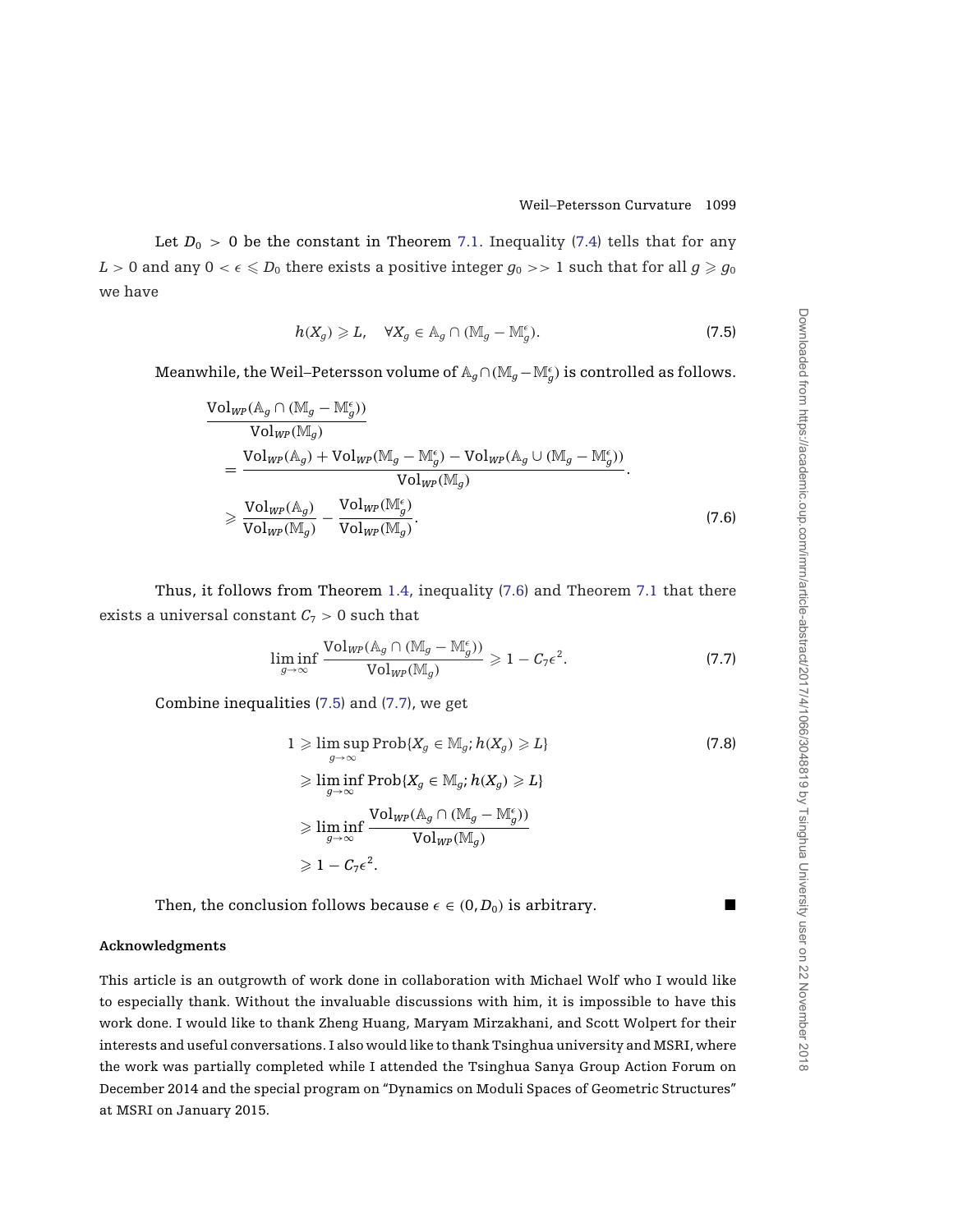#### <span id="page-34-0"></span>**References**

- [1] Ahlfors, L. V. "Some remarks on Teichmüller's space of Riemann surfaces." *Annals of Mathematics. Second Series* 74 (1961): 171–91.
- [2] Ahlfors, L. V. "Eine Bemerkung über Fuchssche Gruppen." *Mathematische Zeitschrift* 84 (1964): 244–45.
- [3] Brock, J., and K. Bromberg. "Inflexibility, Weil–Petersson distance, and volumes of fibered 3-manifolds." (2014): preprint arXiv:1412.0733.
- [4] Brock, J. and B. Farb. "Curvature and rank of Teichmüller space." *American Journal of Mathematics* 128, no. 1 (2006): 1–22.
- [5] Buser, P., and P. Sarnak. "On the period matrix of a Riemann surface of large genus." *Inventiones Mathematicae* 117, no. 1 (1994): 27–56. With an appendix by J. H. Conway and N. J. A. Sloane.
- [6] Chu, T. "The Weil-Petersson metric in the moduli space." *Chinese Journal of Mathematics* 4, no. 2 (1976): 29–51.
- [7] Cavendish, W., and H. Parlier. "Growth of the Weil-Petersson diameter of moduli space." *Duke Mathematical Journal* 161, no. 1 (2012): 139–71.
- [8] Fletcher, A., J. Kahn, and V. Markovic. "The moduli space of Riemann surfaces of large genus." *Geometric and Functional Analysis* 23, no. 3 (2013): 867–87.
- [9] Guth, L., H. Parlier, and R. Young, "Pants decompositions of random surfaces." *Geometric and Functional Analysis* 21, no. 5 (2011): 1069–90 (English).
- [10] Huang, Z. "Asymptotic flatness of the Weil-Petersson metric on Teichmüller space." *Geometriae Dedicata* 110 (2005): 81–102.
- [11] Huang, Z. "On asymptotic Weil-Petersson geometry of Teichmüller space of Riemann surfaces." *Asian Journal of Mathematics* 11, no. 3 (2007): 459–84.
- [12] Huang, Z. "The Weil-Petersson geometry on the thick part of the moduli space of Riemann surfaces." *Proceedings of the American Mathematical Society* 135, no. 10 (2007): 3309–16 (electronic).
- [13] Imayoshi, Y., and M. Taniguchi. *An Introduction to Teichmüller Spaces*. Tokyo: Springer, 1992. Translated and revised from the Japanese by the authors.
- [14] Liu, K., X. Sun, and S.-T. Yau. "Canonical metrics on the moduli space of Riemann surfaces. I." *Journal of Differential Geometry* 68, no. 3 (2004): 571–637.
- [15] Liu, K., X. Sun, and S.-T. Yau. "Canonical metrics on the moduli space of Riemann surfaces. II." *Journal of Differential Geometry* 69, no. 1 (2005): 163–216.
- [16] Liu, K., X. Sun, and S.-T. Yau. "Good geometry on the curve moduli." *Kyoto University. Research Institute for Mathematical Sciences. Publications* 44, no. 2 (2008): 699–724.
- [17] Liu, K., X. Sun, X. Yang, and S.-T. Yau, "Curvatures of moduli space of curves and applications." (2013): preprint arXiv:1312.6932.
- [18] Liu, K., and H. Xu. "Recursion formulae of higher Weil-Petersson volumes." *International Mathematics Research Notices* 2009, no. 5 (2009): 835–59.
- [19] Masur, H. "Extension of the Weil-Petersson metric to the boundary of Teichmuller space." *Duke Mathematical Journal* 43, no. 3 (1976): 623–35.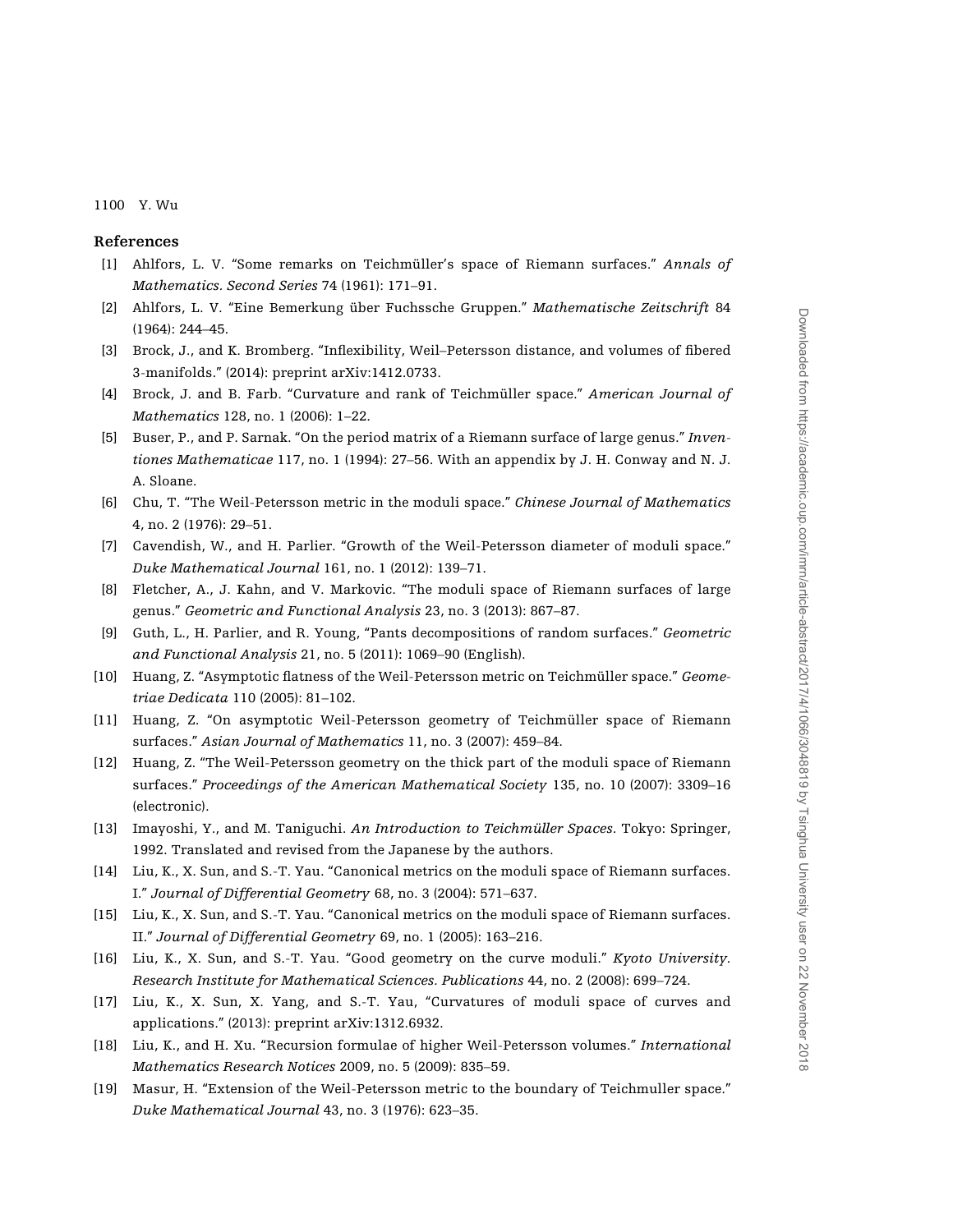- <span id="page-35-0"></span>[20] Mirzakhani, M. "Simple geodesics and Weil-Petersson volumes of moduli spaces of bordered Riemann surfaces." *Inventiones Mathematicae* 167, no. 1 (2007): 179–222.
- [21] Mirzakhani, M. "Weil–Petersson volumes and intersection theory on the moduli space of curves." *Journal of the American Mathematical Society* 20, no. 1 (2007): 1–23 (electronic).
- [22] Mirzakhani, M. "On Weil-Petersson Volumes and Geometry of Random Hyperbolic Surfaces." *Proceedings of the International Congress of Mathematicians*, Vol. II, 1126–45. New Delhi: Hindustan Book Agency, 2010.
- [23] Mirzakhani, M. "Growth of Weil-Petersson volumes and random hyperbolic surfaces of large genus." *Journal of Differential Geometry* 94, no. 2 (2013): 267–300.
- [24] Penner, R. C. "Weil–petersson volumes." *Journal of Differential Geometry* 35, no. 3 (1992): 559–608.
- [25] Royden, H. L. "Intrinsic Metrics on Teichmüller Space." In *Proceedings of the International Congress of Mathematicians (Vancouver, B. C., 1974)*, vol. 2, 217–21. Canadean Mathematics Congress, Montreal: 1975.
- [26] Rafi, K., and J. Tao, "The diameter of the thick part of moduli space and simultaneous whitehead moves." *Duke Mathematical Journal* 162, no. 10 (2013): 1833–76.
- [27] Schumacher, G. "Harmonic maps of the moduli space of compact Riemann surfaces." *Mathematische Annalen* 275, no. 3 (1986): 455–66.
- [28] Schumacher, G., and S. Trapani. "Estimates of Weil–petersson volumes via effective divisors." *Communications in Mathematical Physics* 222 (2001): 1–7.
- [29] Teo, L.-P. "The Weil-Petersson geometry of the moduli space of Riemann surfaces." *Proceedings of the American Mathematical Society* 137, no. 2 (2009): 541–52.
- [30] Tromba, A. J. "On a natural algebraic affine connection on the space of almost complex structures and the curvature of Teichmüller space with respect to its Weil-Petersson metric." *Manuscripta Mathematica* 56, no. 4 (1986): 475–97.
- [31] Wolpert, S. "Noncompleteness of the Weil-Petersson metric for Teichmüller space." *Pacific Journal of Mathematics* 61, no. 2 (1975): 573–77.
- [32] Wolpert, S. A. "Chern forms and the Riemann tensor for the moduli space of curves." *Inventiones Mathematicae* 85, no. 1 (1986): 119–45.
- [33] Wolpert, S. A. "Geodesic length functions and the Nielsen problem." *Journal of Differential Geometry* 25, no. 2 (1987): 275–96.
- [34] Wolpert, S. A. "Behavior of geodesic-length functions on Teichmüller space." *Journal of Differential Geometry* 79, no. 2 (2008): 277–334.
- [35] Wolpert, S. A. "Families of Riemann Surfaces and Weil-Petersson Geometry." In *CBMS Regional Conference Series in Mathematics*, vol. 113, Published for the Conference Board of the Mathematical Sciences, Washington, DC. Providence: American Mathematical Society, 2010.
- [36] Wolpert, S. A. "Understanding Weil-Petersson Curvature." *Geometry and Analysis*. No. 1, Advanced Lecture in Mathematics (ALM), vol. 17, International 495–515. Somerville: Press 2011.